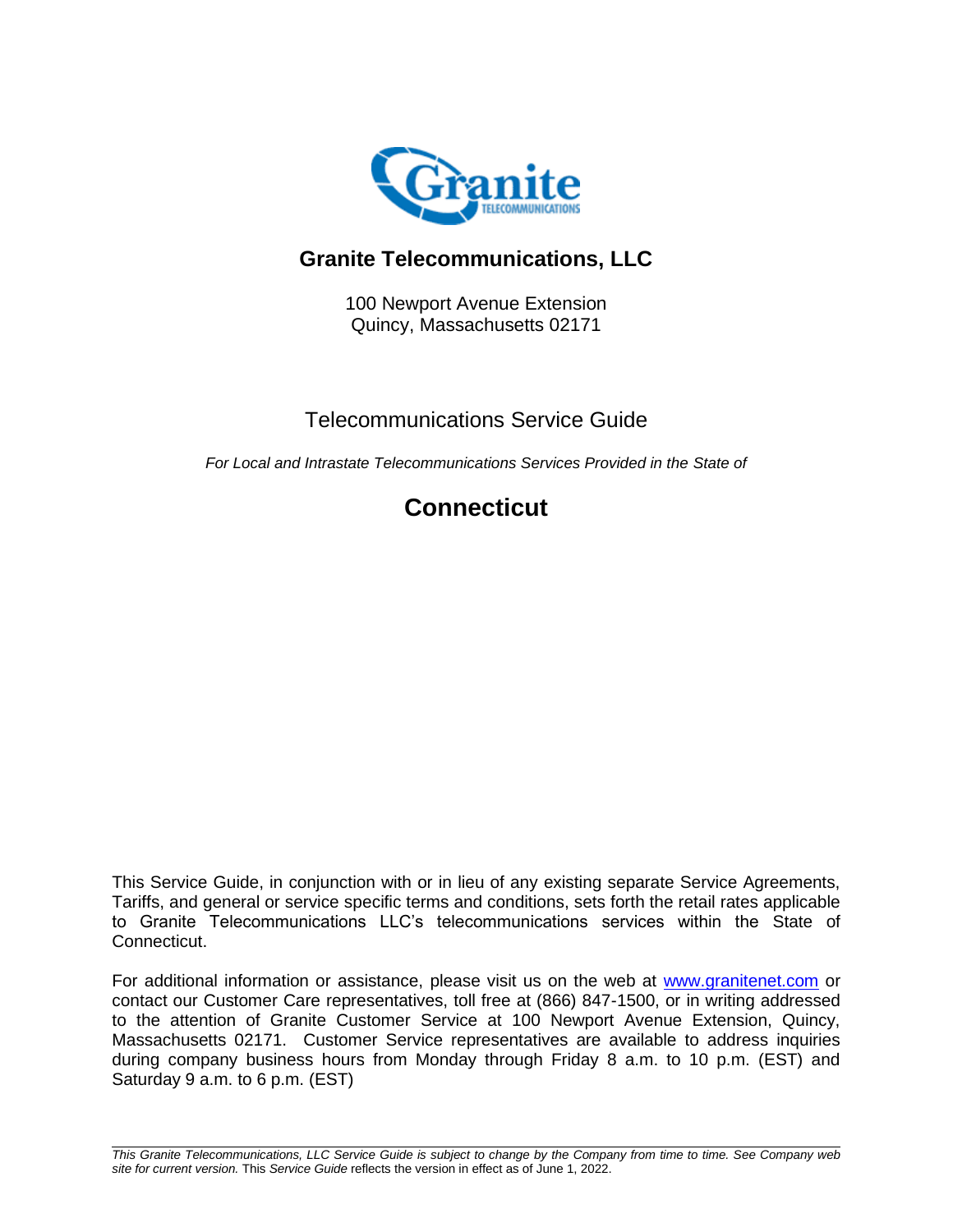

## **TABLE OF CONTENTS**

| 2.1.<br>2.2.<br>2.3.<br>2.4.<br>2.5.<br>2.6.<br>2.7.<br>2.8.<br>2.9.<br>2.13. Suspension, Termination or Modification of Service by Customer 25 |  |  |  |
|-------------------------------------------------------------------------------------------------------------------------------------------------|--|--|--|
|                                                                                                                                                 |  |  |  |
| 3.1.<br>3.2.<br>3.3.                                                                                                                            |  |  |  |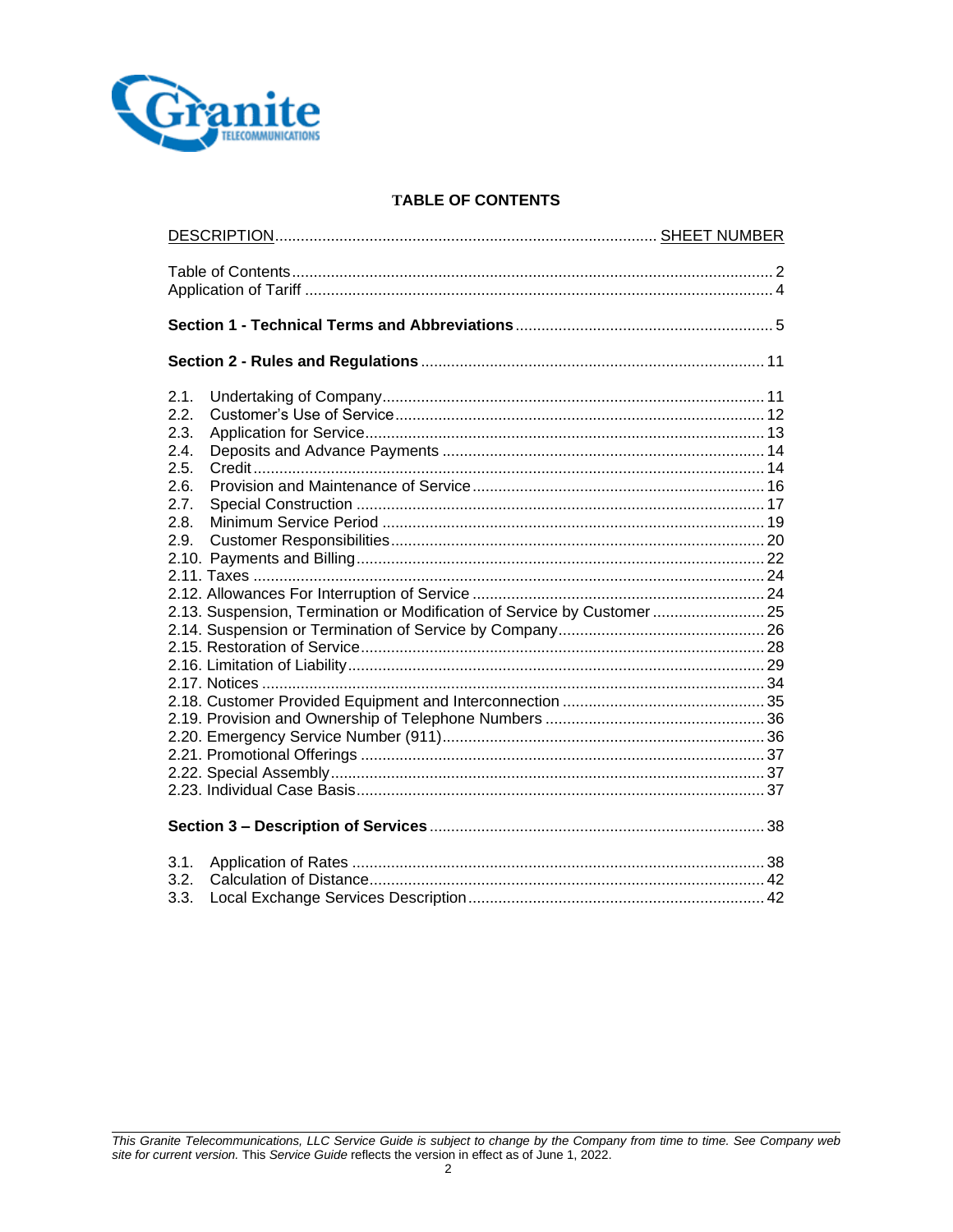

## **TABLE OF CONTENTS**

| 4.1.<br>4.2.                                                     | Verizon New York, Inc. Connecticut Service Area - Service Charges 50<br>Southern New England Telco dba Frontier Communications    |  |
|------------------------------------------------------------------|-----------------------------------------------------------------------------------------------------------------------------------|--|
|                                                                  |                                                                                                                                   |  |
|                                                                  |                                                                                                                                   |  |
| 5.1.<br>5.2.                                                     | Verizon New York, Inc. Connecticut Local Calling Areas by Rate Group 68<br>Southern New England Telco dba Frontier Communications |  |
|                                                                  |                                                                                                                                   |  |
|                                                                  |                                                                                                                                   |  |
| 6.1<br>6.2                                                       |                                                                                                                                   |  |
| Section 7-Emergency/Crisis/Disaster/Restoration and Provisioning |                                                                                                                                   |  |
| 7.1                                                              |                                                                                                                                   |  |
| 7.2                                                              |                                                                                                                                   |  |
| 7.3.<br>7.4.                                                     |                                                                                                                                   |  |
| 7.5.                                                             |                                                                                                                                   |  |
| 7.6.                                                             |                                                                                                                                   |  |
| 7.7                                                              |                                                                                                                                   |  |
|                                                                  |                                                                                                                                   |  |
| 8.1<br>8.2.<br>8.3.                                              |                                                                                                                                   |  |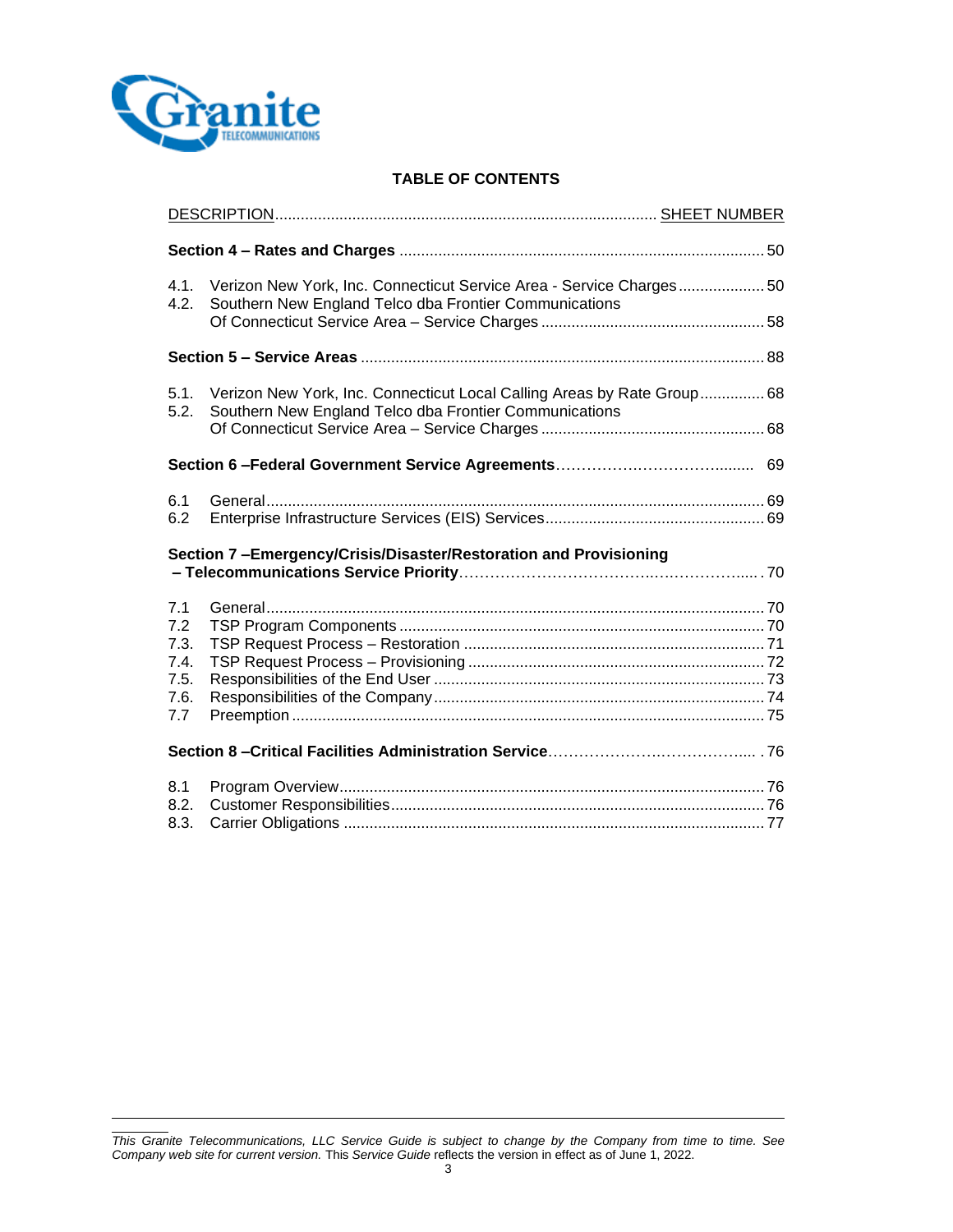

## **APPLICATION OF SERVICE GUIDE**

Pursuant to the provisions of Section16-247f of the Connecticut General Statutes, as amended by Public Act 16-101, Granite Telecommunications, LLC ("Granite" or "Company)" has elected to be exempt from the requirement to file and maintain tariffs for business retail end users. Granite has transferred business retail services previously listed in its Tariff, Connecticut D.P.U.C Tariff No. 3 to the Company's online Service Guide. From time to time, new products or services may be added to the Guide, existing products or services may be removed, and the terms and conditions of any offering, including price, may change. The Service Guide is available at www.granitenet.com.

This Service Guide establishes the standard rates, terms, and conditions that apply to the provision and use of Granite retail local exchange and interexchange long distance telecommunications Services in the State of Connecticut. Verbal or written Service Order or any use of Granite's Service constitutes agreement to all of the rates, terms, and conditions set forth in this Service Guide, including any other documents specifically incorporated herein.

The provisions of this Service Guide apply only to retail intrastate telecommunications Services furnished by Granite and do not apply, unless otherwise specified, to any other services, including, without limitation, Information Services and other unregulated services offered by Granite. Except as expressly specified in this Service Guide with respect to particular Service plans ordered by Customers, the rates and charges set forth in this Service Guide do not cover lines, facilities, or services furnished to Customers by other carriers, including, without limitation, lines, facilities, or services that are used by Customers to access Granite's long-distance Services or to complete calls to or from points beyond Granite's local network calling areas. Customers are solely responsible for obtaining any customer premises equipment and for establishing suitable agreements or other arrangements with other carriers that may be needed to access and use Granite's Services.

The provisions of this Service Guide establish the sole and exclusive rates, terms, conditions, and understandings pertaining to Granite's provision and Customer's use of Services ordered by Customer, and supersede all prior agreements, proposals, representations, and understandings, whether written or oral, with respect to such Services. No provisions of this Service Guide may be changed, waived, or otherwise amended, or modified in any manner except pursuant to a Written Contract document that has been duly executed by Granite for such purpose.

In the event of any conflict between the provisions of this Service Guide and any applicable Written Contract Tariff, such conflict will be resolved by giving preference, first, to the Applicable Written Contract Tariff provisions and, second, to this Service Guide.

The rates, rules, terms, and conditions contained in this Service Guide are subject to change at Granite's sole discretion. Customers will be notified of changes through bill messages or inserts or otherwise in accordance with Applicable Law and regulations prior to the date on which changes become effective. Changes will also be posted on Granite's website at http://www.granitenet.com/Legal. Continued use of Granite's Service following any such changes constitutes your agreement to such changes.

This Service Guide is governed by and interpreted according to Applicable Laws and regulations of Connecticut.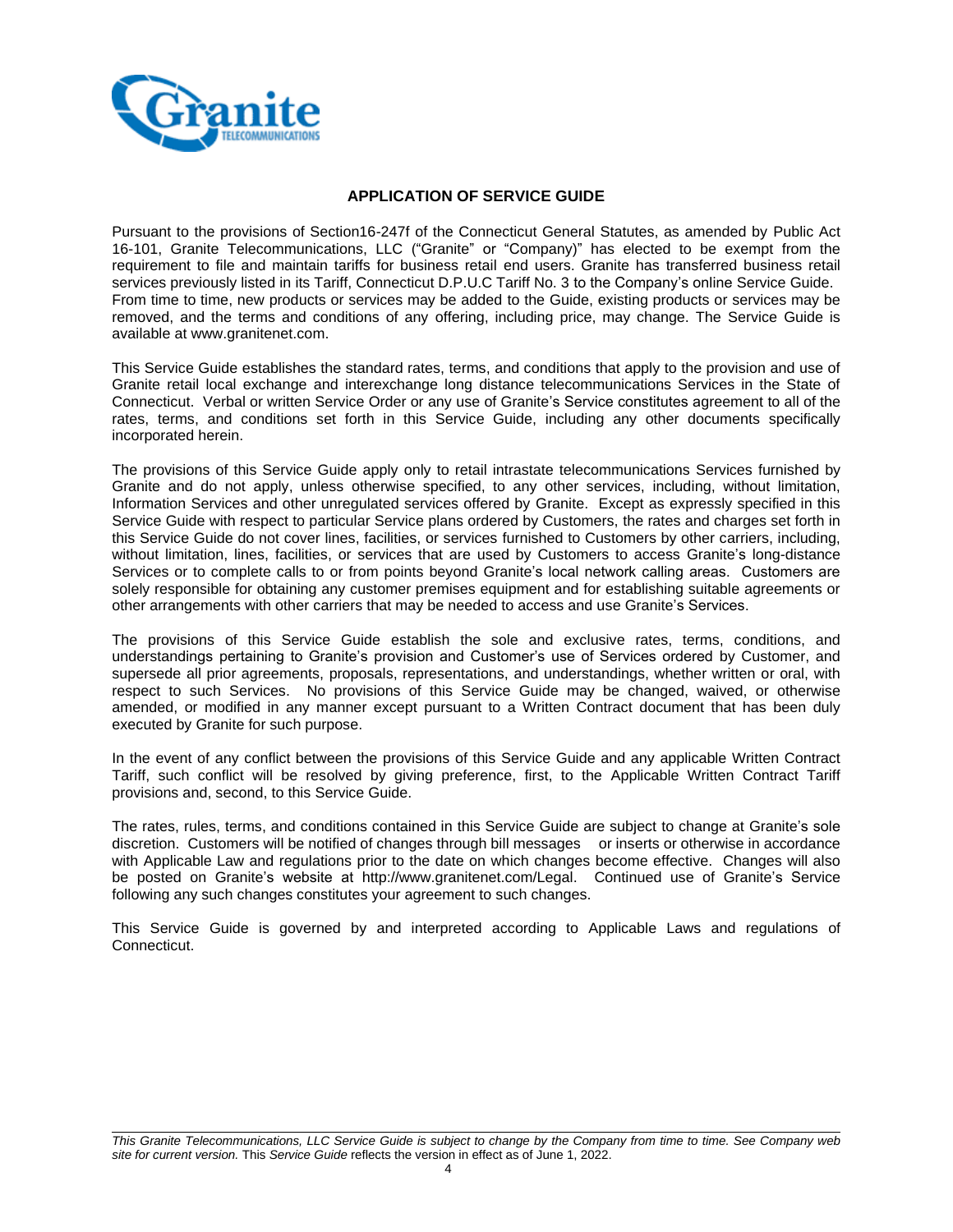

## **SECTION 1 - TECHNICAL TERMS AND ABBREVIATIONS**

Certain terms used generally throughout this Service Guide for Services of Company are defined below.

#### Authorized User:

A person, firm, corporation or other entity that either is authorized by the Customer to use Service or is placed in a position by the Customer, either through acts or omissions, to use Service.

## Business Service:

A Service that conforms to one or more of the following criteria:

- the Service is primarily for paid commercial, professional or institutional activity; or
- the Service is situated in a commercial, professional or institutional location, or other location serving primarily or substantially as a site of an activity for pay; or
- the Service number is listed as the principal or only number for a business in any telecommunications directory; or
- the Service is used to conduct promotions, solicitations, or market research for which compensation or reimbursement is paid or provided. However, such use of Service, without compensation or reimbursement, for a charitable or civic purpose will not constitute business use of Service unless other criteria apply.

## Called Station:

The terminating point of a call (i.e., the called number).

## Carrier:

A company authorized by the Connecticut Connecticut Public Utilities Regulatory Authority to provide telecommunications services.

## Channel:

A communications path between two or more points of termination.

#### Collect Call:

A billing arrangement where a call is billed to the called station.

#### Commission:

The Connecticut Public Utilities Regulatory Authority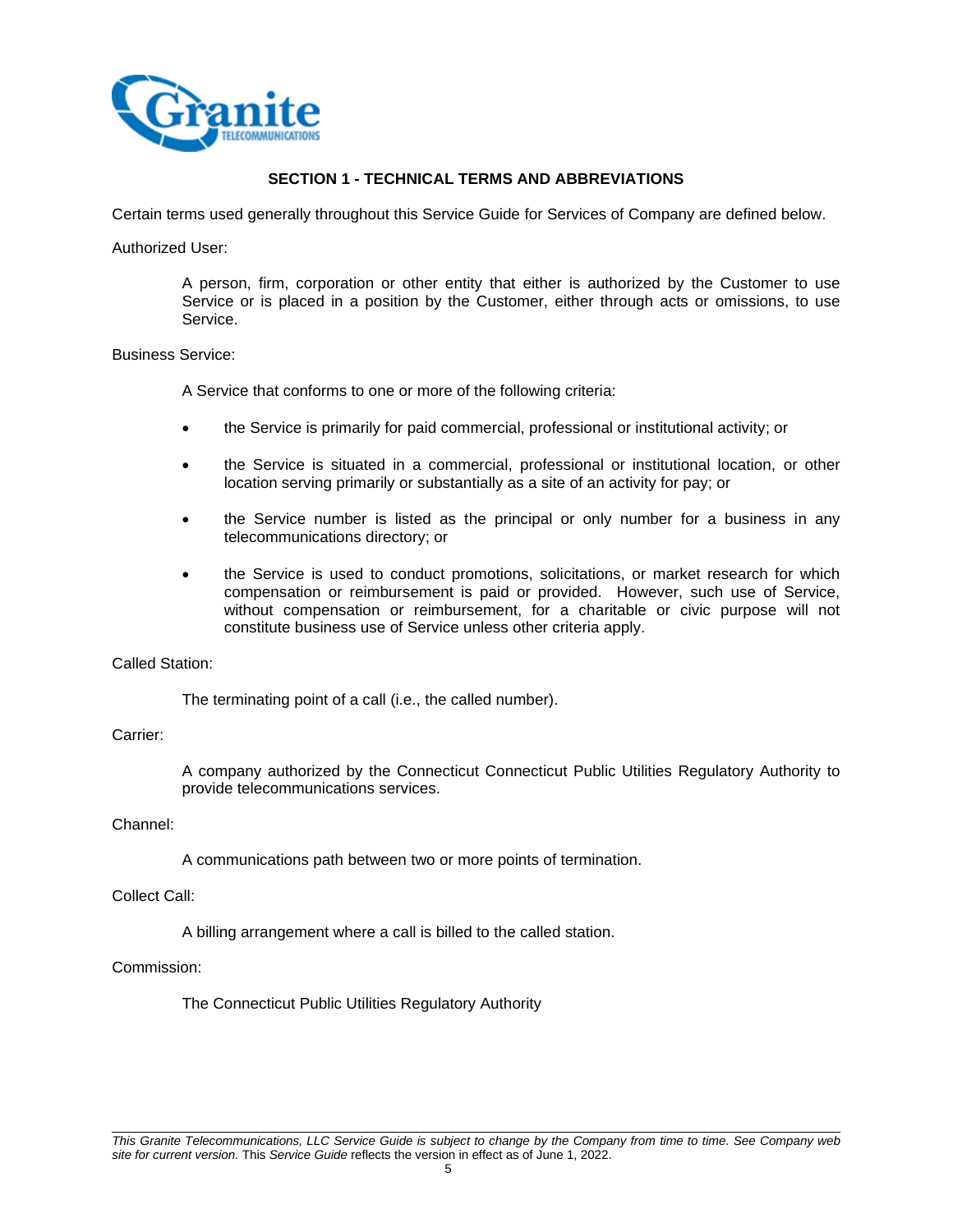

#### Company:

Granite Telecommunications, LLC

#### Contract:

A binding agreement between Customer and Company specifying terms, pricing, and other conditions of Service. A Contract for a particular Service is formed upon the Company's acceptance of a Service Order or the Customer's use of the Service provided by the Company. Except as otherwise provided in a Written document signed by the Company and the Customer, the provisions of this Service Guide, together with the applicable Service Order, constitute the Contract for the Service requested or used by the Customer.

#### Customer or Subscriber:

The person, firm, partnership, corporation, municipality, cooperative organization, governmental agency, etc., that is provided a Service and that is responsible for the payment of charges and compliance with the terms and conditions of this Service Guide and any Written Contract for Service.

#### Customer Premises:

A location(s) designated by the Customer for the purposes of connecting to Company's Services.

#### Customer Premises Equipment (CPE):

Equipment located at the Customer's Premises for use with Company's Services.

#### Disconnect or Disconnection:

The termination of a circuit connection between the Originating Station and the Called Station or Company's operator.

Emergency Number Service:

A telephone exchange communication service whereby a Public Safety Answering Point (PSAP) designated by the Customer may receive telephone calls dialed to the telephone number 911. The 911 Services includes lines and equipment necessary for transferring and dispatching public emergency telephone calls originated by persons within the telephone central offices areas arranged for 911 calling.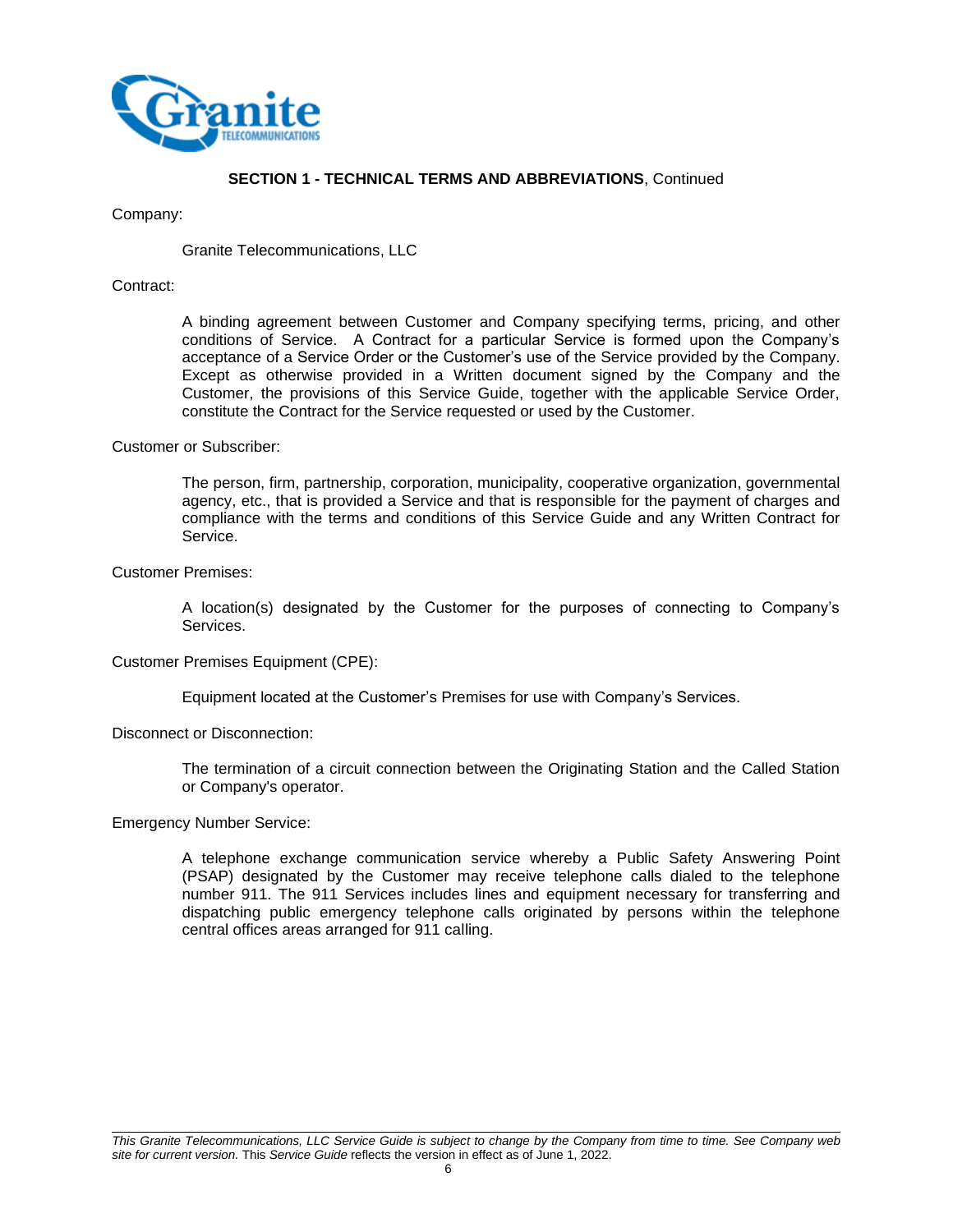

Facility:

Includes, in the aggregate or otherwise, but is not limited to, the following:

| channels             | lines       |
|----------------------|-------------|
| apparatus            | devices     |
| equipment            | accessories |
| communications paths | systems     |

which are provided by Company and utilized by it in the furnishing of telecommunications Services or which are provided by a Customer and used for telecommunications purposes.

#### Force Majeure:

Causes beyond Company's control, including but not limited to: acts of God, fire, flood explosion or other catastrophes; any law, order, regulation, direction, action or request of the United States Government, or of any other government, including state and local governments having or claiming jurisdiction over Company, or of any department, agency, commission, bureau, corporation, or other instrumentality of any one or more of these federal, state, or local governments, or of any civil or military authority; national emergencies; insurrection, riots, wars, unavailability of rights-of-way or materials; or strikes, lock-outs, work stoppages, fraudulent acts of a third party, or other labor difficulties.

#### Holidays:

New Year's Day, Memorial Day, Independence Day, Labor Day, Thanksgiving Day, Christmas Day, or any day which is a legally observed federal government holiday.

Individual Case Basis ("ICB"):

Aa Service arrangement in which the regulations, rates and charges are developed based on the specific circumstances of the Customer.

Interexchange Carrier (IXC):

A Long Distance Telecommunications service provider.

Interruption:

The inability to complete calls due to equipment malfunctions or human errors. Interruption shall not include, and no allowance shall be given for Service difficulties such as slow dial tone, Circuits busy or other network and/or switching capability shortages. Nor shall Interruption include the failure of any service or facilities provided by a Common Carrier or other entity other than the Company. Any Interruption allowance provided within this Service Guide by the Company shall not apply where Service is interrupted by the negligence or willful act of the Customer, or where the Company, pursuant to the terms of this Service Guide, terminates Service because of non-payment of bills, unlawful or improper use of the Company's facilities or service, or breach of the provisions of this Service Guide, or as required by applicable law.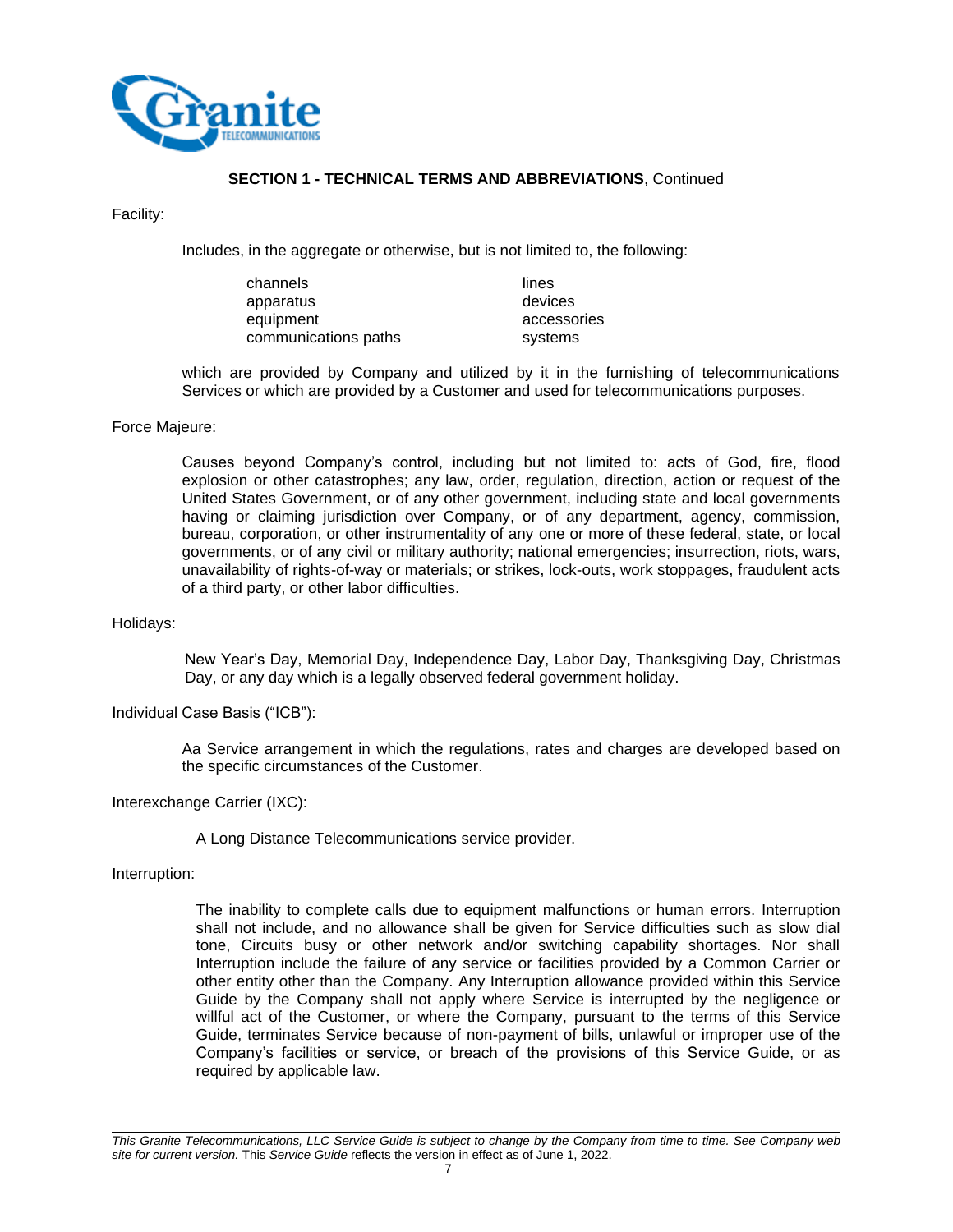

#### LATA:

Local Access and Transport Area ("LATA"). A geographic area established for the provision and administration of communications service. A LATA encompasses designated exchanges, which are grouped to serve common social, economic and other purposes.

#### LATA:

Local Access and Transport Area ("LATA"). A geographic area established for the provision and administration of communications service. A LATA encompasses designated exchanges, which are grouped to serve common social, economic and other purposes.

Local Telephone or Local Exchange Service:

Public switched communication service between points within an exchange area

Long Distance Telecommunications ("Toll") Service:

Public switched communication service between points in different exchange areas.

Monthly Recurring Charges (MRC):

Monthly charges to the Customer for Services, that continue for the agreed upon duration of the service.

#### Non-Recurring Charge (NRC):

A one-time charge assessed to initiate and establish a Service or in connection with other work performed by the Company.

#### Measured Rate Service:

Measured rate service is a classification of Local Exchange Service in connection with which local exchange usage is calculated on a per-minute, time of day, and distance-called basis for the purpose of charging for the service. For this service the dial tone line is offered with a limited monthly usage option, with an Exchange Flat/Measured Rate monthly usage option or without a monthly usage option.

Message Rate Service:

Message rate service is a classification of Local Exchange Service in connection with which local exchange message usage is calculated in terms of message units for the purpose of charging for the service. For this service the dial tone line is offered with or without a limited monthly usage option.

#### Message Unit

A message unit is a unit of measurement by which the charges for certain local messages are ascertained. Each message is charged for at least one message unit except as otherwise specified.

*This Granite Telecommunications, LLC Service Guide is subject to change by the Company from time to time. See Company web site for current version.* This *Service Guide* reflects the version in effect as of June 1, 2022.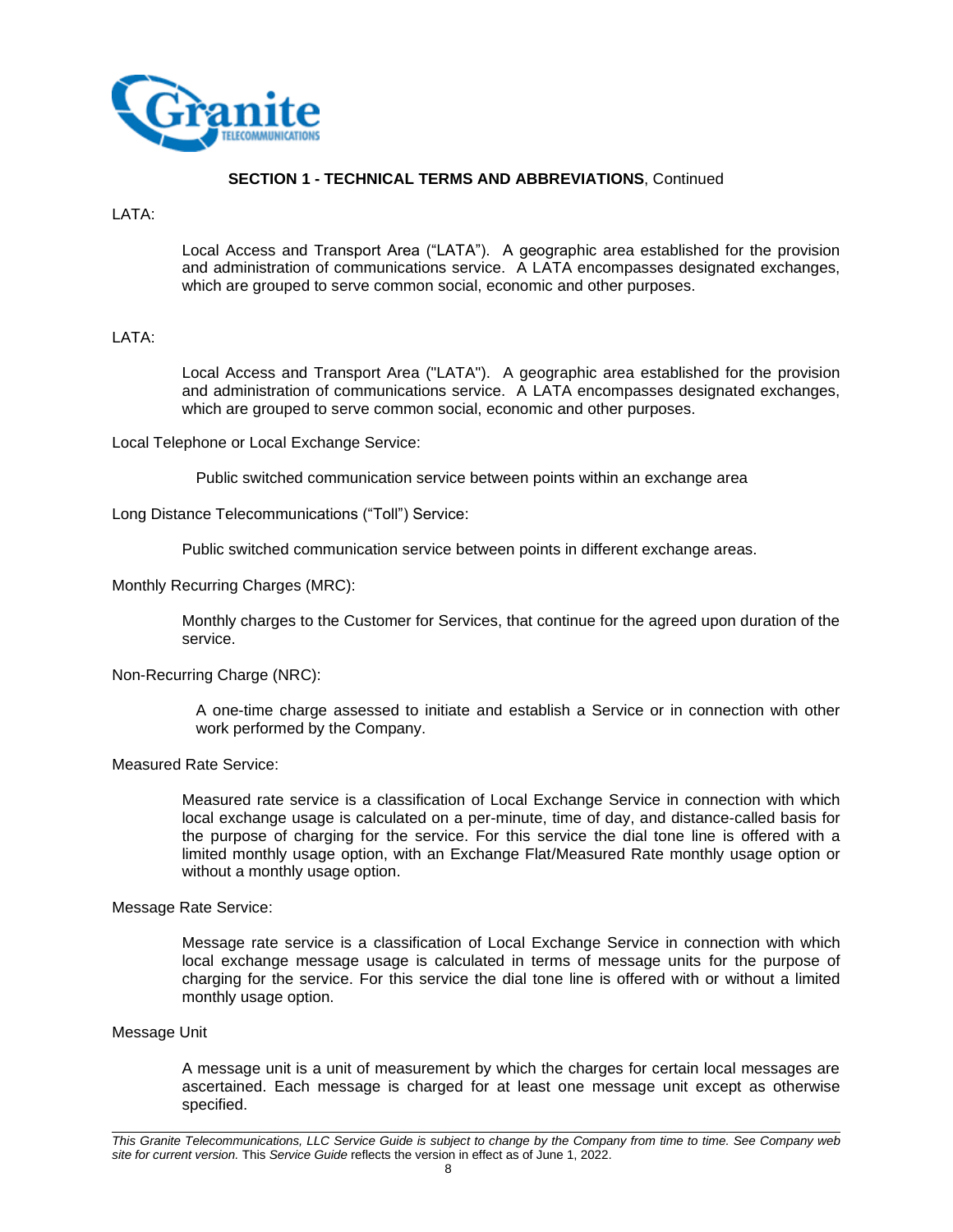

Network Interface Device (NID)

A device that readily permits the disconnection of all Customer Premises Wiring from the Company's network and provides access to the company network through an industry registered jack of a type provided for in 47 CFR Part 68 for testing purposes.

#### Premises:

A building or buildings or contiguous property, not separated by a public highway or right-ofway.

#### Public Safety Answering Point (PSAP)

The answering point for a 911 call. A PSAP may be designated as Primary or Secondary, which refer to the order in which calls are directed for answering. Primary PSAPs answer first; Secondary PSAPs receive calls on a transfer basis only. Any person dialing 911 from a telephone number that is used for local exchange telephone network access and arranged to provide 911 service will be automatically connected to the appropriate PSAP for that telephone.

#### Service(s):

The intrastate telecommunications Services that Company offers pursuant to this Service Guide.

#### Station:

Each telephone on a line where no telephone number associated with the line is provided on the same premises and in the same building; the first termination in station key equipment or a jack for use with a portable telephone.

#### Station-to-Station:

Any operator handled call where the person originating the call does not specify a particular person to be reached, or a particular station, room number, department, or office to be reached through a PBX attendant.

#### Telecommunications Relay Service (TRS):

Enables deaf, hard-of-hearing or speech-impaired persons who use a text telephone or similar devices, to communicate freely with the hearing population not using text telephone and visa versa.

#### V & H Coordinates:

Geographic Points which define the originating and terminating points of a call in mathematical terms so that the airline mileage of the call may be determined. Call mileage is used for the purpose of rating calls.

#### White Pages Directory Listing:

A directory listing found in the local White Pages telephone directory.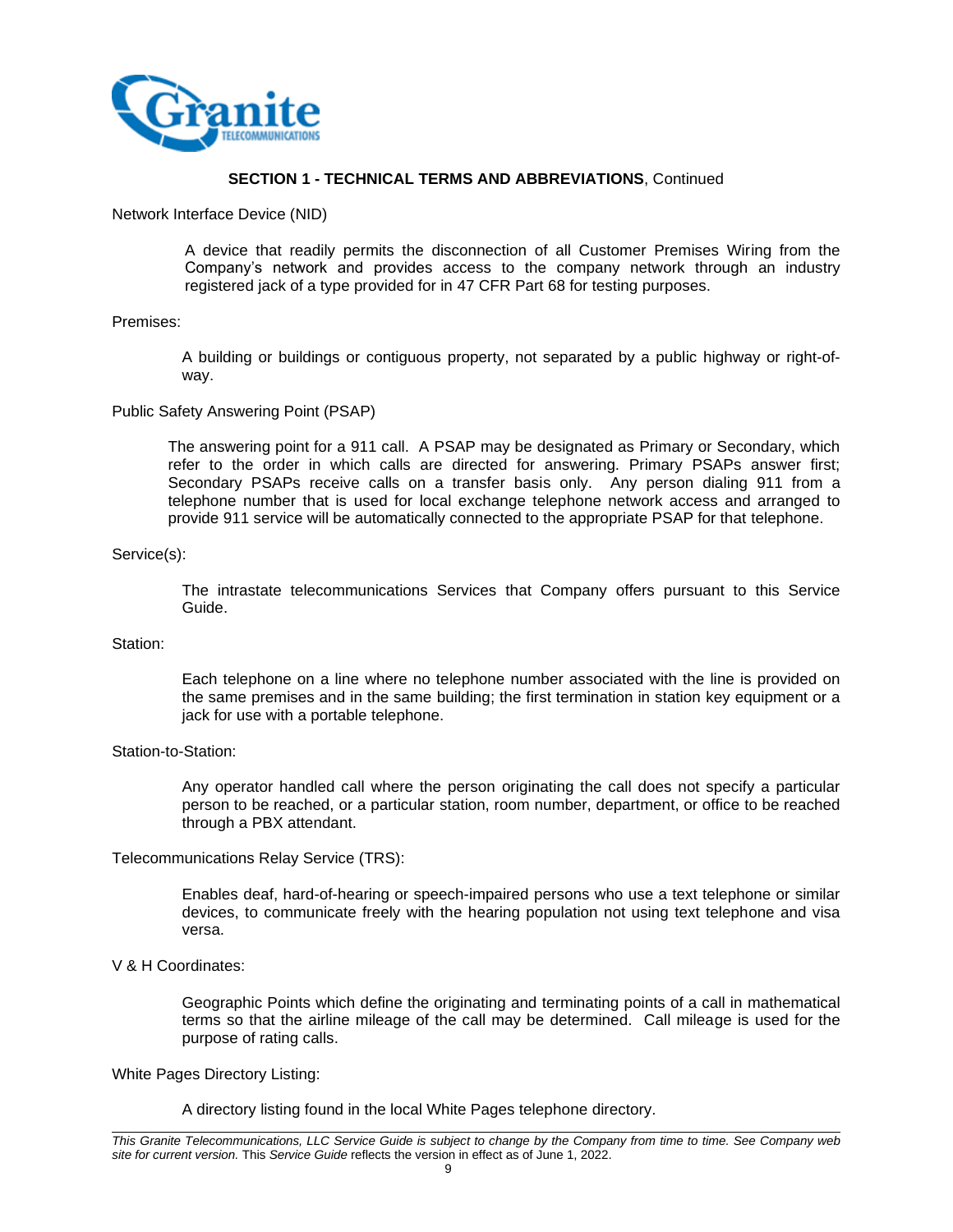

Written; In Writing:

Both "written" and "in –writing" describe materials intended to be read, either in hardcopy document form (including fax) or transmitted through electronic media. For purposes of these rules, whenever anything is required to be provided "in writing" or in "written" form (e.g., a disclosure, a notice, or a confirmation), the requirement may be satisfied through the use of electronic media if both the Company and Subscriber parties to the communication have agreed to do so. If they have not, a tangible, hardcopy document is required. (The Company's electronic communications with customers and agreements to use electronic communications must satisfy the requirements of the federal Electronic Signatures Act, 15 USCA §§ 7001 et seq. and/or state law, as applicable.)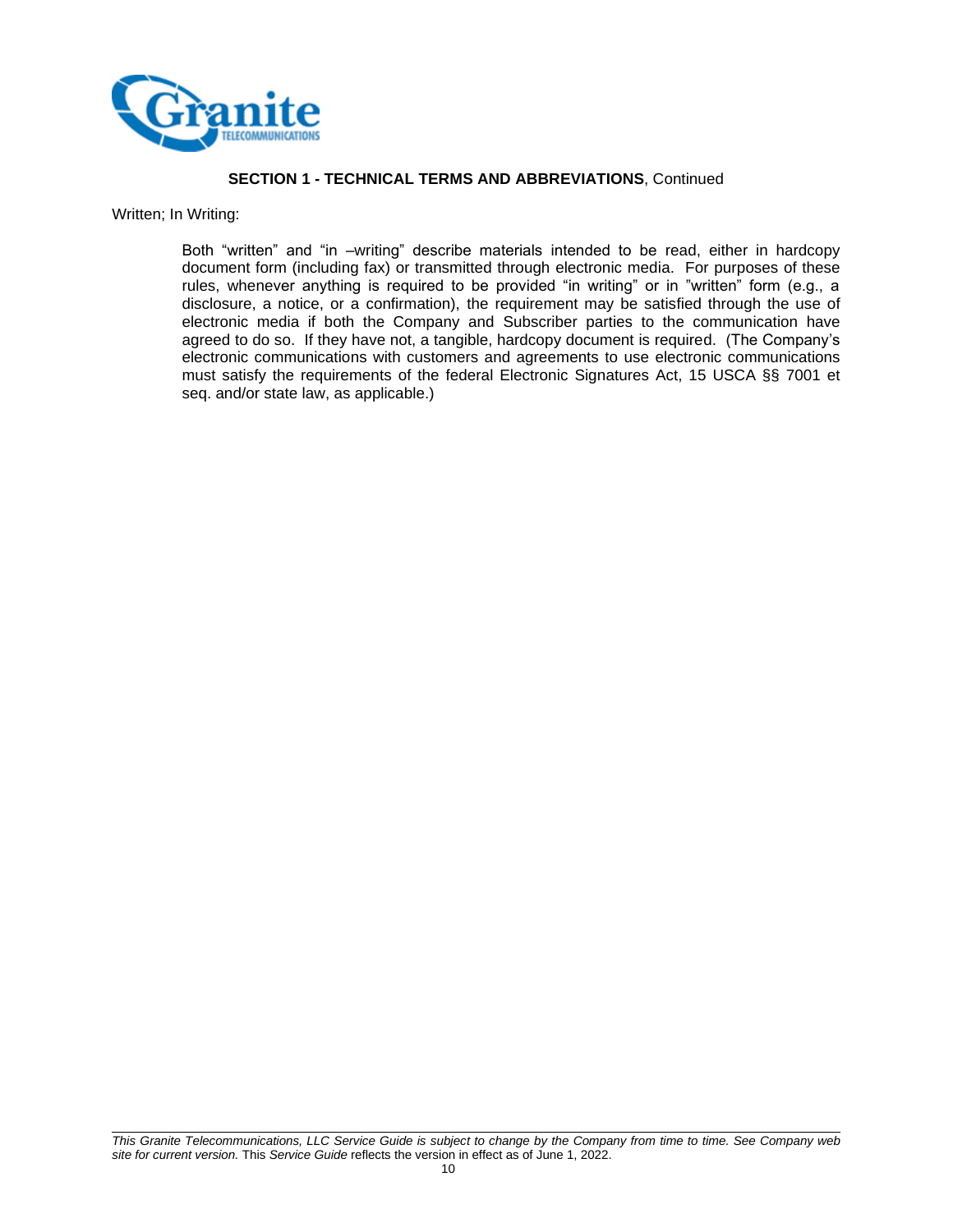

## **SECTION 2 - RULES AND REGULATIONS**

#### **2.1. UNDERTAKING OF COMPANY**

- 2.1.1. Company undertakes to provide Services subject to the terms and conditions of this Service Guide.
- 2.1.2. Company's Services are furnished for telecommunications originating and/or terminating in any area within the State of Connecticut.
- 2.1.3. Company offers Services to Customers for the transmission and reception of voice, data, and other types of communications.
- 2.1.4. Company does not transmit messages pursuant to this Service Guide, but its Services may be used for that purpose.
- 2.1.5. Company's Services are provided on a monthly basis unless otherwise provided and are available twenty-four (24) hours per day, seven (7) days per week.
- 2.1.6. Company may, at Company's sole discretion, elect to employ third parties to perform any of its obligations under this Service Guide.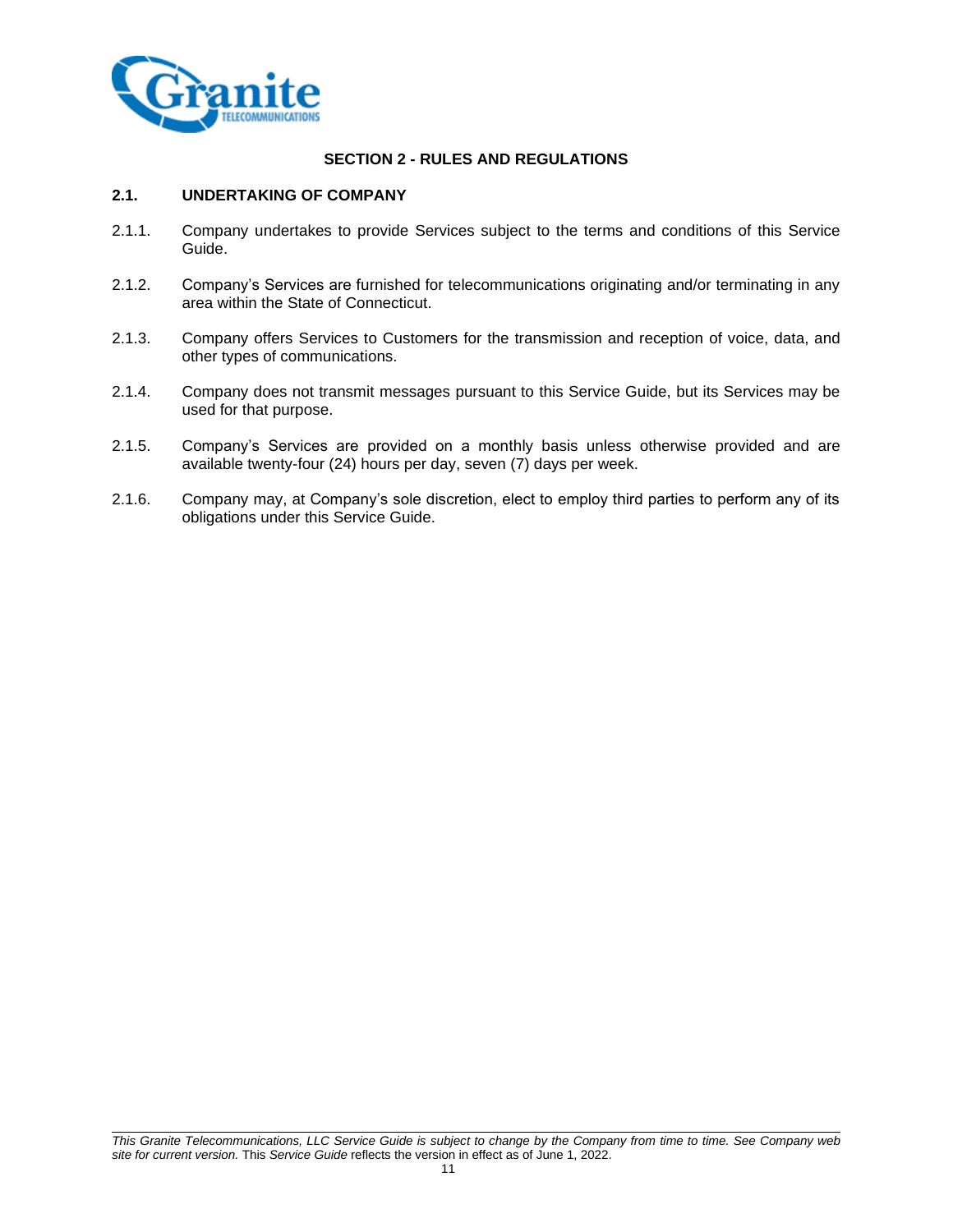

## **2.2. CUSTOMER'S USE OF SERVICE**

- 2.2.1. Service may be used for any lawful purpose consistent with this Service Guide and with the transmission and switching parameters of the telecommunications facilities utilized in the provision of Services.
- 2.2.2. Equipment Company provides or installs at the Customer's premises for use in connection with the Services Company offers may not be used for any other purpose other than for which Company provided it. Customer may not, and may not permit others to, rearrange, disconnect, remove, attempt to repair, or otherwise interfere with any of the Services or equipment installed by Company or Company's agent, except upon the consent of Company.
- 2.2.3. The Services Company offers may not be used for any unlawful purpose or for any use as to which the Customer has not obtained all governmental approvals, authorizations, licenses, consents and permits required to be obtained by Customer with respect thereto.
- 2.2.4. Service may not be used for any purpose for which the Customer receives any payment or other compensation, except when the Customer is a duly authorized and regulated common carrier, receives any payment or other compensation. This provision does not prohibit an arrangement between the Customer or Authorized User to share the cost of Service.
- 2.2.5. Service may not be used in any manner, which interferes with other persons in the use of their Service, prevents other persons from using their Service, otherwise impairs the quality of Service to other Customers, or impairs the privacy of any communications over any Service provided by Company. Company may require a Customer to shut down its transmission of signals if said transmission is causing interference to others.
- 2.2.6. Service may not be used in any manner so as to annoy, abuse, threaten, or harass other persons.
- 2.2.7. The use of Company's Services either without payment for Service or attempting to avoid payment for Service by fraudulent means or devices, schemes, false or invalid numbers, or false calling or credit cards is prohibited.
- 2.2.8. The use of Company's Services either without payment for Service or attempting to avoid payment for Service by fraudulent means or devices, schemes, false or invalid numbers, or false calling or credit cards is prohibited.
- 2.2.9. The Customer obtains no property right or interest in the use of any specific type of facility, Service, equipment, telephone number, process or code. All rights, titles and interests remain, at all times, solely with Company.
- 2.2.10. Customer's use of any resold service obtained from other service providers is also subject to any applicable restrictions in the underlying provider's publicly available tariffs.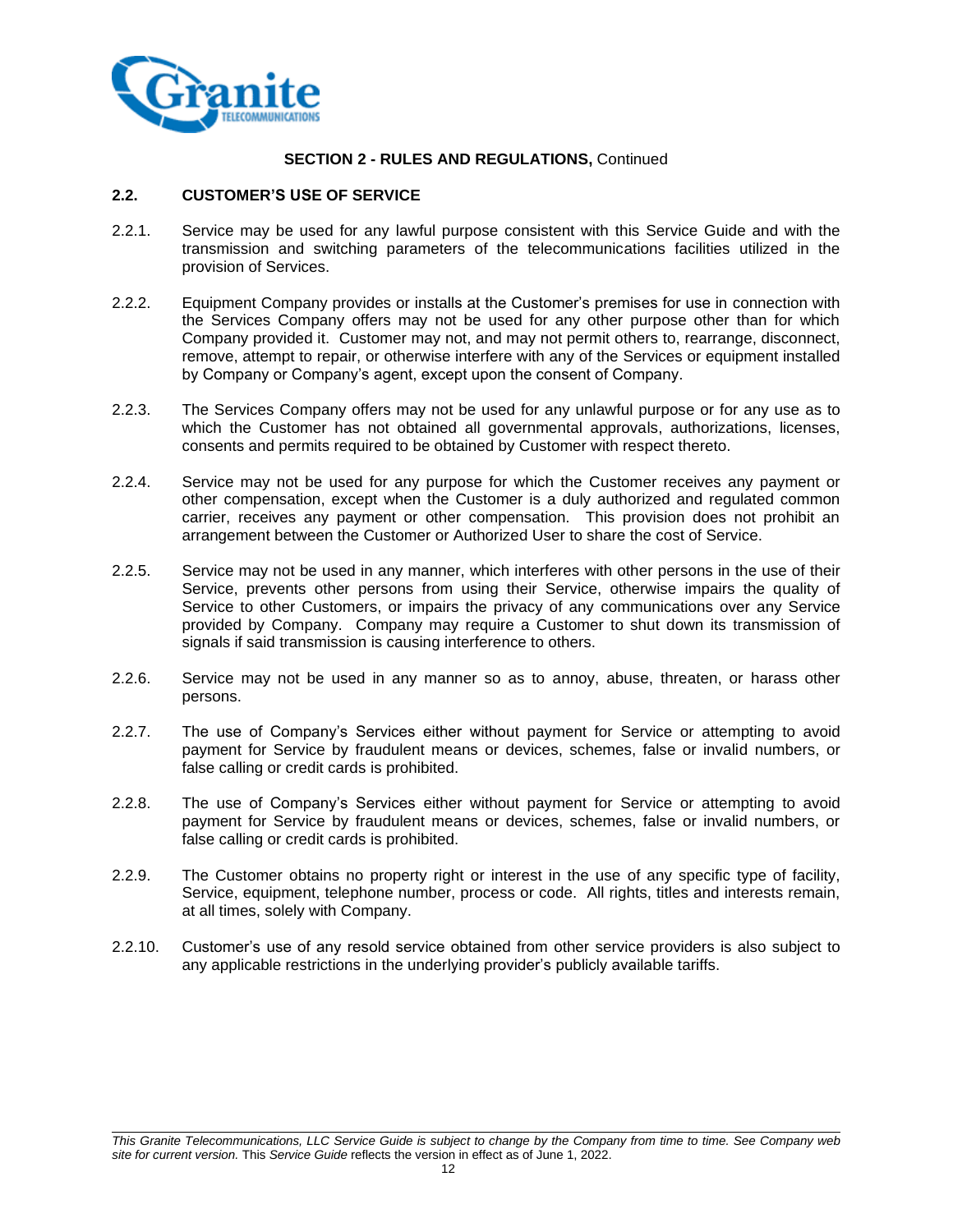

## **2.3. APPLICATION FOR SERVICE**

- 2.3.1. A Customer desiring to obtain Service may be required to complete the appropriate service order form and submit the service order in compliance with Company subscription requirements as may be established from time to time.
- 2.3.2. The name(s) of the Customer(s) desiring to use the Service must be set forth in the application for Service.
- 2.3.3. Company reserves the right to refuse an application for Service made by a present or former Customer who is indebted to Company for Service previously rendered pursuant to this Service Guide until the indebtedness is satisfied. Company may also refuse an application when, in Company's sole discretion, provision of Service is precluded under Section 2.6.1.
- 2.3.4. Request for Service under this Service Guide will authorize Company to conduct a credit search on the Customer. Company reserves the right to refuse Service on the basis of credit history and to refuse further Service due to late payment or nonpayment by the Customer.
- 2.3.5. Where the Customer cancels an application for Service, a cancellation charge will apply as specified in the Cancellation or Modification of Service by Customer Section of this Service Guide.
- 2.3.6. Company may require an applicant for Service, who intends to use Company's offerings for resale and/or for shared use, to file a letter with Company confirming that the applicant's use of Company's offerings complies with relevant laws and Commission regulations, policies, orders, and decisions.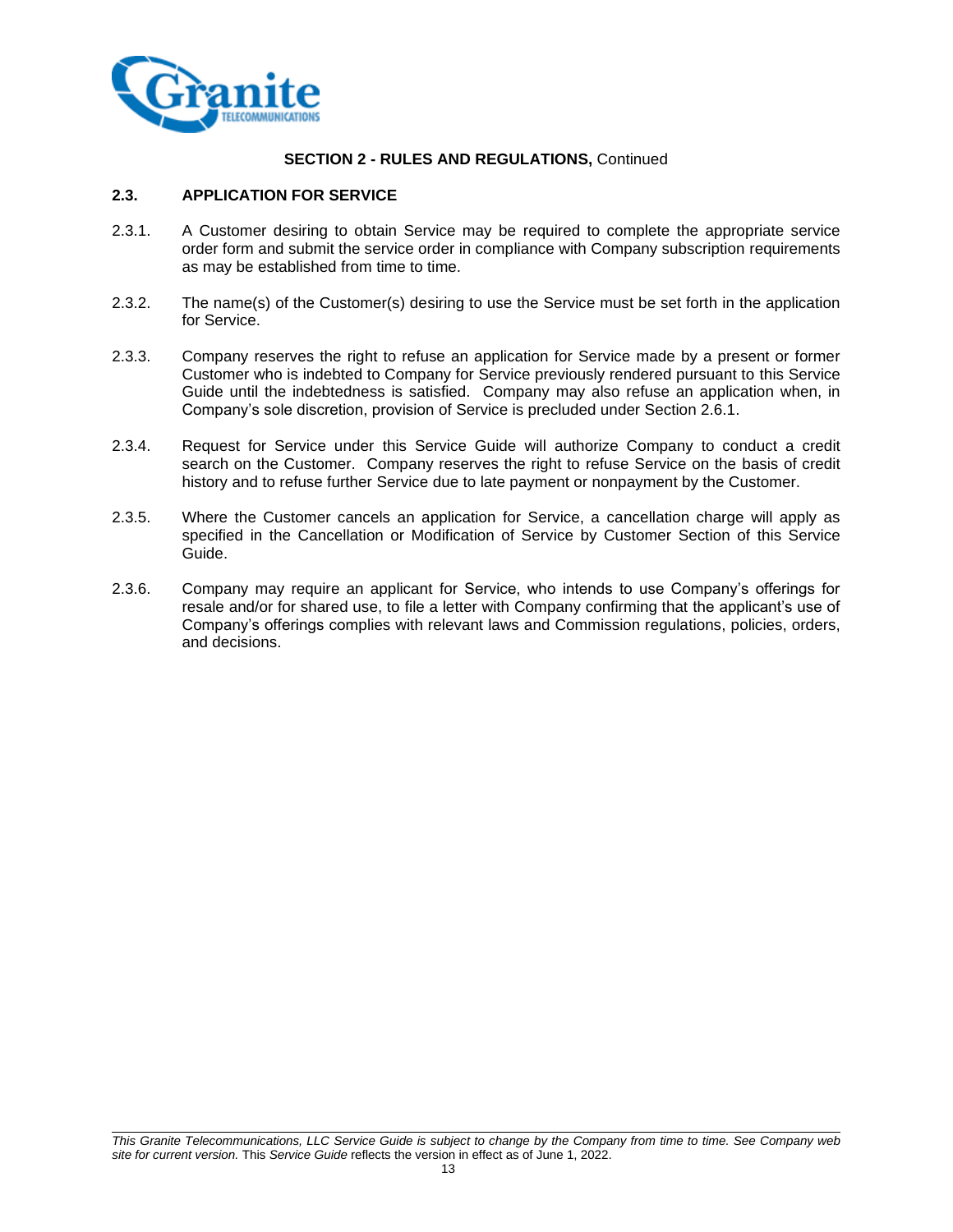

## **2.4. DEPOSITS AND ADVANCE PAYMENTS**

- 2.4.1. Company will not collect deposits.
- 2.4.2. To safeguard its interests, Company may require a Customer to make an advance payment before Services are furnished. The advance payment will not exceed an amount equal to the nonrecurring charge(s) and one (1) month's recurring charges for the Service. In addition, where special construction is involved, the advance payment may also include an amount equal to the estimated nonrecurring charges for the special construction and recurring charges for a period to be set between Company and the Customer (if any). The advance payment will be credited to the Customer's initial bill.

## **2.5. CREDIT**

2.5.1. Company, in order to ensure payment of its charges for Service or for loss of or damage to Company property, will require Applicants and Customers to establish and maintain credit. The establishment or re-establishment of credit as provided in this Section does not relieve an applicant or Customer from compliance with other provisions of this Service Guide as to the payment of bills and in no way modifies the Sections regarding disconnection and termination of Service for failure to pay bills due for Service furnished. If an applicant for Service is unable to provide satisfactory credit information, Company may refuse to provide Service.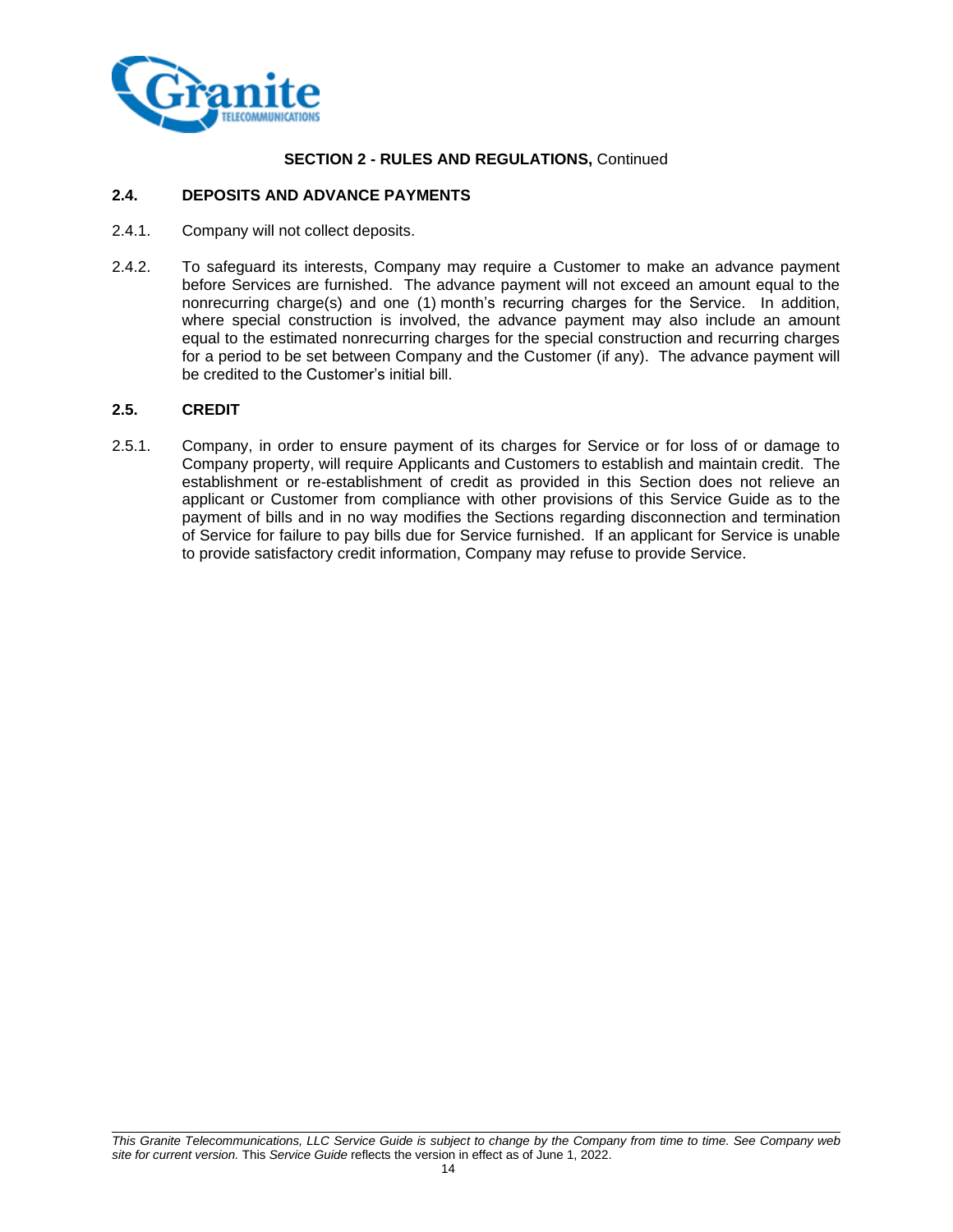

## **2.6. PROVISION AND MAINTENANCE OF SERVICE**

- 2.6.1. Company will use reasonable efforts to make Service available to Customers on or before a particular date, subject to the provisions and compliance by the Customer within the provisions of this Service Guide. The lack of facilities or other operational impediments, including regulatory approvals, may preclude or delay provision of Service (a) in a particular location or to a particular Customer and/or (b) at any promised performance level. Actual transmission speeds and service characteristics of a Service may vary from those expected by the Customer due to such factors as the length and gauge of the line and other operational characteristics of the equipment and facilities used.
- 2.6.2. At the request of the Customer, installation or maintenance may be performed outside of Company's regular business hours or in hazardous locations. In such cases, charges based on cost of the actual labor, material or other costs incurred by or charged by Company will apply. If installation or maintenance is started during regular business hours, but, at the Customer's request, extends beyond regular business hours into time periods including, but not limited to, weekends, holidays, and/or night hours, additional charges may apply.
- 2.6.3. Company will have control over the installation, rearrangement, repair, maintenance, and disconnection of all network elements owned or otherwise obtained to ensure the required level of Service. Company may substitute, change or rearrange any equipment or facility at any time and from time to time, but will not thereby alter the technical parameters of the Service provided to the Customer.
- 2.6.4. Company will use reasonable efforts to maintain the Service that it furnishes to the Customer. Company may make such tests, adjustments and inspections as may be necessary to maintain Company's Services and equipment in satisfactory operating condition. When Company makes tests, adjustments and inspections that will interrupt the Customer's service, a reasonable notice and/or release will be made to or obtained from the Customer before such interruption.
- 2.6.5. Company may, upon reasonable notice, make such tests and inspections as may be necessary to determine whether the terms and conditions of this Service Guide are being complied with in the installation, operation or maintenance of the Customer's or Company's facilities or equipment. If the protective requirements of Customer-provided equipment are not being complied with, Company may take such action as it deems necessary to protect its Services, equipment and personnel. Company will notify the Customer promptly if there is any need for further corrective action. Within ten (10) days of receiving this notice, the Customer must take such action. If the Customer fails to do this, Company may take whatever additional action is deemed necessary, including the suspension of Service to protect its Services, equipment and personnel from harm.
- 2.6.6. Service will continue to be provided until cancelled by the Customer. Customers may cancel service at any time via verbal or written notice.
- 2.6.7. Company may refuse to permit collect calling, calling card, third number billing which it determines to be fraudulent and/or may limit the use of these billing options or Services.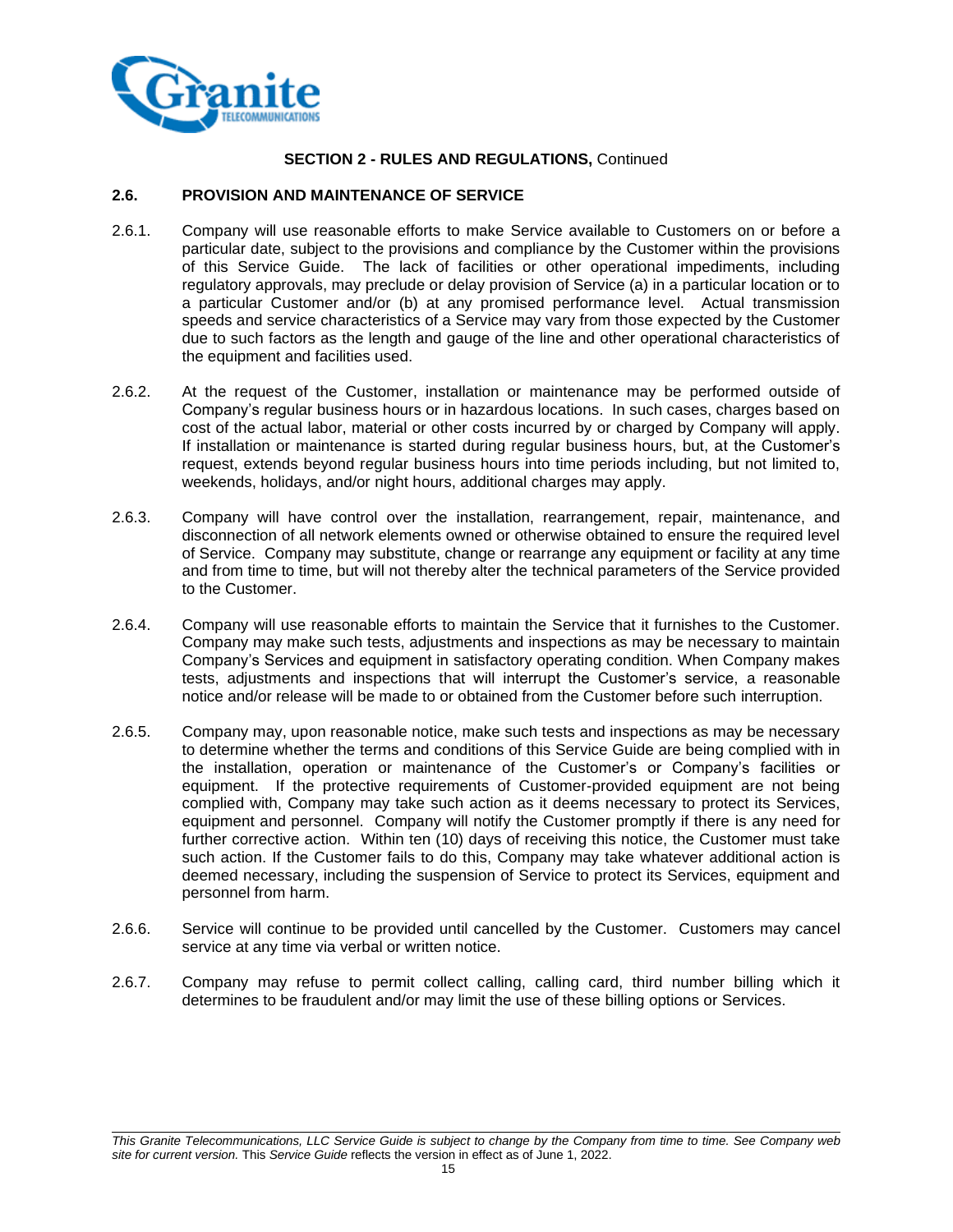

## **2.7. SPECIAL CONSTRUCTION**

- 2.7.1. Subject to the agreement of the Company and to all of the regulations contained in the Tariffs of the Company, special construction and special arrangements may be undertaken on a reasonable efforts basis at the request of the Customer. Special arrangements include any service or facility relating to a regulated telecommunications not otherwise specified under tariff, or for the provision of service on an expedited basis or in some other manner different from the normal tariff conditions. Special construction is that construction undertaken:
	- A. where facilities are not presently available, and there is no other requirement for the facilities so constructed
	- B. of a type other than that which the Company would normally utilize in the furnishing of its services
	- C. over a route other than that which the Company would normally utilize in the furnishing of its services
	- D. in a quantity greater than that which the Company would normally construct
	- E. on an expedited basis
	- F. on a temporary basis until permanent facilities are available
	- G. involving abnormal costs; or
	- H. in advance of its normal construction.

#### 2.7.2. Basis for Charges

Where the Company furnishes a facility or service on a special construction basis, charges will be based on the costs incurred by the Company, including (1) nonrecurring type charges; (2) recurring type charges, (3) termination liabilities, or (4) combinations thereof, plus an administrative fee minus any credit for reuse or salvage. The agreement for special construction will ordinarily include a minimum service commitment based upon the estimated service life of the facilities provided.

Where the Company furnishes a service for which a rate or charge is not specified in the Company's tariffs, charges will be based on the costs incurred by the Company and may include, (1) nonrecurring type charges; (2) recurring type charges, (3) termination liabilities; or (4) combinations thereof.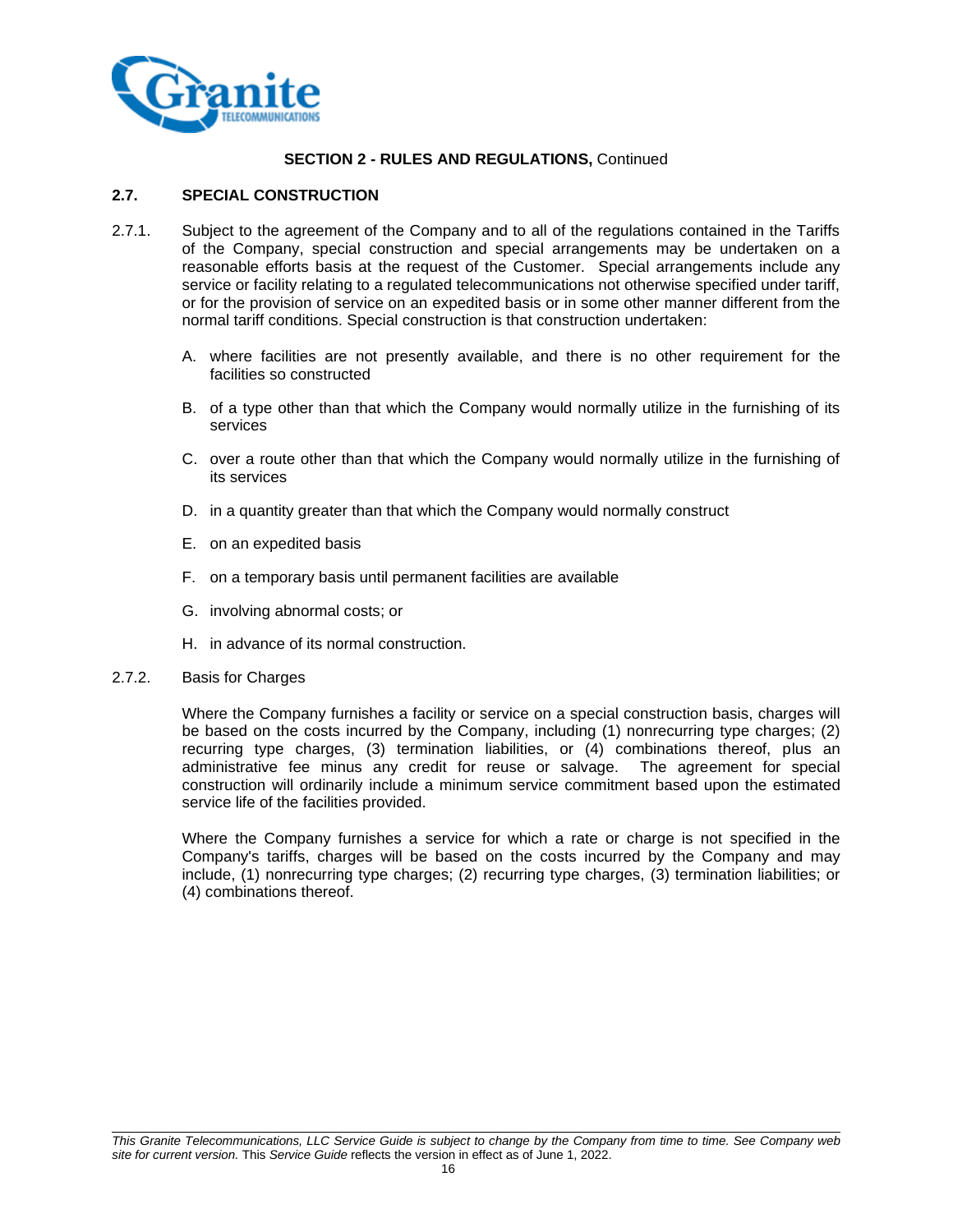

## **2.7. SPECIAL CONSTRUCTION**, Continued

2.7.3. Basis for Cost Computation

The costs referred to in this Section may include one or more of the following items to the extent they are applicable:

- A. installed costs of the facilities to be provided including estimated costs for the rearrangements of existing facilities. Installed costs include the cost of:
	- 1. equipment and materials provided or used,
	- 2. engineering, labor and supervision,
	- 3. transportation,
	- 4. rights of way, and
	- 5. any other item chargeable to the capital account.
- B. annual charges including the following:
	- 1. cost of maintenance;
	- 2. depreciation on the estimated installed cost of any facilities provided, based on the anticipated useful service life of the facilities with an appropriate allowance for the estimated net salvage
	- 3. administration, taxes and uncollectible revenue on the basis of reasonable average costs for these items
	- 4. any other identifiable costs related to the facilities provided; and
	- 5. an amount for return and contingencies.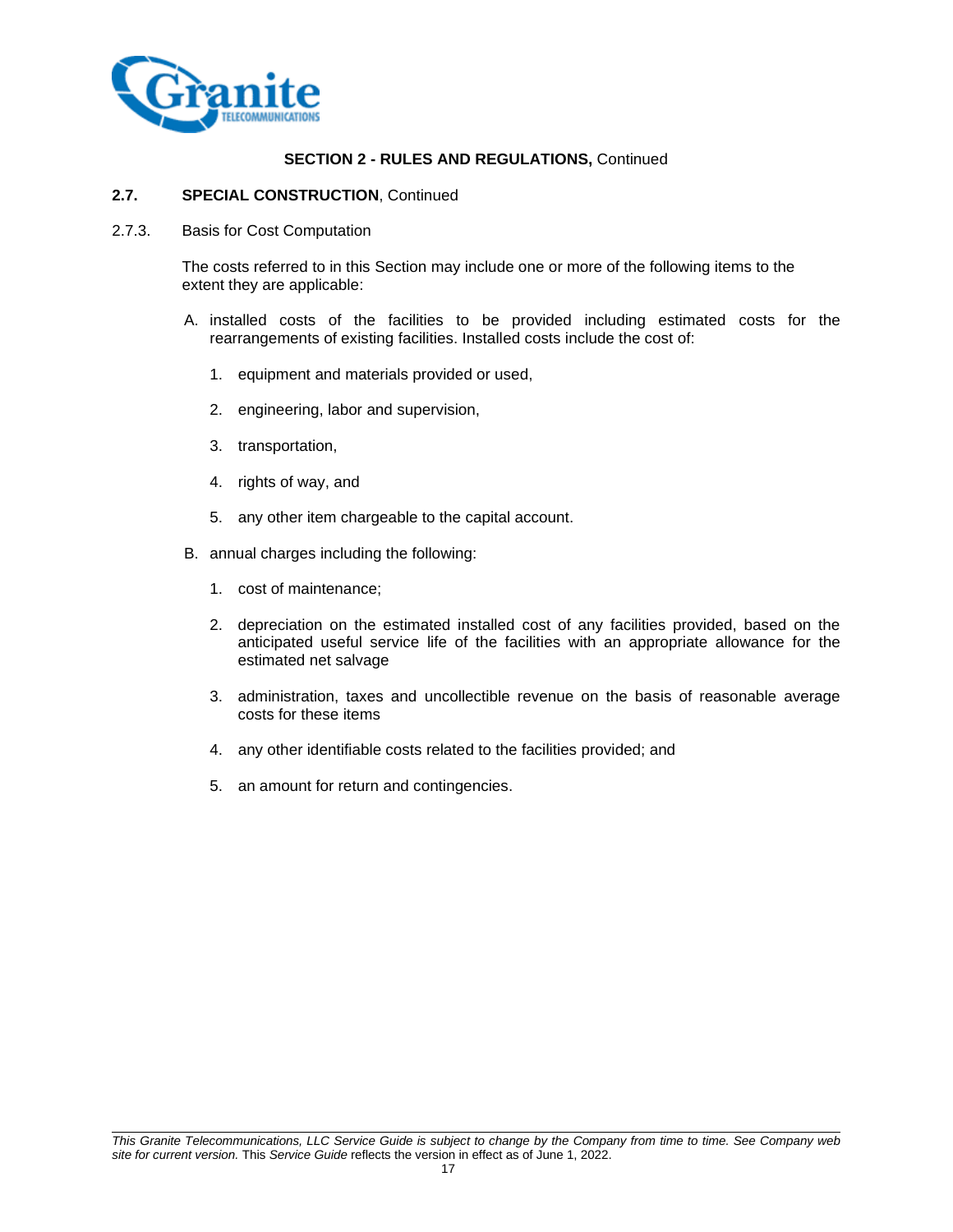

#### **2.7. SPECIAL CONSTRUCTION**, Continued

#### 2.7.4 Termination Liability

To the extent that there is no other requirement for use by the Company, the Customer may have a termination liability for facilities specially constructed at the request of the Customer, if and only if such liability is clearly stated in a written agreement between the Company and the Customer.

- A. The maximum termination liability is equal to the total cost of the special facility as determined herein, adjusted to reflect the re-determined estimate net salvage, including any reuse of the facilities provided.
- B. The maximum termination liability shall be divided by the original term of service contracted for by the Customer (rounded up to the next whole number of months) to determine the monthly liability. The Customer's termination liability shall be equal to this monthly amount multiplied by the remaining unexpired term of service (rounded up to the next whole number of months), discounted to present value at six percent (6%), plus applicable taxes.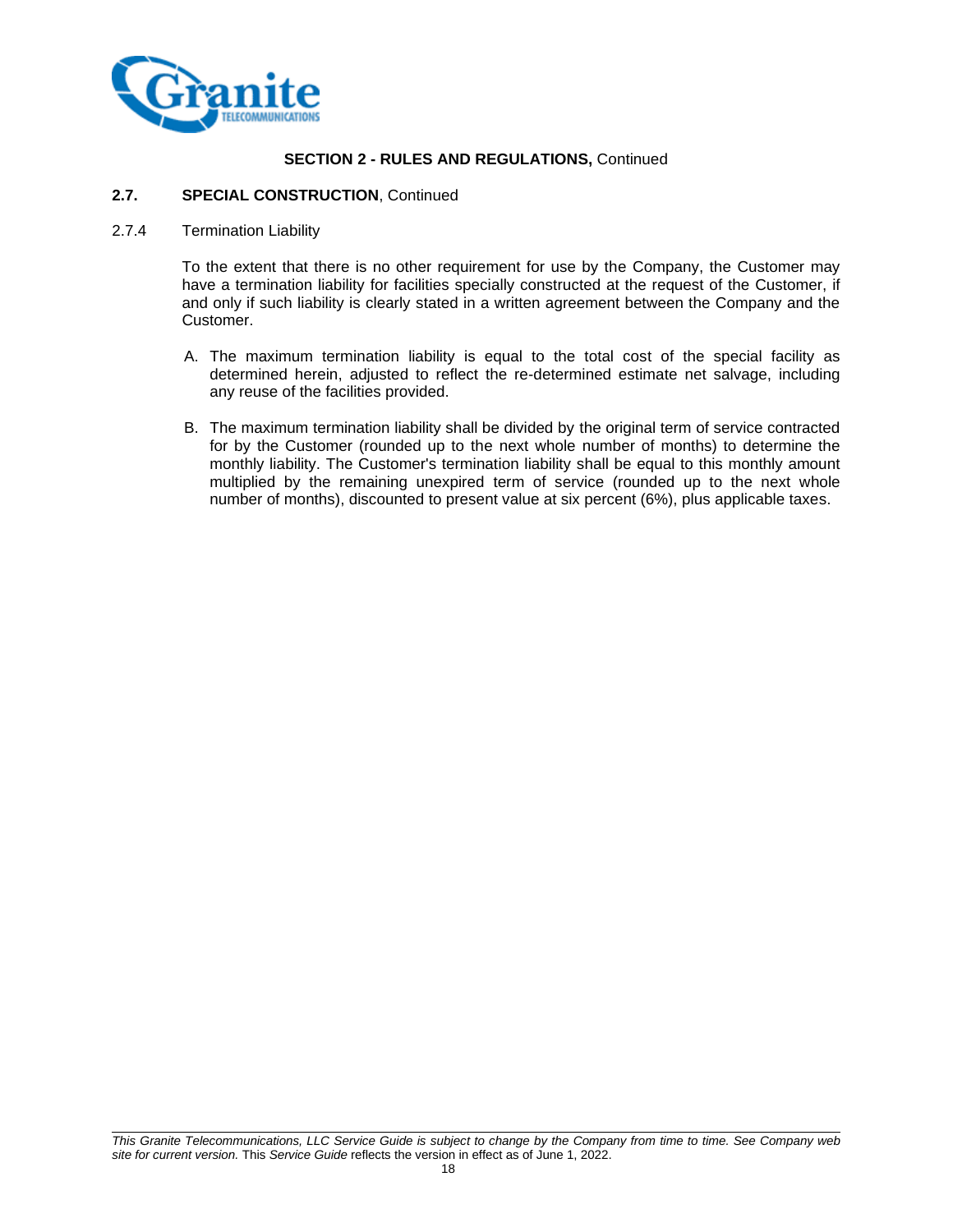

## **2.8 MINIMUM SERVICE PERIOD**

- 2.8.1 The minimum Service period is one month (30 days), with the first thirty (30) days being the initial minimum Service period. The Customer must pay the regular tariffed rate for Service for the minimum period of Service if service is disconnected during the initial minimum Service period. If a Customer disconnects Service after the initial minimum Service period has ended, then the Customer will be billed pro rata for services rendered. When the Service is moved within the same building, to another building on the same Premises, or to a different Premises entirely, the period of Service at each location is accumulated to calculate if the Customer has met the minimum Service period obligation.
- 2.8.2 If Service is terminated before the end of the minimum period of Service as a result of condemnation of property, damage to property requiring the Premises to be abandoned, or by the death of the Customer, the Customer is not obligated to pay for Service for the remainder of the minimum period.
- 2.8.3 If Service is transferred to a new Customer at the same Premises during the first month of Service, the new Customer assumes responsibility to meet the remainder of the minimum Service period requirements. For Services not taken over by the new Customer, the original Customer is responsible for the remaining payment for the minimum Service period obligation in accordance with the terms under which the Service was originally furnished.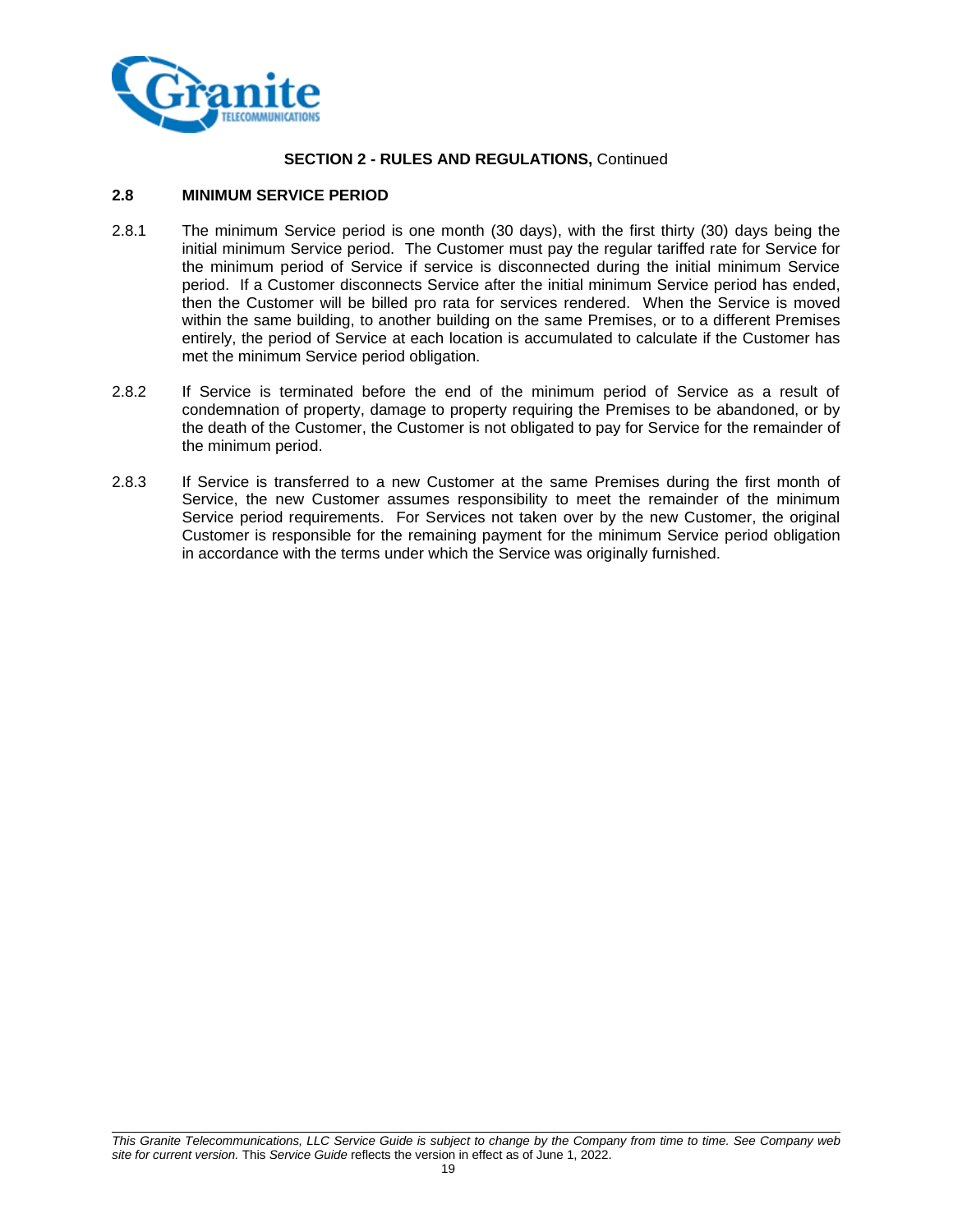

## **2.9. CUSTOMER RESPONSIBILITIES**

- 2.9.1 The Customer is responsible for the payment of all charges for Service furnished to the Customer and for all additional charges for calls the Customer elects to continue making.
- 2.9.2 The Customer is responsible for compliance with applicable regulations set forth in this Service Guide.
- 2.9.3 Upon Company request, the Customer must verify the name(s) of Authorized Users allowed to request and use the Customer's Service.
- 2.9.4. Customer will return to Company within five (5) days of termination of Service all Companyprovided equipment. All returned equipment must be in the same condition as when delivered to the Customer by Company. Upon demand, Customer will reimburse Company for any costs incurred by Company due to Customer's failure to comply with this Section.
- 2.9.5. Customer is responsible for the payment of any bills for Services and for the resolution of any disputes or discrepancies with Company. Company has no responsibility with respect to billings, charges or disputes related to services used by Customer which are not included in Services herein including, without limitation, any local, regional and long distance services not provided by Company.
- 2.9.6 The Customer is responsible for establishing identity as often as is necessary during the course of the call or when seeking credits from Company.
- 2.9.7 The Customer must make arrangements or obtain permission for safe, reasonable and continuous access and right-of-way for Company employees or agents of Company to enter the Premises of the Customer or any Authorized User of the Customer at any reasonable hour for the purpose of performing Company's obligations under this Service Guide.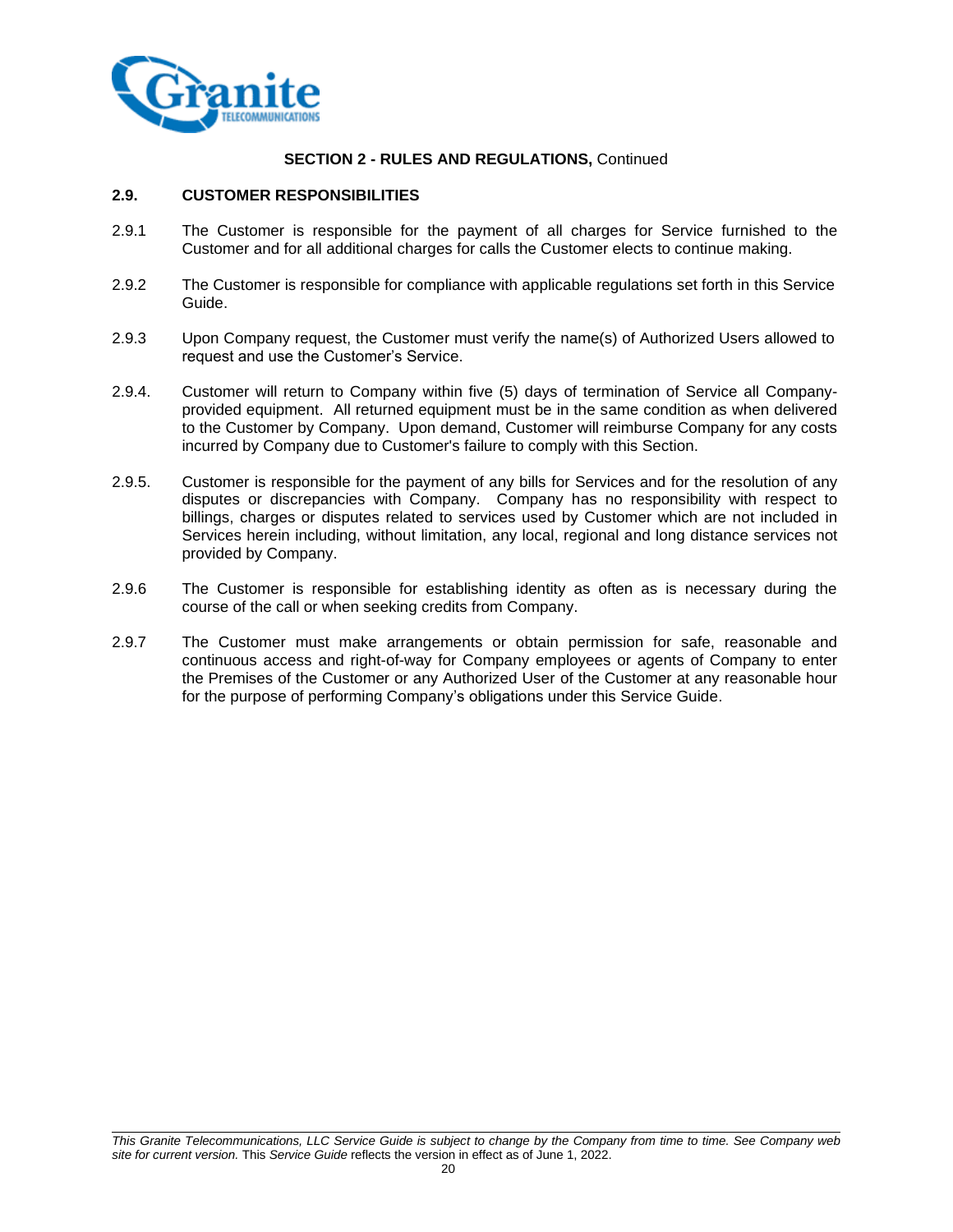

#### **2.9. CUSTOMER RESPONSIBILITIES**, Continued

- 2.9.8. The Customer is responsible for the payment of (a) Service charges as set forth herein and (b) charges for visits by Company's agents or employees to the Premises of the Customer or Authorized User when the Service difficulty or trouble report results from the use of Services and equipment by the Customer or Authorized User.
- 2.9.9. Customer will, at Customer's expense, provide reasonable space, power, and level of heating and air conditioning, and otherwise maintain the proper environment to operate Company's Service at Customer's or Authorized User's premises.
- 2.9.10. The Customer may not, without prior written consent of Company, which consent shall not be unreasonably withheld, assign, transfer, or in any other manner dispose of, any of its rights, privileges, or obligations under this Service Guide, and any attempt to make such an assignment, transfer, disposition without consent will be null and void.
- 2.9.11 A Customer or Authorized User may not represent in any way that the relationship between Customer or Authorized User and Company is anything other than one of customer and supplier, respectively. Nothing in this Service Guide gives Customer or Authorized Users any authority to bind or otherwise incur liability on behalf of Company. Nothing in this Service Guide constitutes an endorsement by Company of any activity, service or product of Customer or Authorized Users.
- 2.9.12 The Customer is responsible for any damages, including usage charges that the Customer may incur as a result of the unauthorized use of its communications equipment. The unauthorized use of the Customer's communications equipment includes, but is not limited to, the placement of calls from the Customer's Premises and the placement of calls through Customer-controlled or Customer-provisioned equipment that are transmitted or carried over Company's network without the authorization of the Customer.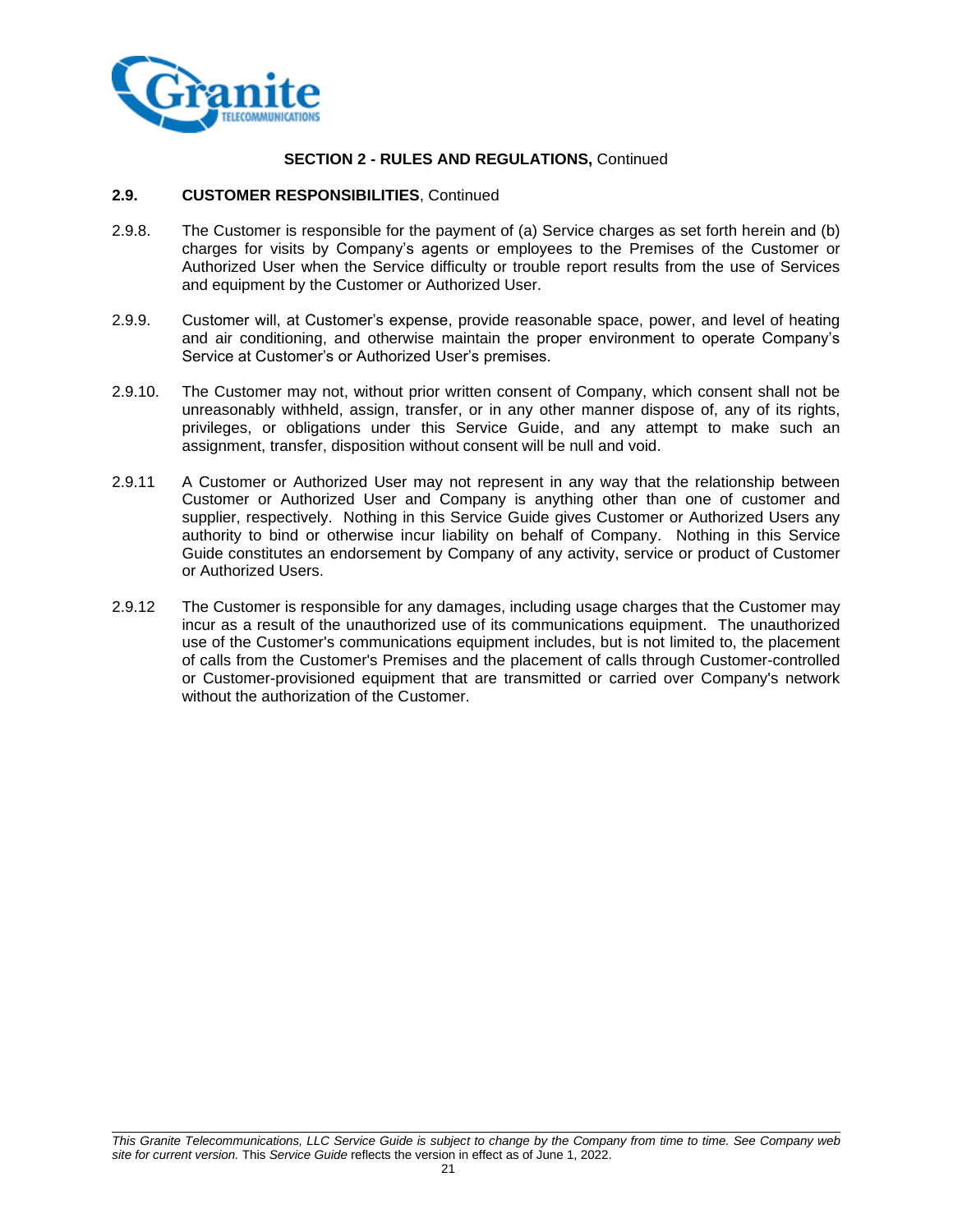

## **2.10. PAYMENTS AND BILLING**

- 2.10.1. Service is provided and recurring Service charges billed on a monthly (30 day) basis. The billing date is dependent on the billing cycle assigned to the Customer.
- 2.10.2. Non-recurring charges and charges based on actual usage are billed monthly in arrears.
- 2.10.3. If any portion of the payment is not received by the Company, or if any portion of the payment is received by the Company in funds that are not immediately available, within twenty (20) days of the mail date on the bill, then a late payment penalty shall be due the Company. The late payment penalty shall be that portion of the payment not received by the date due minus any charge billed as local taxes multiplied by 1.5 percent.
- 2.10.4. A Customer will not be liable for any late payment charge applicable to a disputed portion of that Customer's bill, so long as the Customer pays the undisputed portion of the bill and enters into bona fide negotiations to resolve the dispute on a timely basis, pursuant to Section 2.10.10.
- 2.10.5. Checks presented in payment for Services and subsequently returned to Company by the Customer's financial institution for "Non-Sufficient Funds" or other reasons will incur a \$20.00 nonrecurring charge per Customer per check.
- 2.10.6. A Customer will be placed on a "cash only" basis upon receipt of two (2) returned checks within a twelve (12) -month period. "Cash only" is herein defined as cashier's checks, U.S. currency, or money orders.
- 2.10.7. Receipt of a subsequently dishonored negotiable instrument in response to a notice of discontinuance will not constitute payment of a Customer's account, and Company will not be required to issue additional notice prior to discontinuance. However, three (3) banking days must be allowed for redemption of such instrument.
- 2.10.8. Billing disputes should be addressed to Company's Customer service organization via a tollfree telephone numbers 866.847.1500 or 866.847.5500.Customer service representatives are available at 866.847.1500 from 9:00 a.m. to 6:00 p.m. Eastern Time. Messages may be left for Customer services from 6:01 p.m. to 8:59 a.m. Eastern Time, which will be answered on the next business day, unless in the event of an emergency which threatens Customer service. Twenty-four hour customer service is available at 866.847.5500.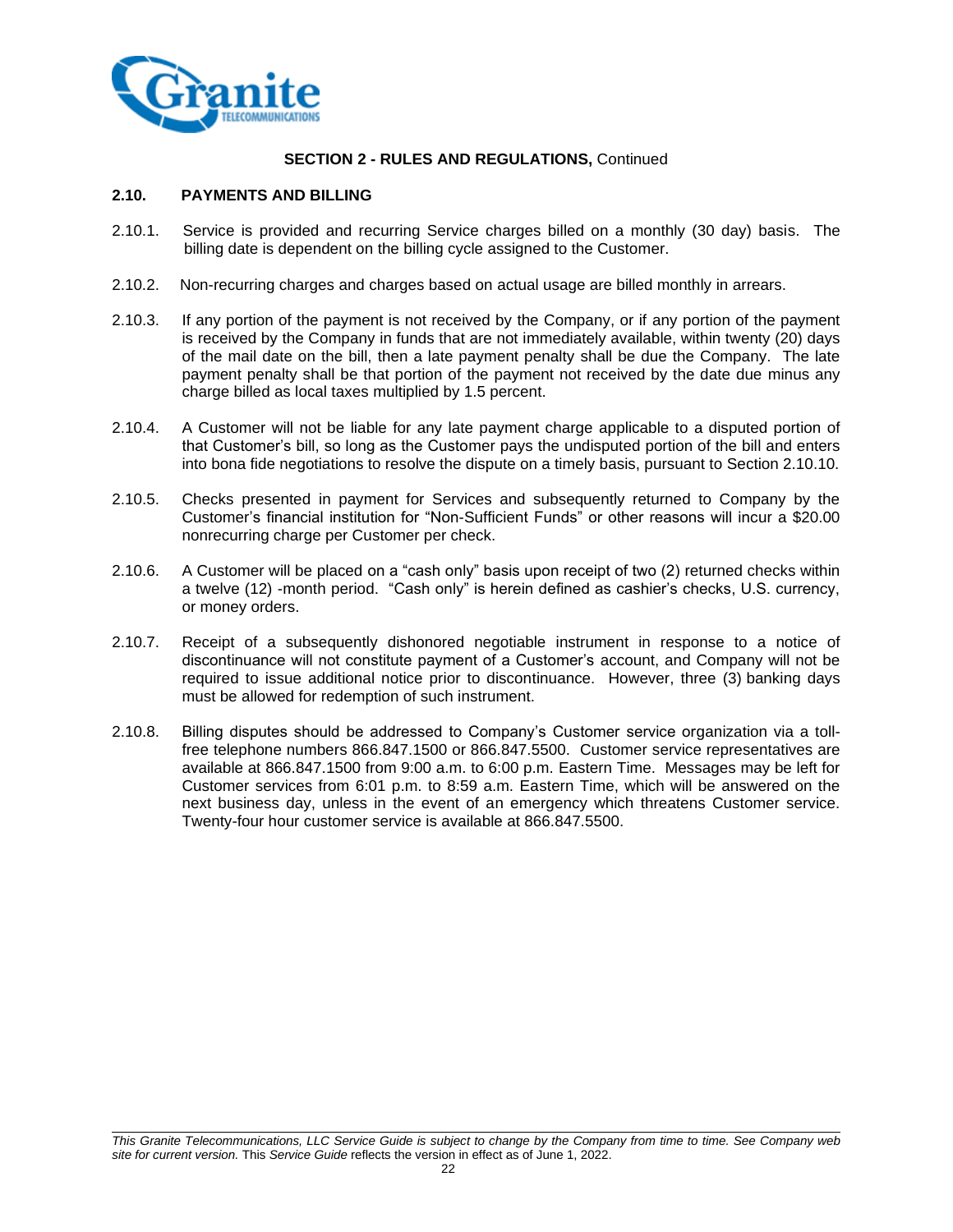

#### **2.10. PAYMENTS AND BILLING,** Continued

- 2.10.9. In case of a billing dispute between Customer and Company as to the correct amount of a bill, which cannot be adjusted with mutual satisfaction, Customer may enter the following arrangement:
	- A. First, Customer requests, and Company will comply with the request, an Investigation and review of the disputed amount. Customer must pay the undisputed portion of the bill by the Due Date shown on the bill.
	- B. The Customer may pay the disputed portion of the bill by the Due By Date shown on the bill. However, Service will not be subject to termination if the disputed amount is not paid during the pendency of the investigation.
	- C. If there is still disagreement after the investigation and review by a manager of Company, Customer may appeal to Commission for its investigation and decision.
	- D. After the investigation and review are completed by Company as noted in subsection A. above, and the dispute is resolved indicating that the disputed amount is due and payable to the Company, the disputed amount becomes due and payable at once. In order to avoid disconnection of Service, the disputed amount must be paid within seven (7) calendar days after the date Company notifies Customer that the investigation and review are completed, the dispute has been resolved and that such payment must be made or Service will be suspended or terminated. However, the Service will not be terminated prior to the Due By Date shown on the bill. Failure to pay non-regulated or competitive services charges will not result in disconnection of local exchange Service.
	- I. The address and telephone number of the Commission are:

Connecticut Public Utility Regulatory Authority Ten Franklin Square, New Britain, CT 06051 Phone: 860-827-1553 Fax: 860-827-2822 Email: pura.information@ct.gov Consumer Services Toll Free in Connecticut: 1-800-382-4586 TDD: 860-827-2837 – to be used only if you have a TDD machine

J. Limitations of Damages and of Period for Bringing Claims - The entire liability of Company for any claim, loss, damage or expense from any cause whatsoever shall in no event exceed sums actually paid to Company by the Customer for the specific Services giving rise to the claim, and no action or proceeding against Company shall be commenced more than one (1) year after the Service related to the claim is rendered. Claims applicable to overbilling against Company shall be commenced no more than two (2) years after the Service related to the claim is rendered pursuant to Section 415, U.S. Code, 47 U.S.C. §415.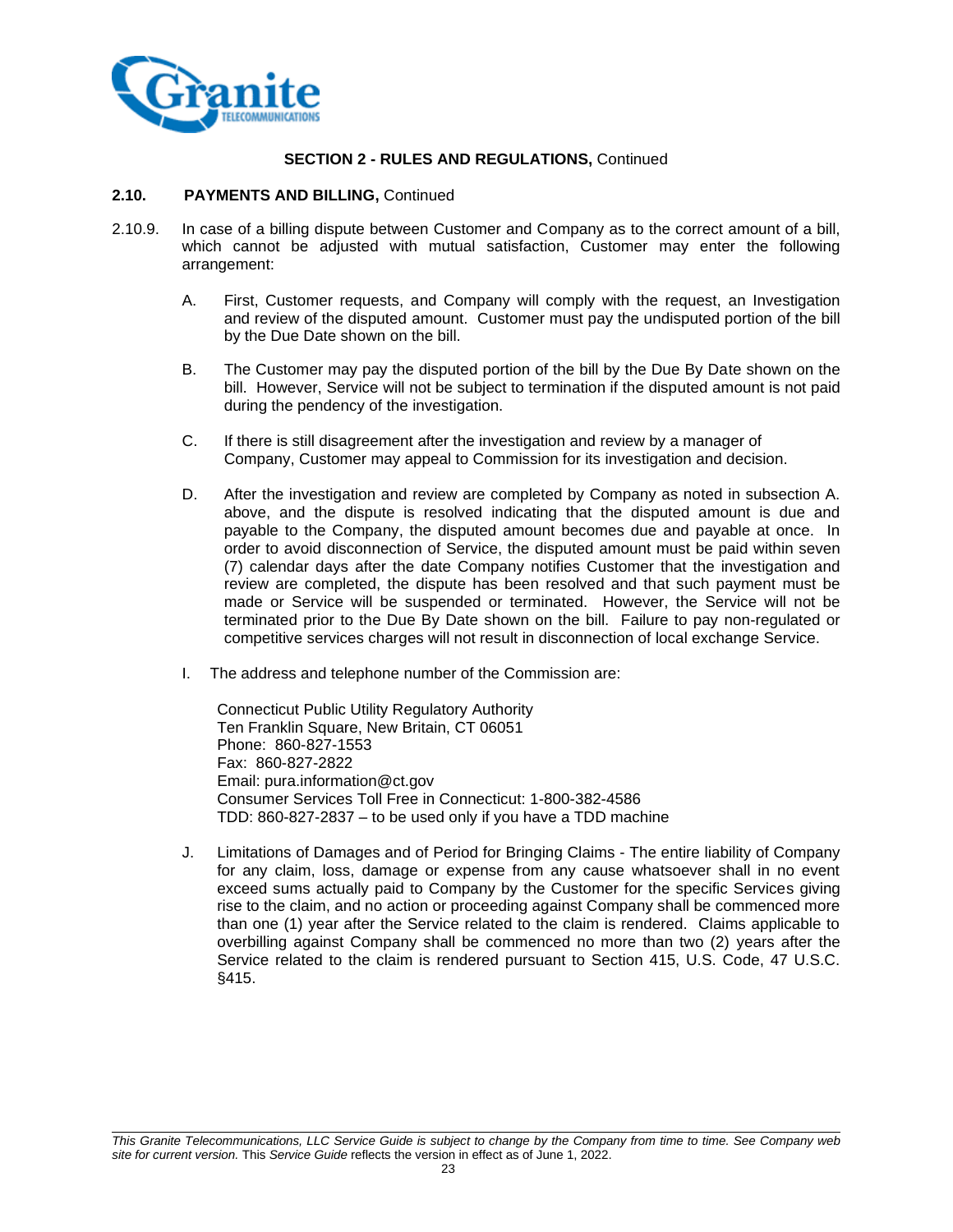

## **2.11. TAXES**

Customer must pay, without limitation, all sales, use, gross receipts, excise, access, bypass, 911, Telecommunications Relay Service, rights-of-way, and other local, state and federal taxes, charges, fees, and surcharges, however designated, imposed on or based upon the provision, sale or use of the Services (excluding taxes on Company's net income). Such taxes and fees will be separately stated on the applicable invoice.

## **2.12. ALLOWANCES FOR INTERRUPTION OF SERVICE**

- 2.12.1 For the purpose of applying this provision, the word "interruption" means the inability to access Service due to equipment malfunction or human errors. "Interruption" does not include, and no allowance will be given for, Service difficulties such as slow access, circuits busy or other network and/or switching capacity shortages.
- 2.12.2. Credit allowances will be given in accordance to this Section 2.12. for interruptions of Service which are not due to Company's testing or adjusting (when proper notice and release is obtained), to the negligence of the Customer, or to the failure of channels, equipment and/or communications equipment provided by the Customer or another Carrier, and are subject to the general limitation of liability provisions set forth in Section 2.16. Customer must notify Company of any interruptions of Service. Before giving such notice, the Customer must ascertain that the trouble is not caused by any action or omission of the Customer, and not otherwise within the Customer's control.
- 2.12.3. For purposes of computing a credit under Section 2.12. every month is considered to have 720 hours. No credit will be allowed for an interruption of a continuous duration of less than two hours. Company will credit the Customer for an interruption of two (2) hours or more at the rate of 1/720th of the monthly charge for the Service affected for each hour or major fraction thereof that the interruption continues.

Credit formula: Credit - (A/720) X B

- A outage time in hours
- B total monthly charge for affected Service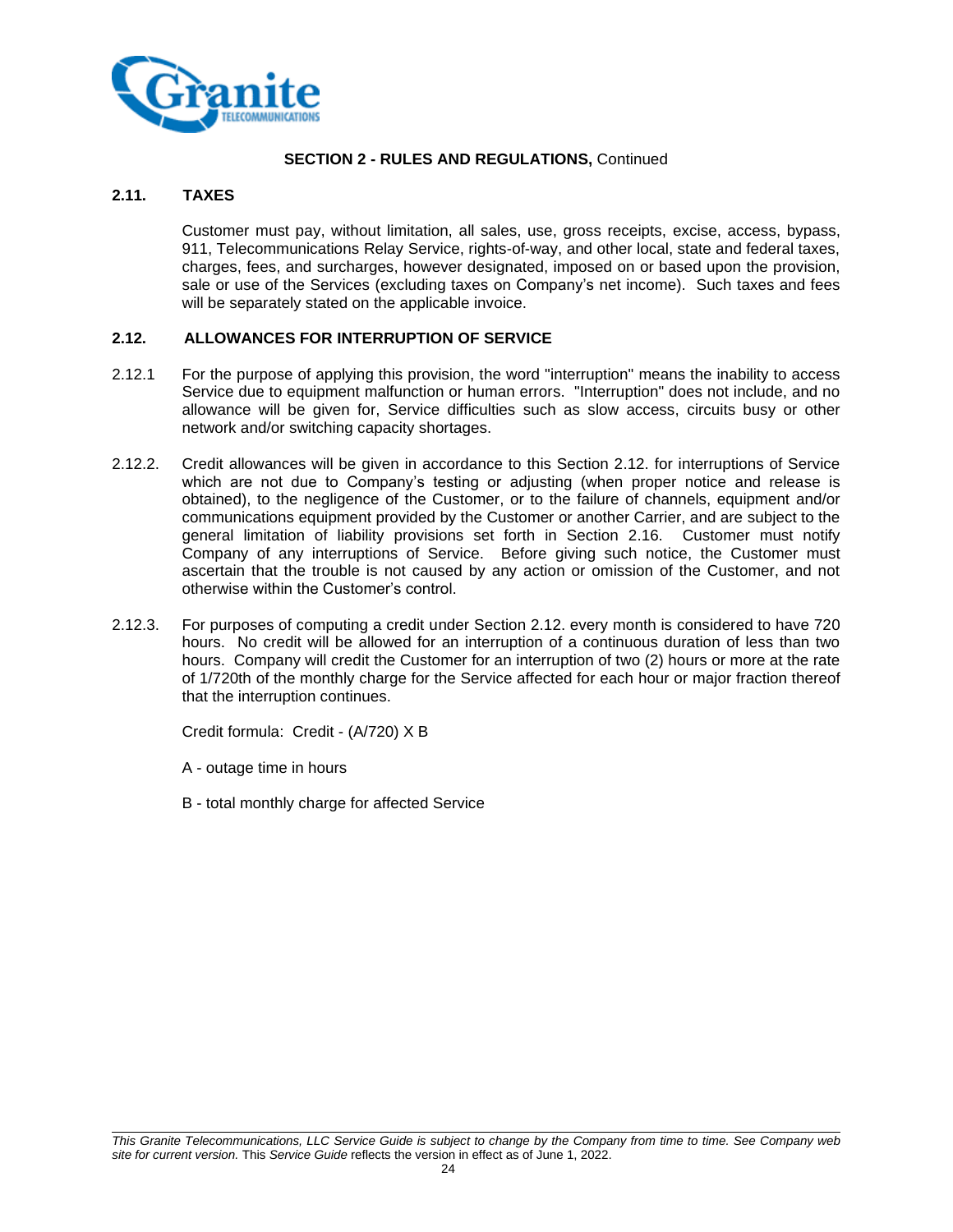

#### **2.13. SUSPENSION, TERMINATION OR MODIFICATION OF SERVICE BY CUSTOMER**

- 2.13.1. Customers may suspend or terminate Service by providing written or verbal notice to Company prior to suspension or termination. Notice must specify the date on which Service is to be suspended or terminated.
- 2.13.2. The Customer remains responsible for all Service charges until the day and time on which Service is actually suspended or terminated.
- 2.13.3. If Customer terminates Service before Company completes installation of the Service and at the time of termination Company has incurred any expense in installing Services or preparing to install Service that it would not otherwise have incurred, a charge equal to the cost Company incurred will apply. In no case will this charge exceed the charge for the minimum period of Services ordered, including installation charges and Non-Recurring charges and all amounts others may charge Company that would have been chargeable to the Customer had Service been initiated.
- 2.13.4. If the Customer terminates Service after Company has completed installation, the charge set forth in Section 2.12.3. will apply to the extent Company has not yet recovered the costs described in Section 2.12.3. In addition, the minimum Service period obligations described in Section 2.8. will apply regardless of whether Service has been initiated and the charges due under Section 2.8. apply.
- 2.13.5. In the case of a Customer-initiated modification of Service, charges for the subsequent order are in addition to the costs incurred before the Customer changed the original order.
- 2.13.6. Customers must pay the Line Restoration charge set forth in Section 4 of this Service Guide prior to restoration of Service suspended at Customer's request.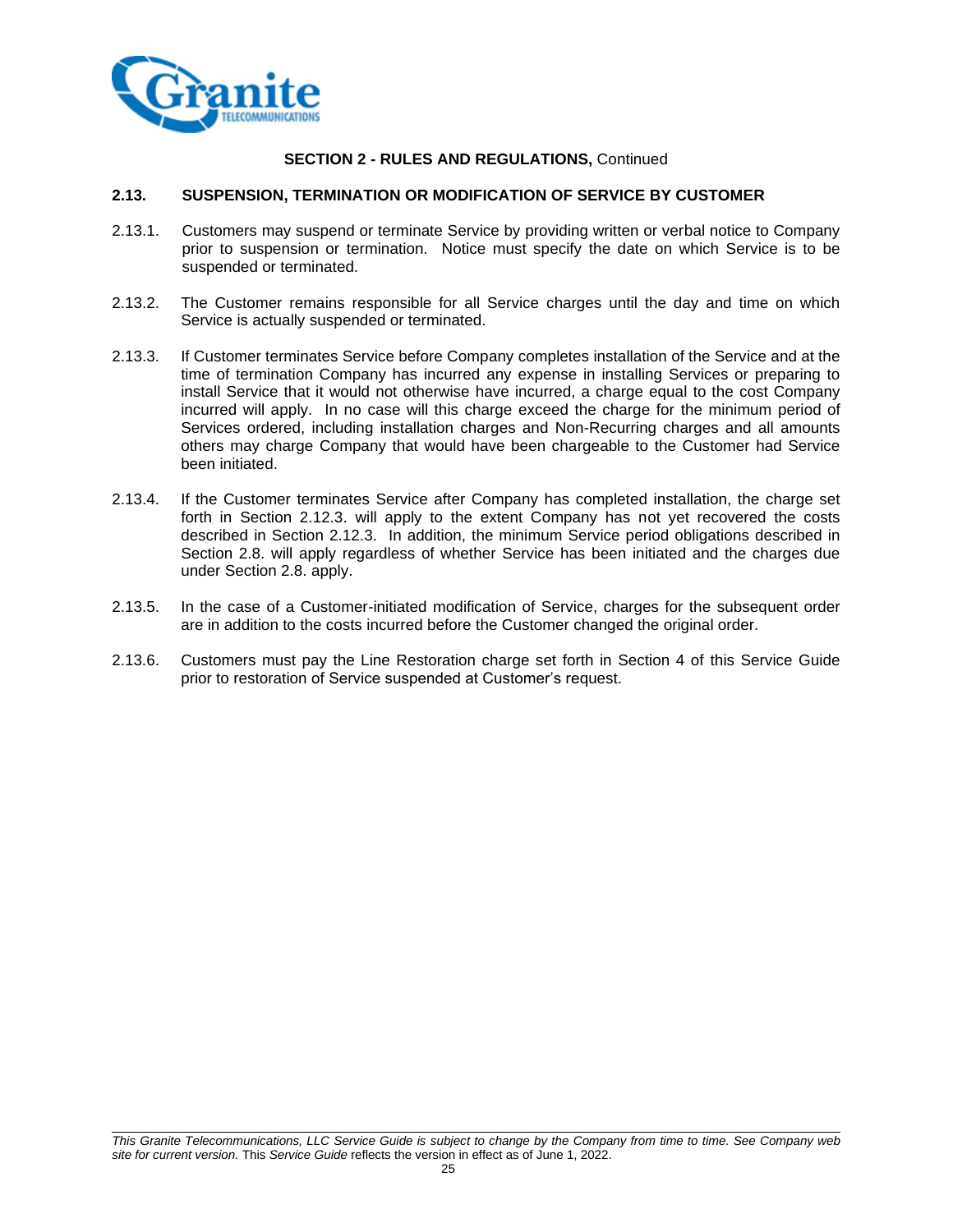

#### **2.14. SUSPENSION OR TERMINATION OF SERVICE BY COMPANY**

- 2.14.1 Company may, without incurring liability, refuse, suspend or terminate the Service for any of the following reasons, provided that the Company shall issue ten (10) days written notice to the Customer via first-class mail prior to termination of Service.
	- A. If there is a condition determined in Company's sole discretion to be hazardous to the Customer, to other Customers of Company, to Company's equipment, to the public or to employees or agents of Company;
	- B. If Company deems refusal of Service, suspension or disconnection necessary to protect itself or third parties against fraud or to otherwise protect its personnel, agents, facilities or Services;
	- C. For non-compliance with and/or violation of any State or municipal law, ordinance or regulation pertaining to Service;
	- D. For use of Company's Services for any purpose other than that described in the application;
	- E. In the event of Customer use of equipment in such a manner as to adversely affect Company's equipment or the Service to others;
	- F. In the event of tampering with the equipment furnished and owned by Company;
	- G. In the event of abuse or fraudulent use of Service;
		- 1. Abuse or fraudulent use of Service includes:
			- a. The use of Service or facilities of the Company to transmit a message or to locate a person or otherwise to give or obtain information, without payment of an applicable charge;
			- b. The obtaining, or attempting to obtain, or assisting another to obtain or to attempt to obtain Service, by rearranging, tampering with, or making connection with any facilities of the Company, or by any trick, scheme, false representation, or false credit device, or by or through any other fraudulent means or device whatsoever, with intent to avoid the payment, in whole or in part, of the established charge for such Service.
	- H. In the event that the Customer abandons Service;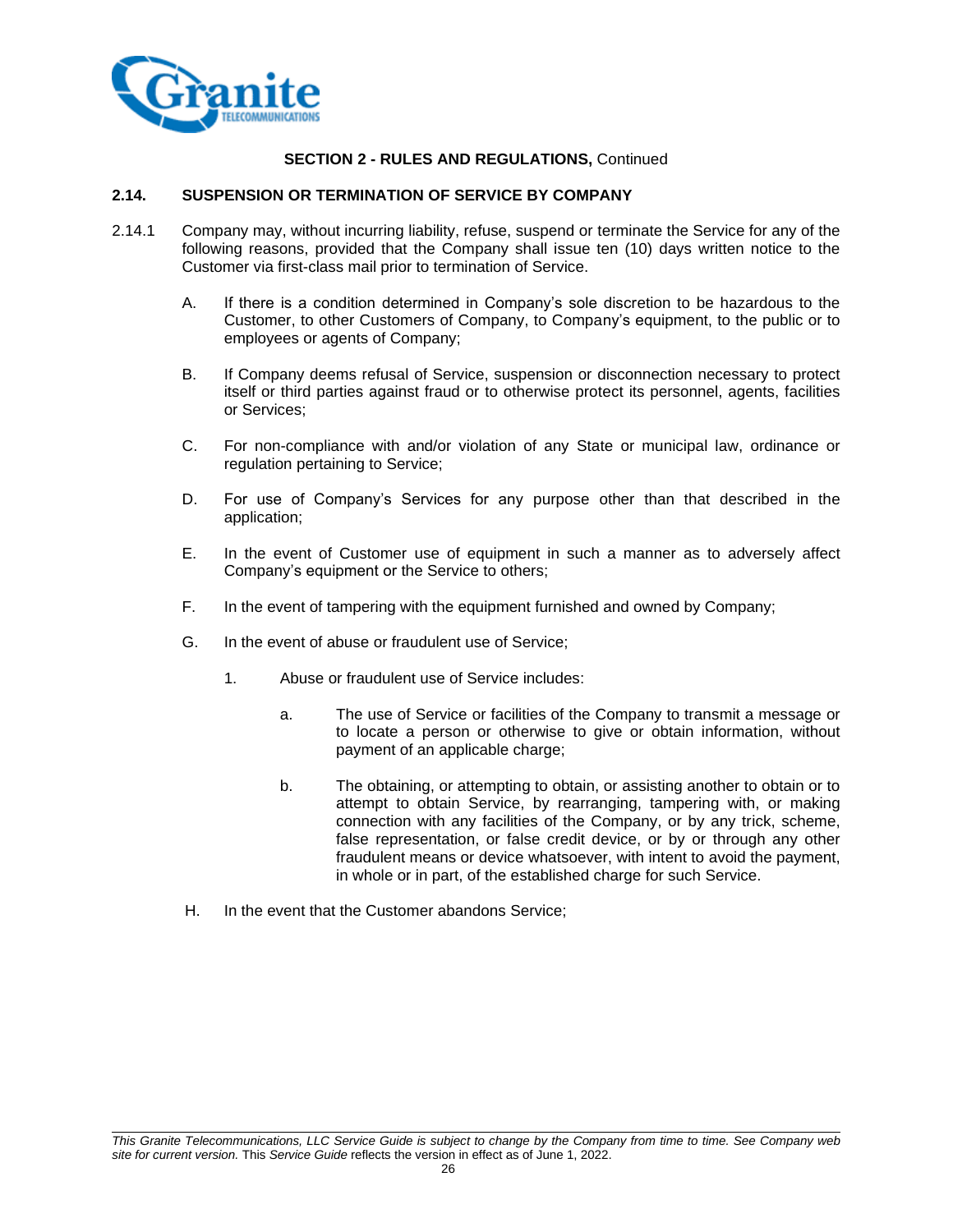

#### **2.14. SUSPENSION OR TERMINATION OF SERVICE BY COMPANY**, Continued

- 2.14.1., Continued
	- I. For use of foul or profane language over the Service
	- J. For impersonation of another person with fraudulent intent over the Service
	- K. For nonpayment of any deposit required by the Company
	- L. For violation of this Service Guide, except as provided in Section 2.14.1., including without limitation, non-payment of bills for Service, refusal to provide Company with either a deposit or advance payment, or failure to meet Company's credit requirements; or
	- M. For failure of the Customer to make proper application for Service including, without limitation, the provision of false information; or
	- N. When necessary for Company to comply with any order or request of any governmental authority having jurisdiction.
- 2.14.2. The Company may continue suspension of service until all charges due have been paid and all violations have ceased. During the period of such suspension all monthly charges apply. Should the Customer comply with the Company's instructions during the suspension period, the Customer must pay the Suspended Service Restoration charge set forth in Section 4 of this Service Guide in addition to all applicable monthly service charges. The Company may terminate the service without suspension of service or following suspension of service, and disconnect and remove any of its equipment from the Customer's premises. If service is terminated after a suspension, the date of termination is considered to be the date service was suspended.
- 2.14.3. A Customer's local exchange service may only be disconnected for non-payment of noncompetitive tariffed services regulated by the Commission. Local exchange service may not be disconnected for non-payment of toll services, voice mail, Internet, paging, charges not billed on behalf of the Company and federally imposed customer charges and taxes.
- 2.14.4 The termination of Service(s) by Company pursuant to this section does not relieve the Customer of any obligations to pay Company for charges due and owing for Service(s) furnished up to the time of termination. A Customer whose Service has been terminated by the Company also must pay the Service Restoration Charges set forth in Section 4 of this Service Guide. The remedies set forth herein are not exclusive, and Company is at all times entitled to all the rights available to it under law or equity.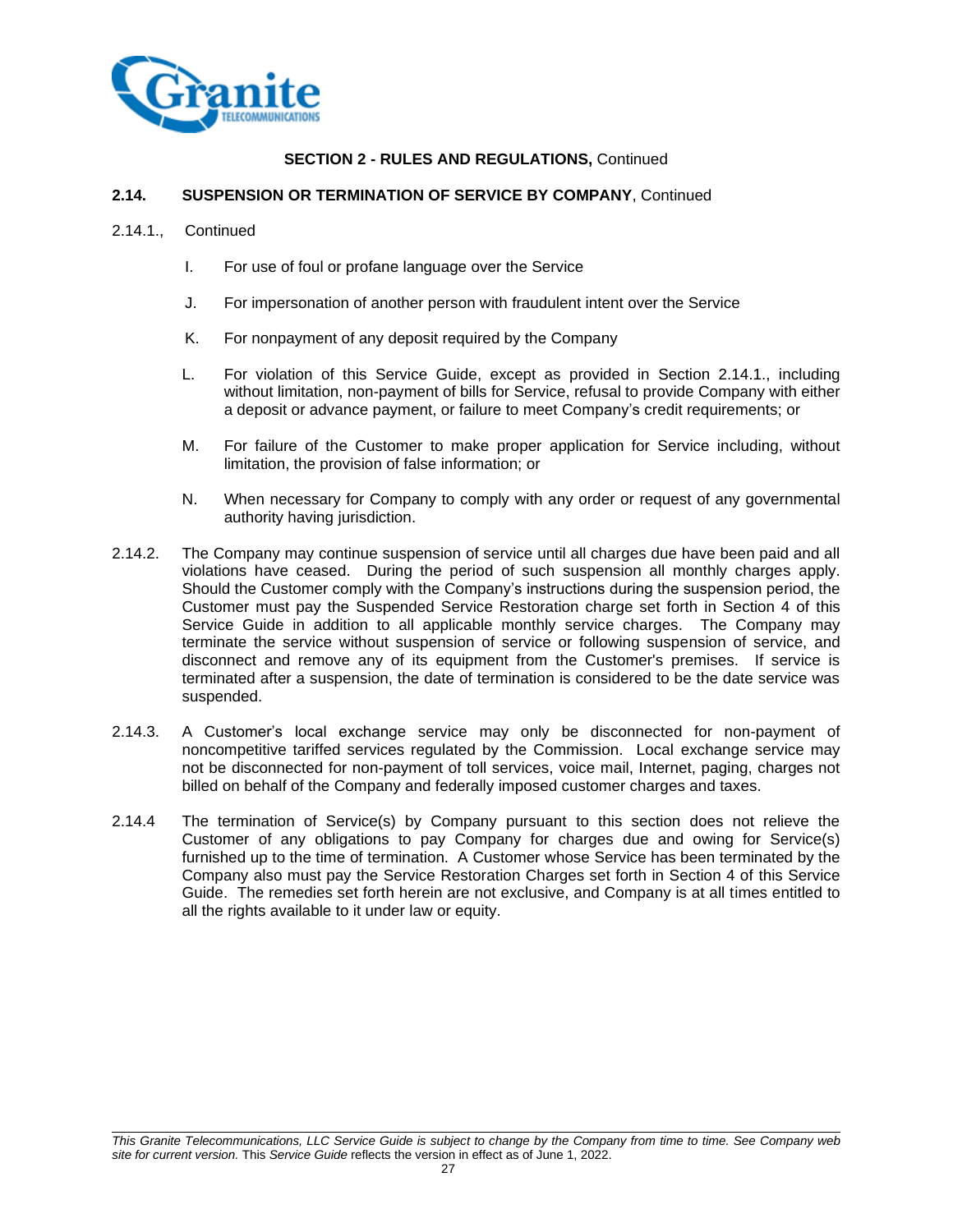

## **2.15. RESTORATION OF SERVICE**

- 2.15.1. The use and restoration of Service in emergencies may be in accordance with part 64, Subpart D of the Federal Communications Commission's Rules and Regulations which specifies the priority system for such activities.
- 2.15.2. When a Customer's Service has been terminated in accordance with this Service Guide and the Service has been terminated through the completion of a Company service order, Service will be restored only upon the basis of application for new Service.
- 2.15.3. A Customer whose Service has been terminated by the Company also must pay the Service Restoration Charge before Service is restored.
- 2.15.4. A Customer whose Service has been terminated is required to pay the Service Connection Charge before Service is restored.
- 2.15.5. A Customer whose Service has been terminated for failure to establish credit or for nonpayment of bills will be required to pay the unpaid balance due and the Service Restoration Charge set forth in Section 4 of this Service Guide before Service is restored.
- 2.15.6. Whenever Service has been terminated for fraudulent or other unlawful use, Company may, before restoring Service, require the Customer to make, at its own expense, all changes in facilities or equipment necessary to eliminate such fraudulent or otherwise unlawful uses and to pay an amount reasonably estimated as the loss in revenues resulting from such fraudulent use.
- 2.15.7. A Customer whose Service has been suspended by the Company must pay the Suspended Service Restoration Charge set forth in Section 4 of this Service Guide in addition to all applicable monthly service charges due and owing during the period of suspension.
- 2.15.8. A Customer whose Service has been suspended at the Customer's request must pay the Line Restoration charge set forth in Section 4 of this Service Guide prior to restoration of Service.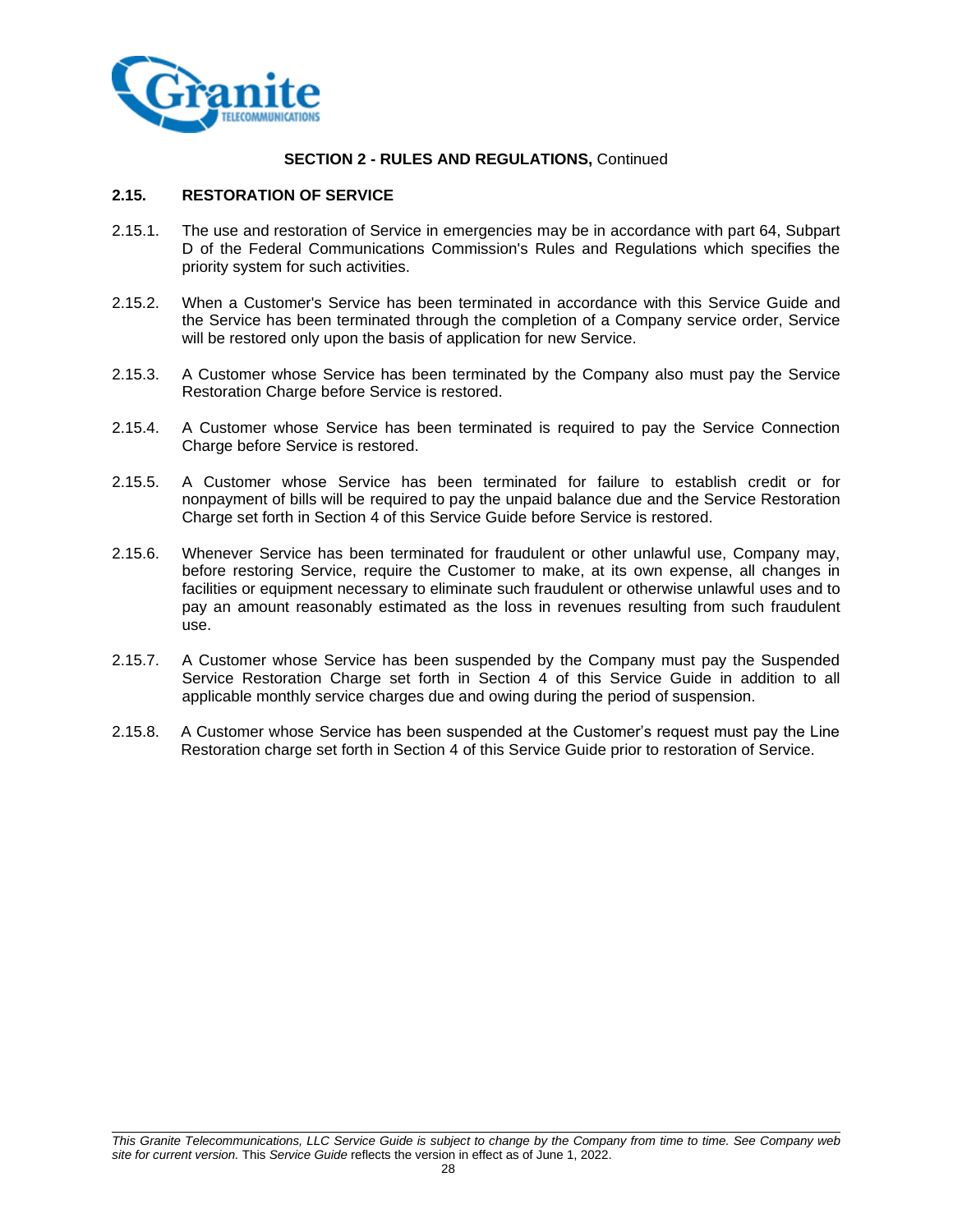

## **2.16. LIMITATION OF LIABILITY**

- 2.16.1. Company will not be liable to the Customer or Authorized User for, and the Customer and any Authorized User, jointly and severally, will indemnify, defend and hold harmless Company from any allegation, claim, loss, damage, liability, defect, cost or expense resulting from or involving:
	- A. Libel, slander, or invasion of privacy from material, data, information or other content transmitted over Company's facilities
	- B. Patent or trademark infringement or other infringement of intellectual property rights including, but not limited to, copyrights, trademarks, and trade secrets, arising from (1) combining (or using in connection with) Company-provided Services and equipment with any facilities, services functions, or products provided by the Customer or Authorized User or (2) use of Services, functions, or products which Company furnished in a manner Company did not contemplate and over which Company exercises no control. In the event that any such infringing use is enjoined, the Customer or Authorized User at its expense, will obtain immediately a dismissal or stay of such injunction, obtain a license or other agreement so as to extinguish the claim in infringement, terminate the claimed infringing use, or modify such combination so as to avoid any such infringement
	- C. A breach in the privacy or security of communications transmitted over Company's facilities
	- D. Acts, mistakes, omission, interruptions delays, errors or defects in transmission over Company's facilities or equipment
	- E. Injuries to persons or property from voltages or currents transmitted over Companyprovided facilities caused by Customer-provided equipment or Premises wire
	- F. The disconnection of Service for failure to pay the charges billed to Customer, including but not limited to, any direct, indirect, incidental, special consequential, exemplary or punitive damages, so long as such disconnection of Service complied with the applicable rules and regulations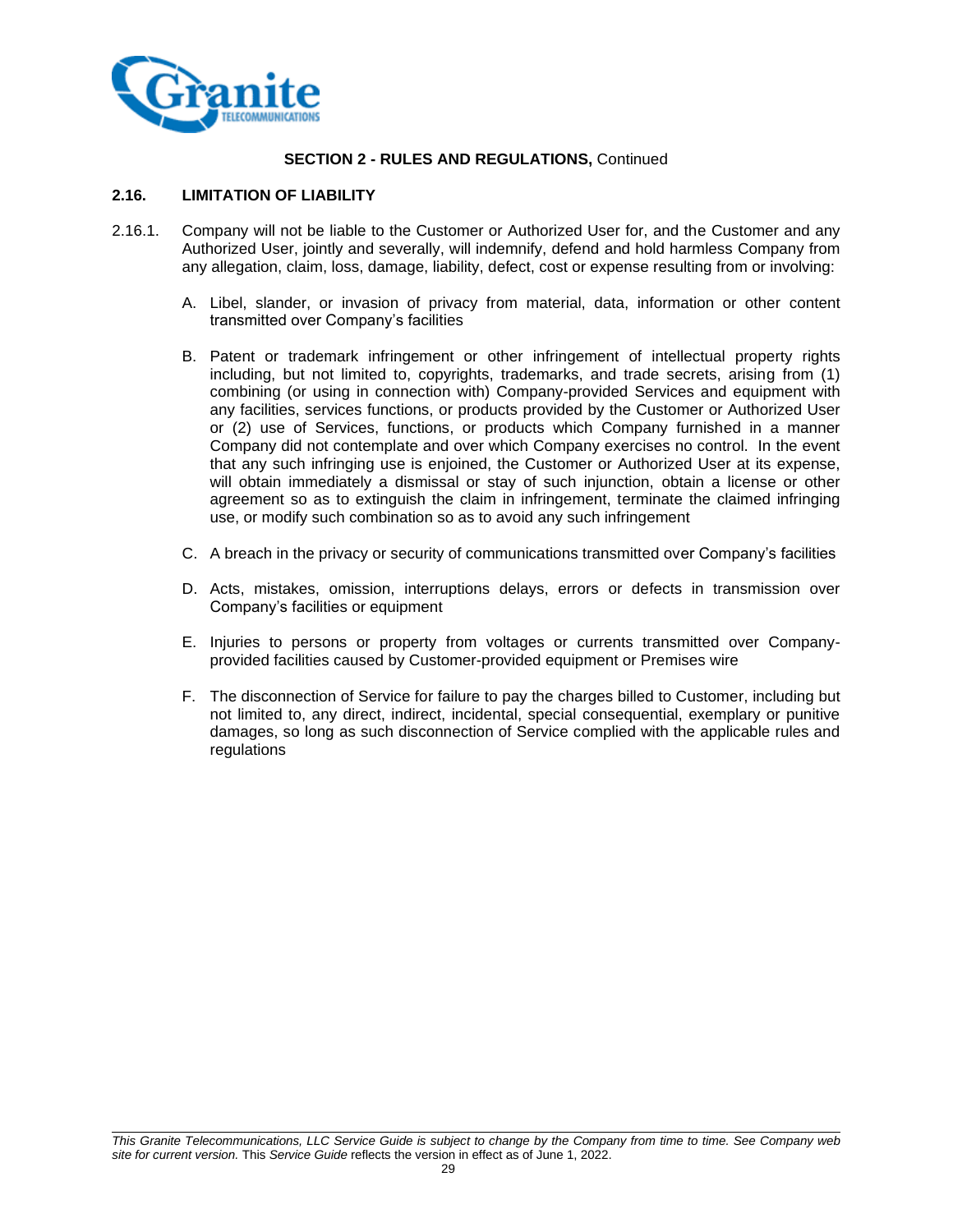

#### **2.16. LIMITATION OF LIABILITY,** Continued

#### 2.16.1. Continued

- G. Violations of the obligations of the Customer under this Service Guide
- H. Defacement of or damage to Customer Premises, facilities or equipment resulting from the furnishing of Service or equipment on such Premises or the installation, maintenance, repair or removal thereof, unless such defacement or damage is caused by willful misconduct of Company's agents or employees
- I. The interruption of a call to any party or any other person in conjunction with use of the Busy Line Verification and Interrupt Service as set forth in this Service Guide
- J. Any lost, destruction or damage to property of the Customer, the Customer's agent, distributors, or any third party, or the death of or injury to persons, including, but not limited to, employees or invitees of either Company or the Customer, to the extent caused by or resulting from the negligent or intentional act or omission of Company, Customer, Authorized User or their employees, agents representatives or invitees
- K. Any delay or failure of performance or equipment due to a Force Majeure condition or any unlawful acts of Company's agents and employees if committed beyond the scope of their agency or employment
- L. Misrepresentation of, or the failure to disclose, the lawful rates and charges published in the Tariff, so long as Company has complied with any applicable rules and regulation related thereto
- M. Fees Company delivered to a jurisdiction in question and not returned to Company as provided in the Taxes Section of this Service Guide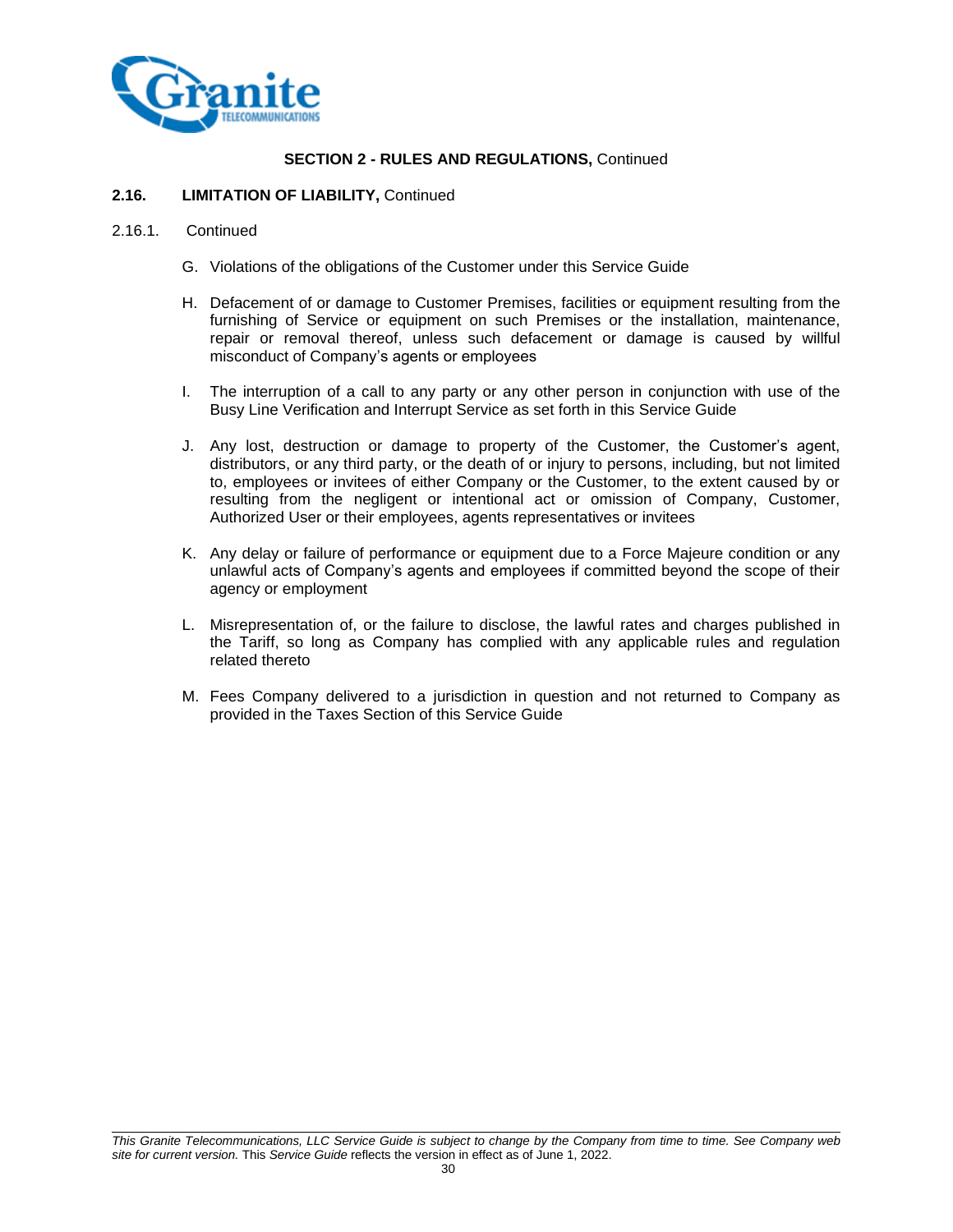

#### **2.16. LIMITATION OF LIABILITY,** Continued

#### 2.16.1. Continued

- N. Any act, mistake, omission fraudulent act of a third party, interruption, delay error, or defect caused by or contributed to by:
	- 1. Another company or Carrier, or its agents or employees, when the facilities or equipment of the other company of Carrier are used for or with the Service Company offers. This included the provision of a signaling system or other database by another company
	- 2. The Customer, or any third party acting as its agent, in connection with Companyprovided or Customer-provided facilities or equipment, including, but not limited, the Customer's failure to take all necessary steps to obtain, install and maintain all necessary equipment, materials and supplies for interconnecting the terminal equipment or communications system of the Customer to Company's network; or
	- 3. A third party.
- O. Any failures, errors malfunctions or omissions of Caller ID Blocking whether or not arising from or relating to any ordinary negligence or other conduct by Company; or
- P. Any unauthorized use of the Service provided to Customer.
- 2.16.2. The liability of Company for damages arising out of the furnishing of, or failing to furnish, its Services, including but not limited to mistakes, omission, disconnections, interruptions, delays, acts of a third party, errors, defects, or representations, whether caused by acts or omissions is limited to the extension of allowances for interruption as set forth in this Service Guide. Such allowances for interruptions are the sole remedy of the Customer and the sole liability of Company. Company will not be liable for any direct, indirect, incidental, special, consequential, exemplary or punitive damages to Customer as a result of any Company Service, equipment or facilities, or the acts or omissions, acts of a third party, or the acts or omissions of Company, its employees or agents.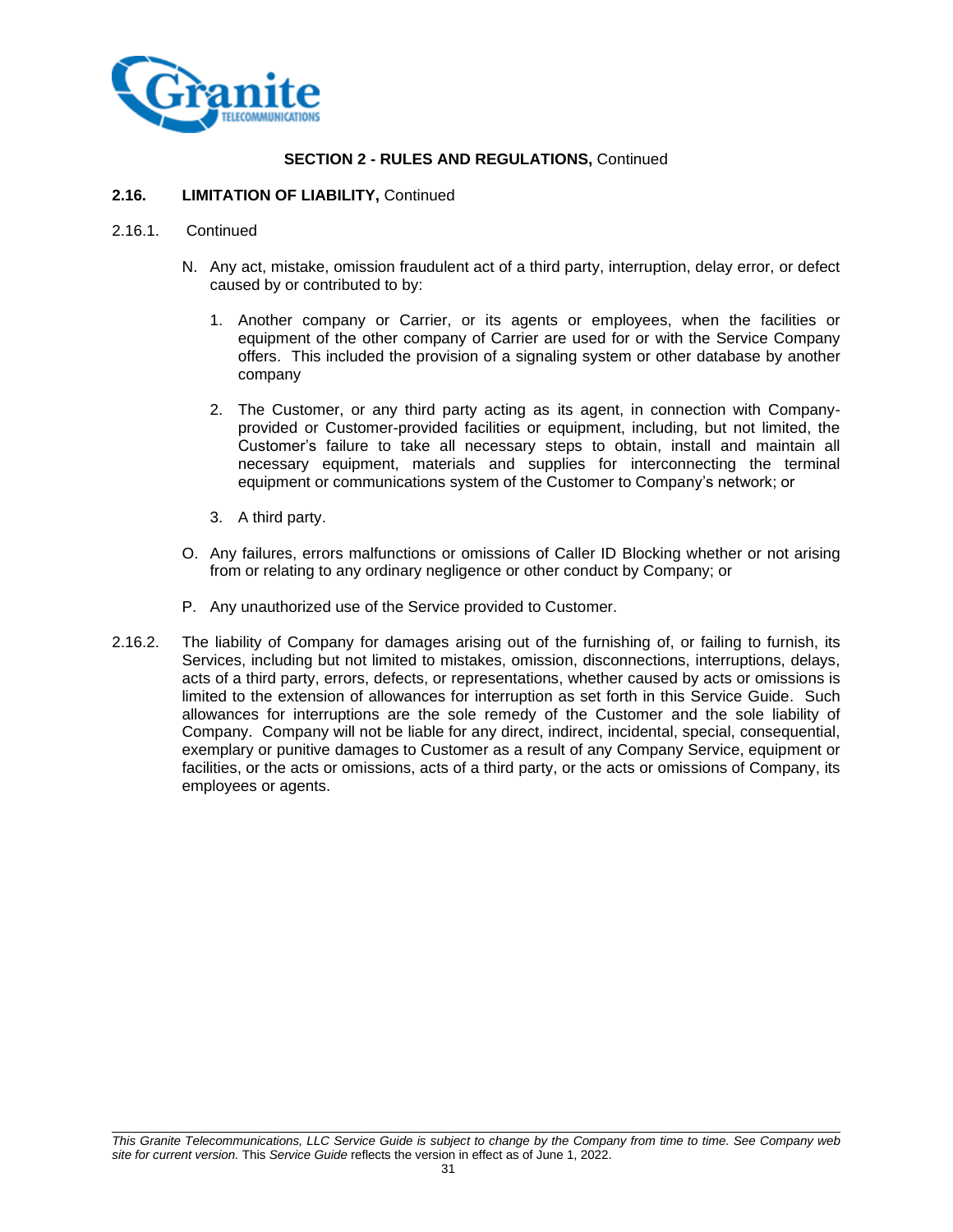

#### **2.16. LIMITATION OF LIABILITY,** Continued

- 2.16.3. The liability of Company's suppliers and vendors for damages arising out of the furnishing of, or failing to furnish, their services, including but not limited to mistakes, omissions, interruptions, delays, errors, defects, or representations, whether caused by acts or omissions of such suppliers and vendors shall be limited to the extension of allowances for interruptions as set for in this Service Guide. The extension of such allowances for interruptions will be the sole remedy of the Customer and the sole liability of Company's supplier and vendors. Company's suppliers and vendors will not be liable for any direct, indirect, incidental, special, consequential, exemplary or punitive damages to Customer, as a result of any service, equipment or facilities, or the acts or omissions, of Company's suppliers and vendors, or the employees or agents of Company's suppliers and vendors.
- 2.16.4. The entire liability of Company for any claim, loss, damage or expense from any cause whatsoever will in no event exceed sums actually paid to Company by the Customer for the specific Services giving rise to the claim, and no action or proceeding against Company may be commenced more than one (1) year after the Service is rendered.
- 2.16.5. THE SERVICES ARE PROVIDED ON AN "AS IS" AND "AS AVAILABLE" BASIS. COMPANY EXPRESSLY DISCLAIMS ALL WARRANTIES OF ANY KIND, WHETHER EXPRESS OR IMPLIED, INCLUDING BUT NOT LIMITED TO THE IMPLIED WARRANTIES OF MERCHANTABILITY, ACCURACY, FITNESS FOR A PARTICULAR PURPOSE AND NONINFRINGEMENT. COMPANY MAKES NO WARRANTY THAT SERVICE WILL BE UNINTERRUPTED, TIMELY, SECURE OR ERROR FREE OR MEET ANY PARTICULAR PERFORMANCE LEVEL; NOR DOES COMPANY MAKE ANY WARRANTY AS TO THE RESULTS THAT MAY BE OBTAINED THROUGH THE SERVICES OR THAT ANY DEFECT IN THE SERVICE WILL BE CORRECTED.
- 2.16.6. The liability of Company for errors in billing that result in overpayment by the Customer will be limited to a credit equal to the dollar amount erroneously billed or, in the even that payment has been made and Service has been discontinued, to a refund of the amount erroneously billed.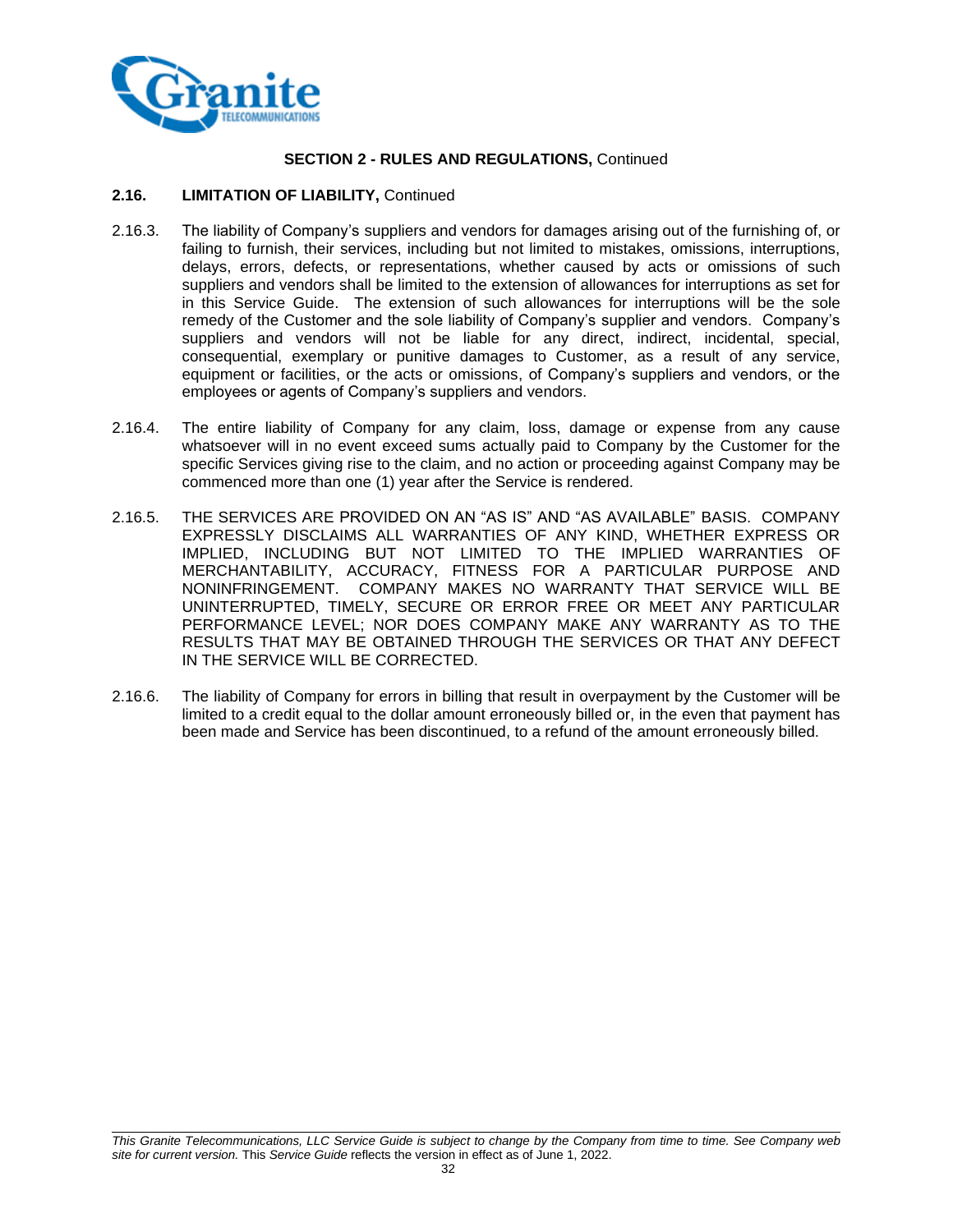

#### **2.16. LIMITATION OF LIABILITY,** Continued

- 2.16.7. With respect to Emergency Number 911 Service:
	- A. This Service is offered solely as an aid in handling assistance calls in connection with fire, police and other emergencies. Company is not responsible for any losses, claims, demands, suits or any liability whatsoever, whether suffered, made, instituted or asserted by the Customer, or by any other party or person, for any personal injury to or death of any person or persons, or for any loss, damage or destruction of any property, whether owned by the Customer or others, caused or claimed to have been caused by: (1) mistakes, omissions, interruptions, delays, errors or other defects in the provision of this Service; or (2) installation, operation, failure to operate, maintenance, removal, presence, condition, location or use of any equipment and facilities furnishing this Service.
	- B. Neither is Company responsible for any infringement or invasion of the right of privacy of any person or persons, caused or claimed to have been caused, directly or indirectly, by the installation, operation, failure to operate, maintenance, removal, presence, condition, occasion or use of Emergency 911 Service features and the equipment associated therewith, or by any Services furnished by Company, including, but not limited to, the identification of the telephone number, address or name associated with the telephone used by the party or parties accessing Emergency 911 Service, and which arises out of the negligence or other wrongful act of Company, the Customer, its users, agencies or municipalities, or the employees or agents of any one of them.
- 2.16.8. With respect to Directory Listing Service:
	- A. In the absence of gross negligence or willful misconduct, Company has no liability for damages arising from errors, mistakes in or omissions of directory listings, or errors, mistakes or omissions of listings obtainable from the directory assistance operator, including errors in the reporting thereof.
	- B. Company's liability arising from errors or omissions in directory listings will be limited to the amount of actual impairment to the Customer's Service and in no event will exceed one-half (1/2) the amount of the fixed monthly charges applicable to Service affected during the period covered by the directory in which the error or omission occurs.
	- C. As part of providing any private listing or semi-private listing Services, Company will not be liable for failure or refusal to complete any call to such telephone when the call is not placed by dialing a number which includes the number of the party called. Company will try to prevent the disclosure of unpublished listings, but will not be liable in any manner should such a number be divulged.
	- D. When a Customer with a non-published telephone number places a call to the Emergency 911 Service, Company will release the name and address of the calling party, where such information can be determined, to the appropriate local governmental authority responsible for the Emergency 911 Service. By subscribing to Service under this Service Guide, the Customer agrees to the release of such information under the above provision.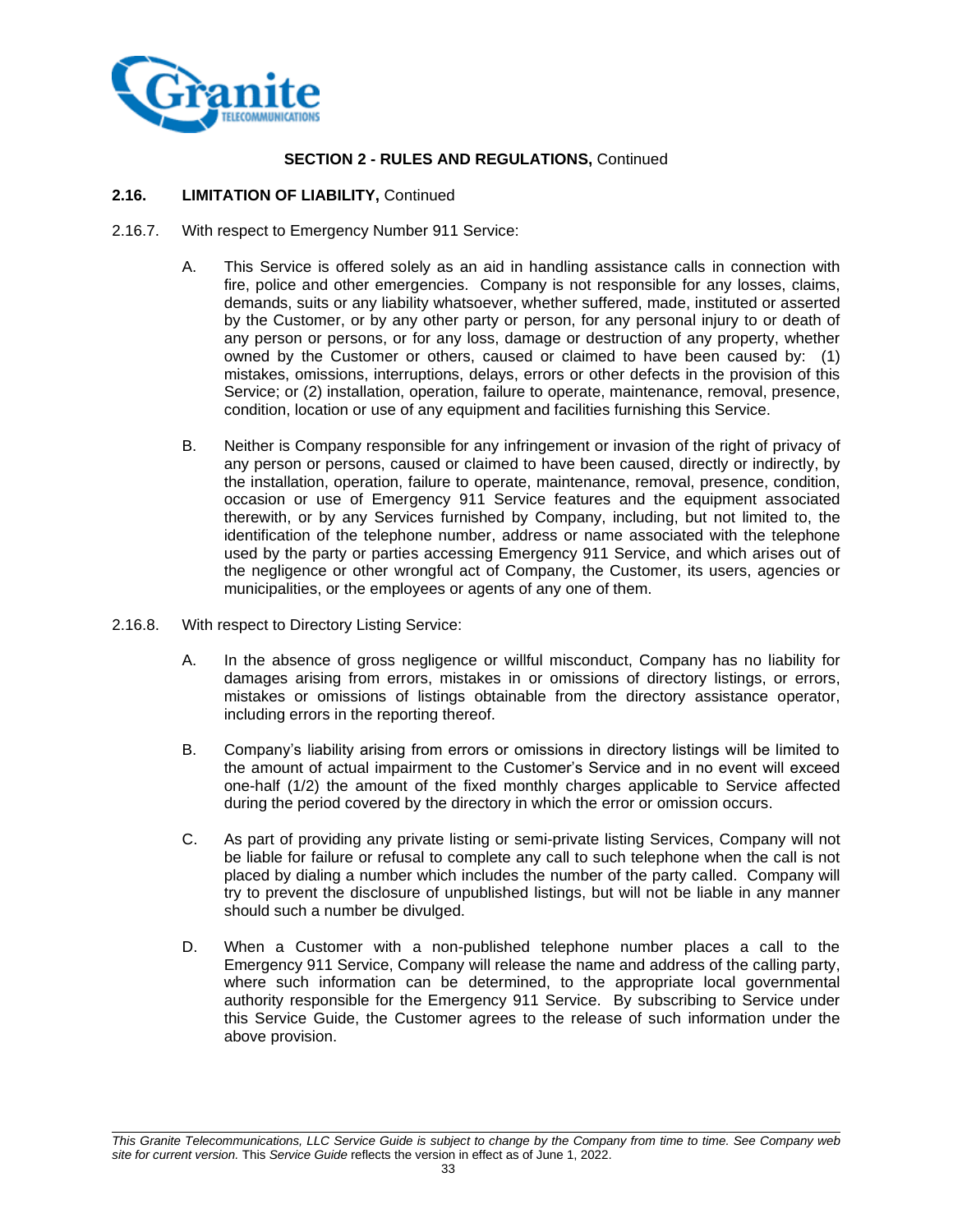

#### **2.16. LIMITATION OF LIABILITY,** Continued

- 2.16.9. Company will not be liable for any refusals or failures to provide or delays in commencing Service to any Customer pursuant to Section 2.6.1 or for any failure to provide or maintain Service at any particular performance level.
- 2.16.10. Company makes no warranty or representation of any kind whatsoever with respect to installations it provides for use in an explosive atmosphere. The Customer indemnifies and holds Company harmless from any and all loss, claims, demands, suits, or other action, or any liability whatsoever, whether suffered, made, instituted, or asserted by any entity or person(s), and for any loss, damage, or destruction of any property, whether owned by the Customer or others, caused or claimed to have been caused directly or indirectly by the installation, operation, failure to operate, maintenance, removal, presence, condition, location, or use of any installation so provided. Company reserves the right to require each Customer to sign an agreement acknowledging acceptance of the provisions of this Section as a condition precedent to such installations.

#### **2.17. NOTICES**

Any notice Company may give to a Customer will be deemed properly given when delivered, if delivered in person, or when deposited with the U.S. Postal Service, postage prepaid, addressed to the Customer's billing address. Any notice the Customer may give Company will be deemed properly given when delivered, if delivered in person, or when deposited with the U.S. Postal Service, postage prepaid, addressed to Company at the address provided in the most recently revised tariff pages.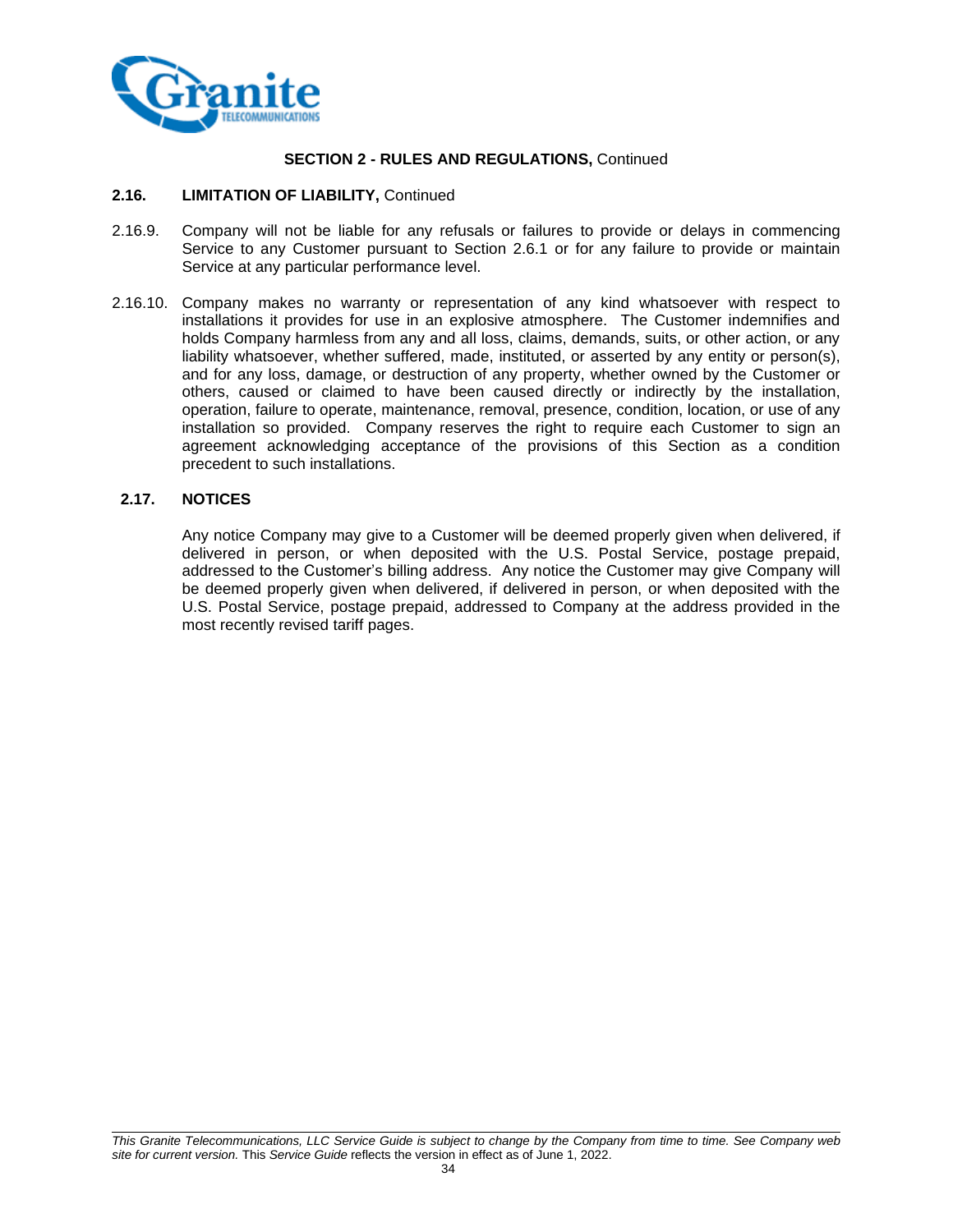

#### **2.18. CUSTOMER PROVIDED EQUIPMENT AND INTERCONNECTION**

- 2.18.1 Customer-provided equipment on the Premises of Customer or Authorized User, the operating personnel there, and the electric power consumed by such equipment must be provided by and maintained at the expense of the Customer or Authorized User. Conformance of Customerprovided equipment with Part 68 of the FCC Rules is the responsibility of Customer.
- 2.18.2 Customer or Authorized User must ensure that Customer-provided equipment connected to Company equipment and facilities is compatible with such equipment and facilities. The magnitude and character of the voltages and currents impressed on Company-provided equipment and wiring by the connection, operation, or maintenance of such equipment and wiring must be such as not to cause damage to Company-provided equipment and wiring or injury to Company's employees or to other persons. Any additional protective equipment required to prevent such damage or injury may be provided by Company at Customer's expense.
- 2.18.3. Company will not be responsible for the installation, operation or maintenance of any Customer-provided communications equipment. Where Customer-provided equipment is connected to the facilities and equipment furnished under this Service Guide, the responsibility of Company will be limited to the furnishing of Service, facilities and equipment offered pursuant to this Service Guide. Beyond this responsibility, Company will not be responsible for:
	- A. the transmission of signals by Customer-provided equipment or for the quality of, or defects in, such transmission;
	- B. the reception of signals by Customer-provided equipment; or
	- B. network control signaling when performed by Customer-provided network control signaling equipment.
- 2.18.4. The Customer must secure all licenses, permits, rights-of-way and other arrangements necessary for interconnection with Company. In addition, the Customer must ensure that its equipment and/or system or that of its Authorized User or agent(s) is properly interfaced with Company's Service and the signals emitted into Company s network are of the proper mode, band-width, power, data speed and signal level for the intended use of the Customer. If the Customer or its Authorized User or agent(s) fails to properly maintain and operate its equipment and/or system, Company may, upon written request, require the use of protective equipment at the Customer s expense.
- 2.18.5. Interconnection between the facilities or services of other carriers is governed by the applicable terms and conditions of the other carriers' tariffs.
- 2.18.6. Service furnished by Company may be interconnected with services or facilities of other authorized carriers and with private systems, subject to the technical limitations established by Company. Any special interface of equipment or facilities necessary to achieve compatibility between the facilities of Company and other participating carriers must be provided at the Customer's expense.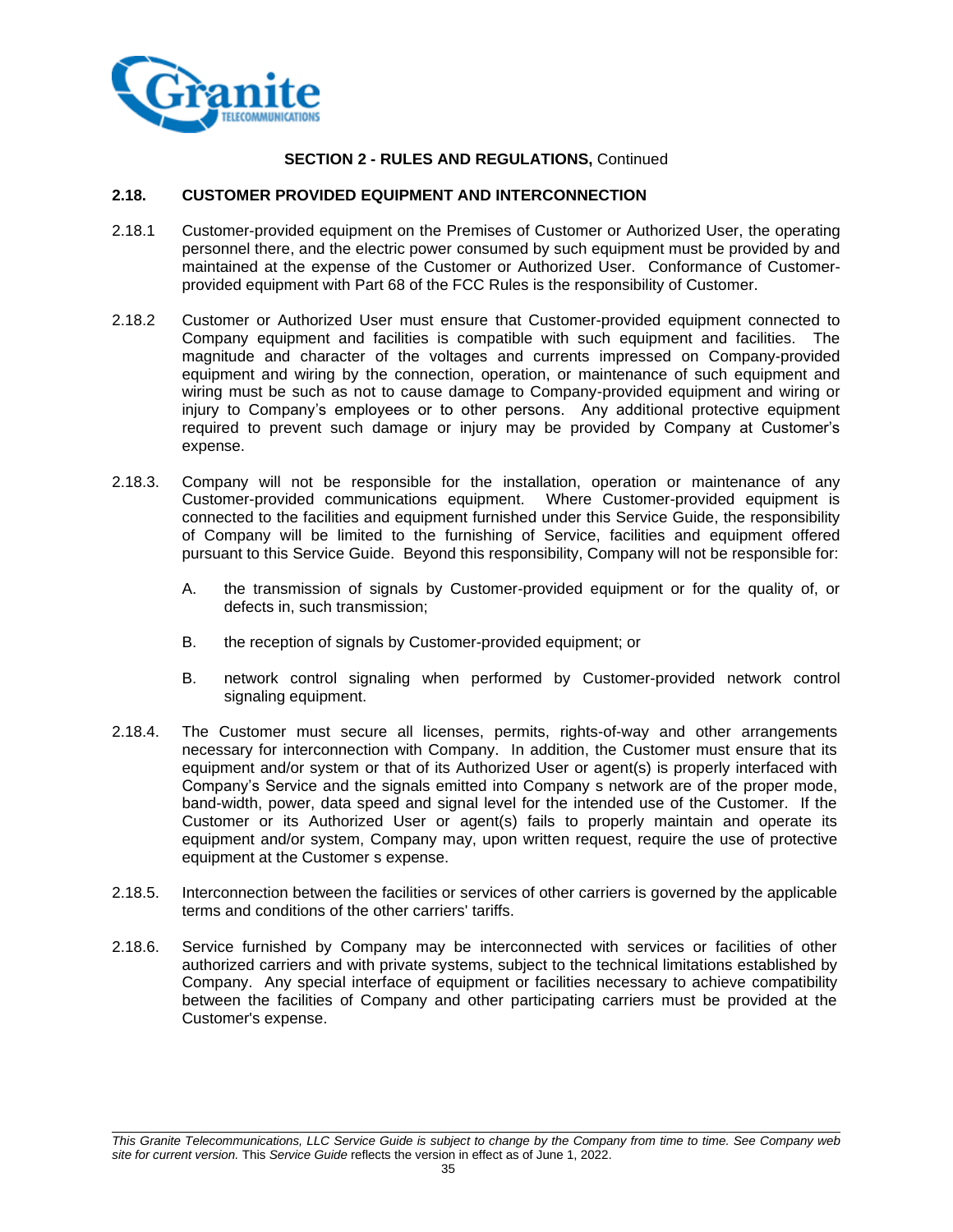

#### **2.19. PROVISION AND OWNERSHIP OF TELEPHONE NUMBERS**

The Customer has no property right in any telephone number or any right to continuance of Service through any particular serving office. Company may change a telephone number or a serving office designation, or both, of a Customer if required for engineering or technical reasons or whenever Company deems it desirable in the conduct of its business to do so.

## **2.20. EMERGENCY NUMBER SERVICE (911)**

- 2.20.1. All terms and conditions set forth in this Section are applicable to Emergency Number Service as defined in this Service Guide.
- 2.20.2. Emergency Number Service allows customers to reach appropriate emergency services including police, fire and medical services. The telephone user who dials the 911 number will not be charged for the call.
- 2.20.3. Emergency Number Service may be classified as one of two types: Basic service or Enhanced Service. Basic Emergency Number Service provides for routing all 911 calls originated by telephones having telephone numbers beginning with a given central office prefix code or codes to a single Public Service Answering Point (PSAP) that is prepared to receive those calls. Enhanced Emergency Number Service provides certain features such as selective routing of 911 calls to a specific PSAP that is selected from the various PSAP serving Customers within that central office area. Basic and Enhanced Emergency Number Service are one-way services limited to the provision and use of the digits "9-1-1" as the Universal Emergency Telephone Number code.
- 2.20.4. For Emergency Number Service, the incumbent local exchange carrier, municipality, or government agency(ies) designated as responsible for the control and staffing of the emergency report center is referred to as the "Agency".
- 2.20.5. This Service Guide does not provide for the inspection or constant monitoring of facilities to discover errors, defects or malfunctions in Emergency Number Service, nor does the Company undertake such responsibility.
- 2.20.6. Emergency Number Service information, consisting of the names, addresses and telephone numbers of all telephone customers, is confidential. The Company will release such information periodically for the update of their systems.
- 2.20.7. The Emergency Number Service calling party, by dialing 911, waives the privacy afforded by non-listed and non-published service to the extent that the telephone number (ANI) and address (ALI) associated with the originating station location are furnished to the PSAP, on a call by call basis, after an Emergency 911 call has been received.
- 2.20.8. Service boundaries of the Company and political subdivision boundaries may not coincide. In the event that the Agency does not subscribe to Selective Routing, it must make arrangements to handle all Emergency Number Service calls that originate from telephones served by Central offices in the local service areas (i.e., exchange) whether or not the calling telephone is situated on property within the geographical boundaries of the Agency's public safety jurisdiction.

*This Granite Telecommunications, LLC Service Guide is subject to change by the Company from time to time. See Company web site for current version.* This *Service Guide* reflects the version in effect as of June 1, 2022.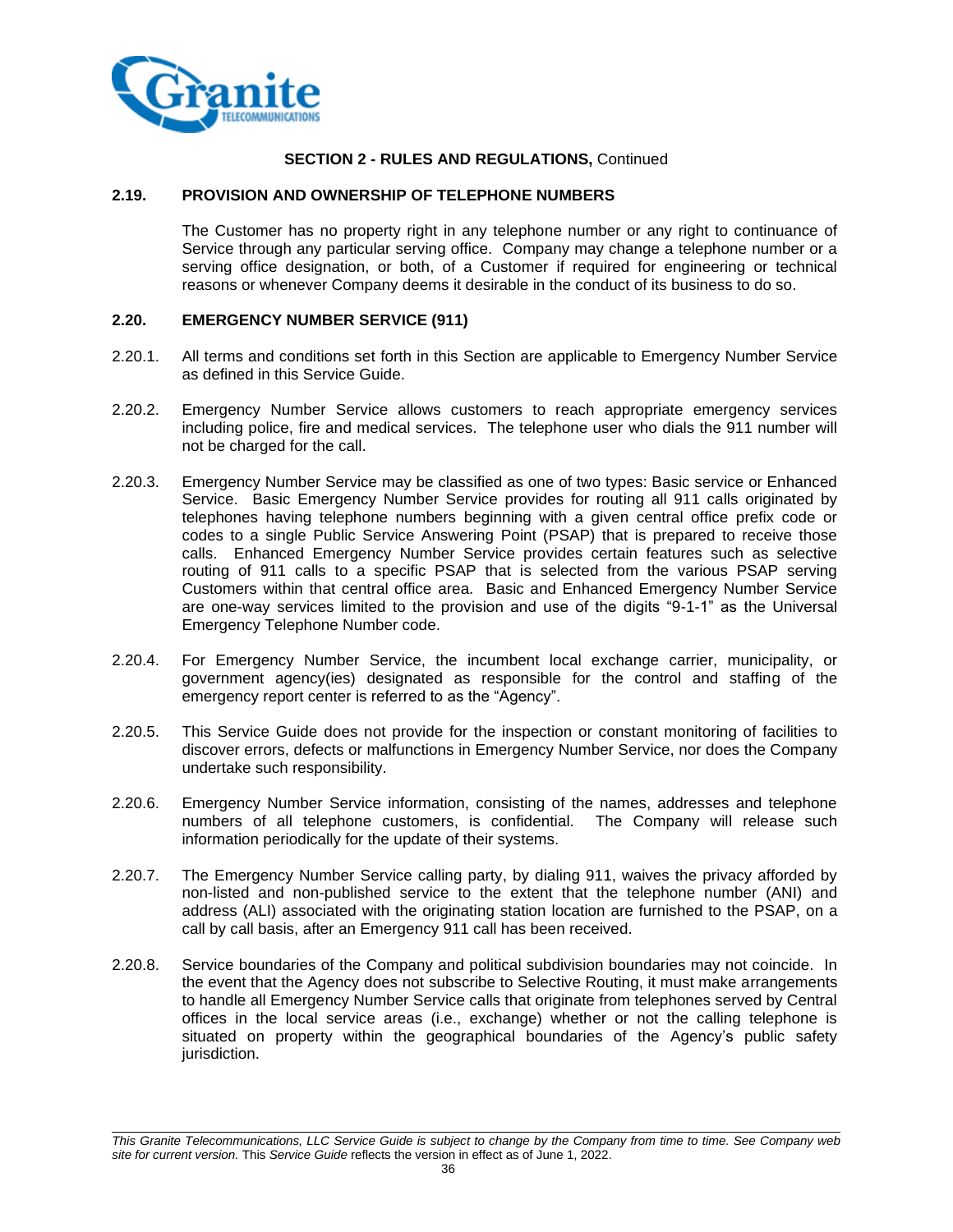

### **SECTION 2 - RULES AND REGULATIONS,** Continued

#### **2.21. PROMOTIONAL OFFERINGS**

Company may make promotional offerings of its tariffed services which may include reducing or waiving applicable charges for the promoted Service. No individual promotional offering will exceed six (6) months in duration, and any promotional offering will be extended on a nondiscriminatory basis to any customer similarly classified who requests the specific offer.

The Company will submit its Promotions by letter to the Commission Staff outlining the promotion, listing the tariffed item being promoted, and the promotion's start and end dates in lieu of filing language in the tariff.

#### **2.22. SPECIAL ASSEMBLY**

The Company may provide a unique intrastate service arrangement for a Customer where no tariffed service exists for the service. The unique service can be provided via a Special Assembly.

The Company will maintain records of its Special Assembly contracts for Commission review as conditions or circumstances may require.

#### **2.23. INDIVIDUAL CASE BASIS (ICB) ARRANGEMENTS**

Arrangements will be developed on a case-by-case basis in response to a bona fide request from a Customer or prospective Customer to develop a competitive bid for a service offered under this Service Guide. Rates quoted in response to such competitive requests may be different than those specified for such services in this Service Guide. ICB rates will be offered to the Customer in writing and on a non-discriminatory basis. The Company will maintain records of its ICBs for Commission review as conditions or circumstances may require.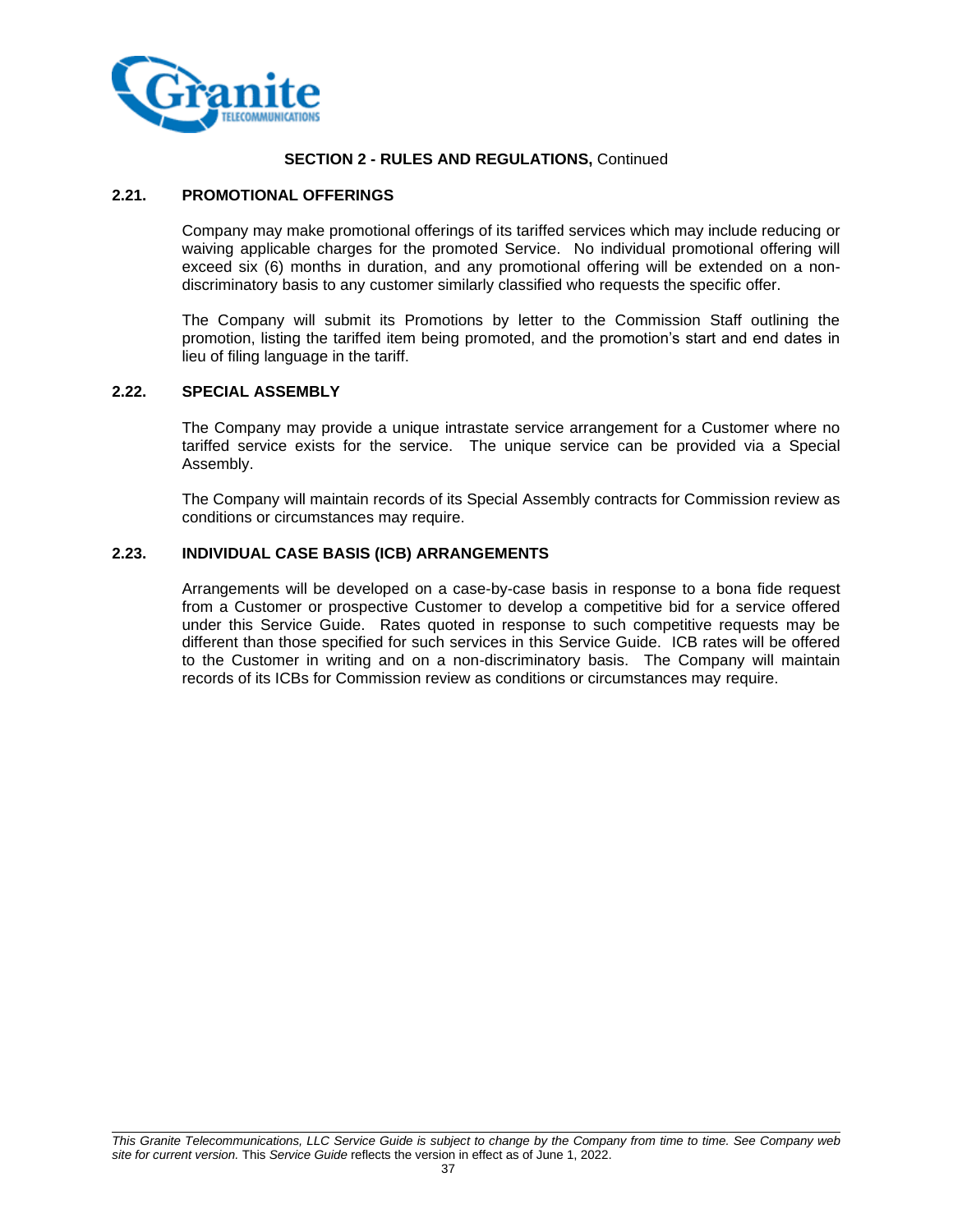

# **SECTION 3 - DESCRIPTION OF SERVICE**

# **3.1. APPLICATION OF RATES**

#### 3.1.1. Timing of Calls

- A. The Customer's usage charge is based on the actual usage of Company's Service. Usage begins when the receiver of the called number is answered. The moment of the called party's answer and termination is determined by hardware supervision in which the distant local telephone company sends or ends an supervision signal to Company's switch or the software utilizing audio tone detection. The timing of the call occurs when the called party answers and terminated when either party hangs up.
- B. The minimum call duration for billing purposes is one minute with one minute billing increments thereafter.
- C. Any portion of an applicable increment, after the appropriate minimum time for the call, will be rounded upward to the next increment. Calls less than the minimum length will be rounded to the minimum length.
- D. There is no billing for incomplete calls.

#### 3.1.2. Service Areas

- A. Company's local exchange Service area is set forth in Section 5 of this Service Guide.
- B. Company's description of service area in no way compels Company to provide any Service in an area where facilities or other extenuating factors limit Company's ability to provide Service.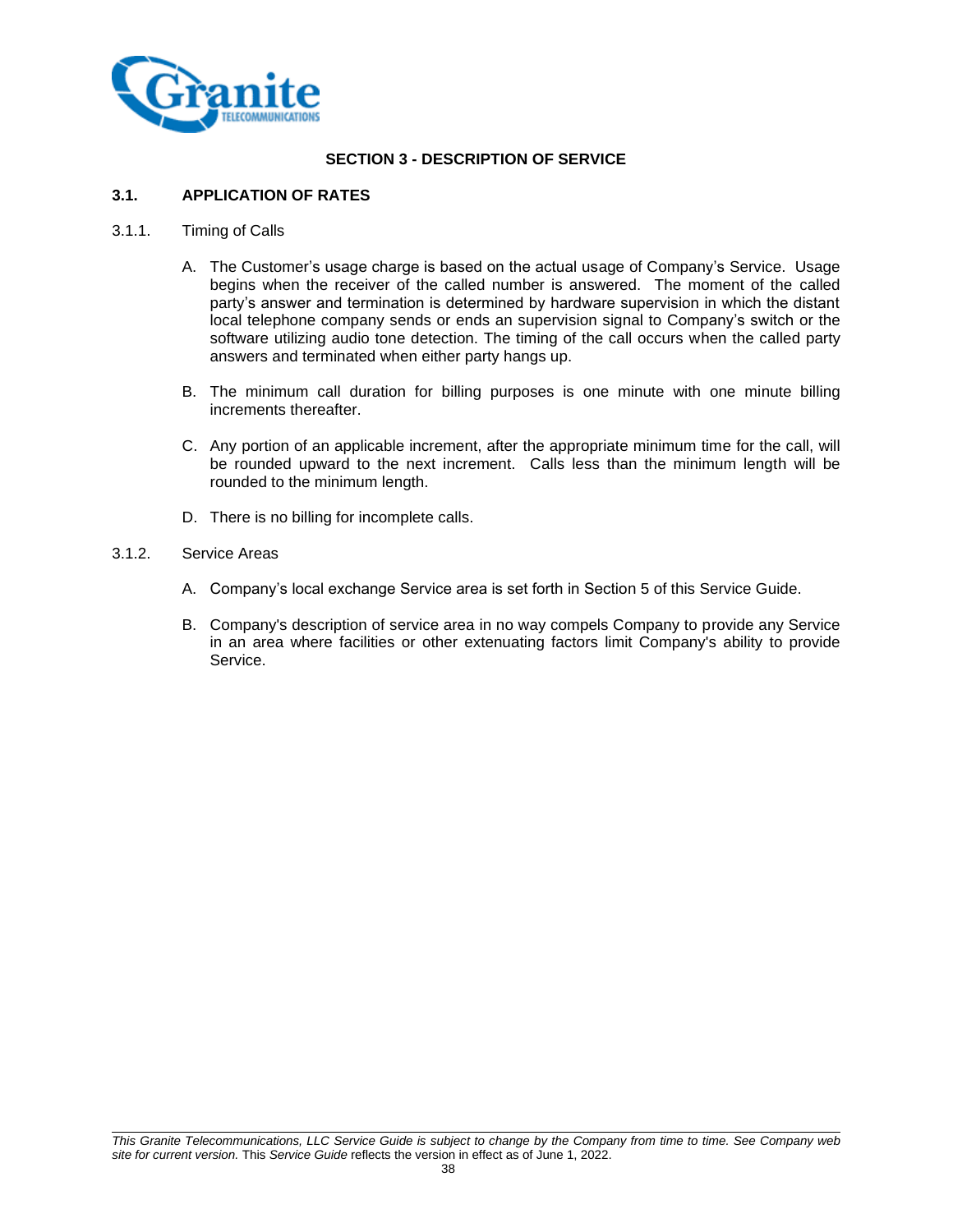

#### **3.1. APPLICATION OF RATES**, Continued

- 3.1.3. Local Exchange Service Rates and Charges
	- A. General

The following sections set forth the rules and regulations governing the application of rates for Company Services, including the following general rate categories:

- 1. Nonrecurring Charges for installation of facilities and Services;
- 2. Monthly Recurring Charges for availability and use of facilities; and
- 3. Measured or Message Usage Charges.
- B. Installation Charges
	- 1. Installation Charges are nonrecurring charges for establishing Services. Installation Charges are incurred by Customer-initiated request and are in addition to all other scheduled rates and charges, unless specifically exempted in this or other sections of this Service Guide.
	- 2. The charges specified herein reflect Service provided during regularly scheduled work hours, at current installation intervals and without work interruptions by the Customer.
	- 3. Customer requests for expedited Services that require installations on a date that is less than the normal offered interval may result in an increase in applicable Service Connection Charges.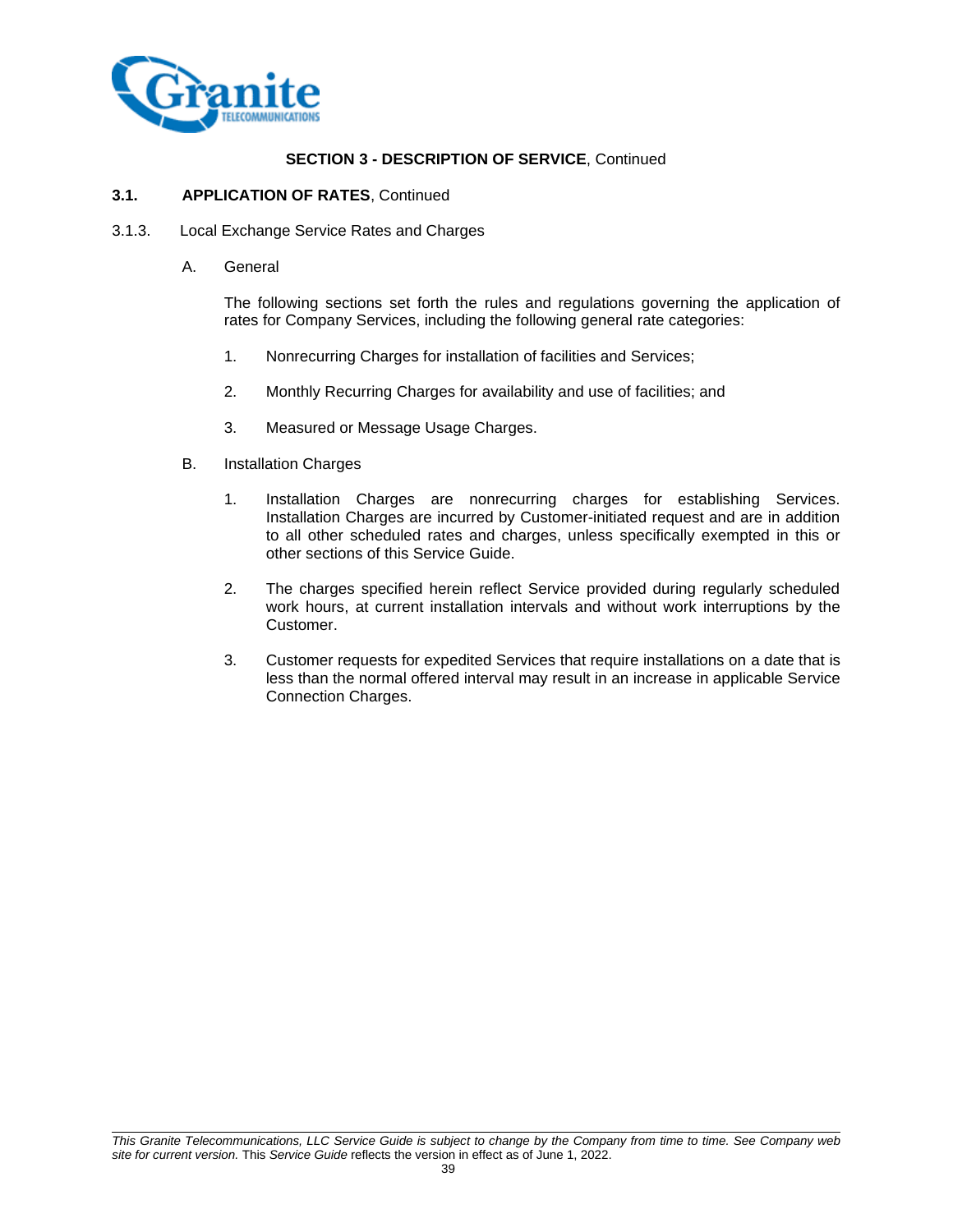

#### **3.1. APPLICATION OF RATES**, Continued

- 3.1.3. Local Exchange Service Rates and Charges, Continued
	- B. Installation Charges, Continued
		- 4. Customer requests performed on an out-of-hours basis shall also incur an add-on to applicable Installation Charges (excluding the Service Ordering Charge), along with any additional costs that may be involved.
		- 5. Installation Charges for the initial establishment of Service are payable with the first bill rendered for Service.
	- C. Service Order Charge
		- 1 Service Order Charge will apply to each initial order and to service moves and changes. No charge applies for a change to a service for which a lower monthly rate applies, made within ninety (90) days after any general rate increase, if a lower grade of service is offered in the Customer's exchange.
		- 2 The Company may, from time to time, waive or reduce the charge as part of a promotion.
	- D. Message/Measured Usage Charges

Usage charges consist of Message Rate Charges for calls over the allowance for dial tone lines with a Limited Monthly Usage Option, and Message Rate Charges for dial tone lines without a Monthly Usage Option.

E. Extended Local Service

Extended Local Service (ELS) is a mandatory additive charge that offsets the costs of recent expansion to the local calling area. Add-On Local Area Rate is an extension of the local service calling area. Toll rates between specified exchanges are eliminated and calls are rated as local usage.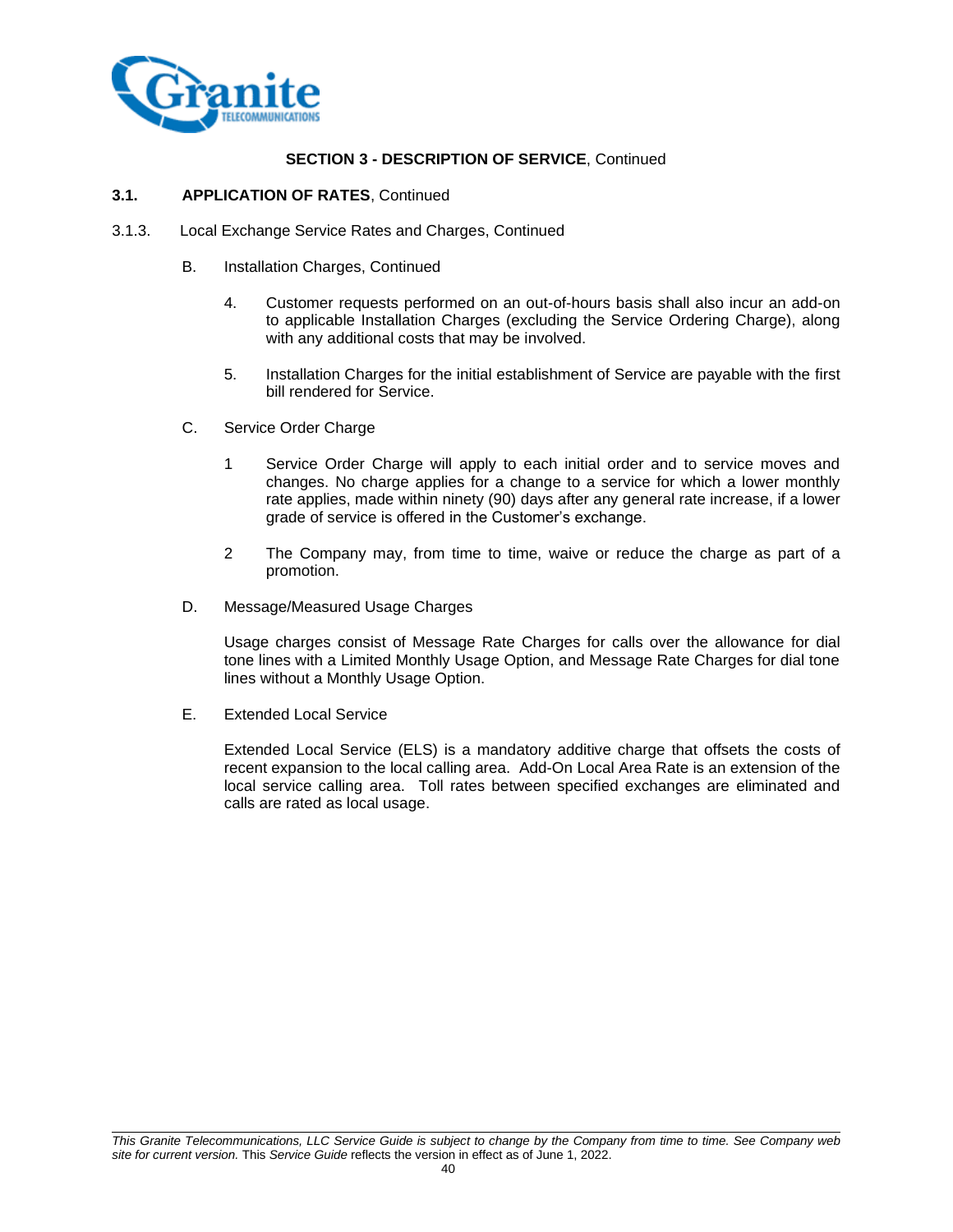

#### **3.1. APPLICATION OF RATES**, Continued

3.1.4. Maintenance Visit Charges

A Maintenance Visit Charge applies per visit to a Customer's premises where a service difficulty or trouble report results from the use of equipment or facilities not the responsibility of the Company.

Where a Network Interface Device ("NID") exists, if the company is able to test for Dial Tone and the problem proves to be beyond the NID (within Customer premise) a maintenance charge is applicable. In the event there is no NID and/or the Company is unable to test for dial tone, then no maintenance charge will be assessed. In those cases where the customer has bought an inside wire maintenance warranty/plan (a non-regulated service) from the Company, no maintenance charge will be applicable regardless of the dial tone test results or whether a NID exists or not.

- 3.1.5. Moves, Adds, Changes
	- A. The Company may make changes in the location of its lines and equipment. When it is found that a move or change of such lines or equipment has been made by others, the Connection Charge for the underlying service will apply as if the work had been done by the Company.
	- B. The Customer will be assessed a charge for any move, add or change of a Company service. Moves, Adds and Changes are defined as follows:
	- C. Move: The disconnection of existing equipment at one location and reconnection of the same equipment at a new location in the same building or in a different building on the same premises.
	- D. Add: The addition of a vertical service to existing equipment and/or service at one location.
	- E. Change: A change in existing service at the same location, including rearrangement or reclassification.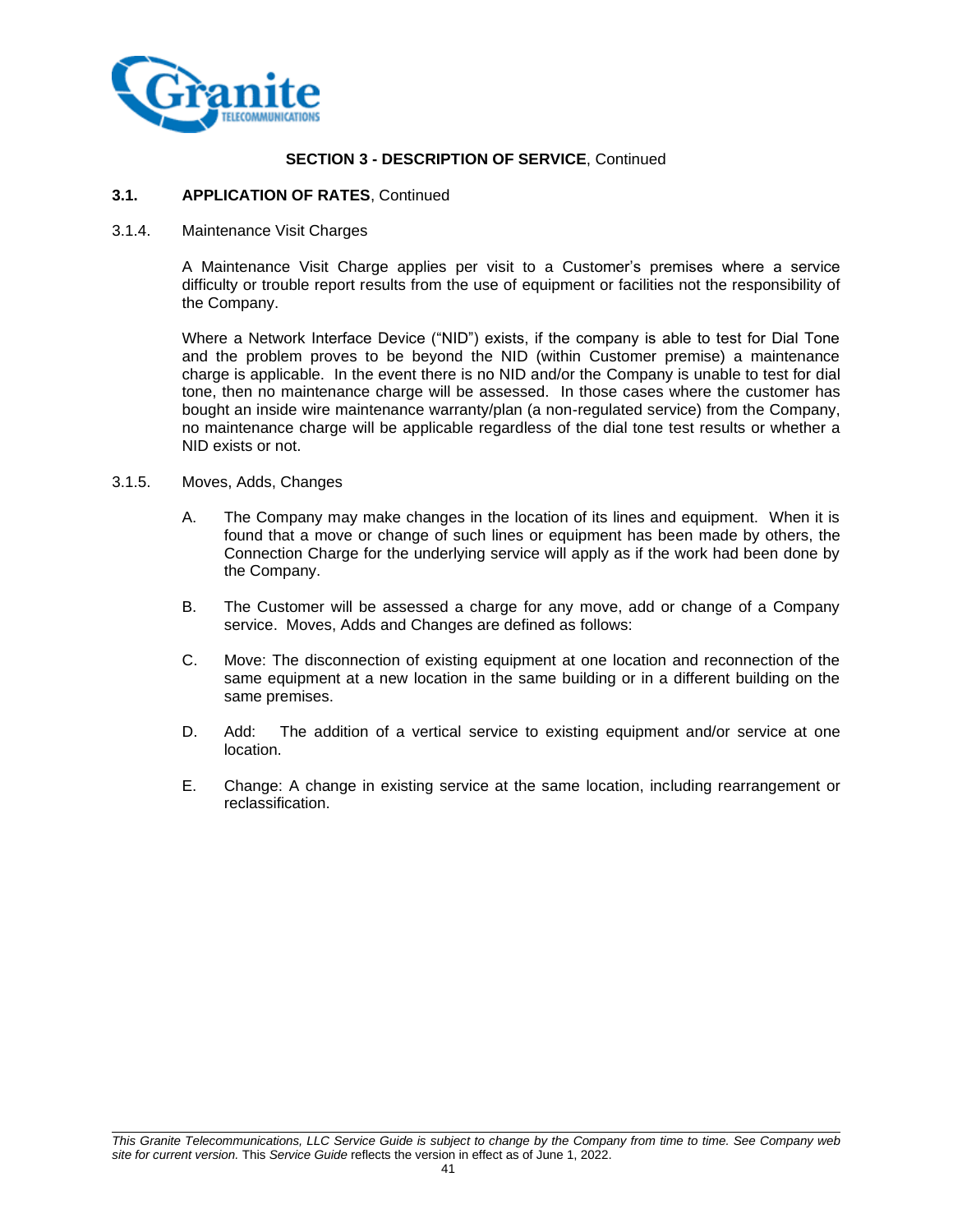

### **3.2. CALCULATION OF DISTANCE**

V & H coordinates needed for the calculations may be obtained from national publications produced by the National Exchange Carrier's Association ("NECA") and Telcordia.

#### **3.3. LOCAL EXCHANGE SERVICES DESCRIPTION**

- 3.3.1. Local Exchange Services provide a Customer with connection to Company's network, enabling the Customer, among other things, to:
	- A. Originate communications to other points on Company's network;
	- B. Receive communications from other points on Company's network;
	- C. Access Company's Services as set forth in this and other Company tariffs;
	- D. Access local, interexchange and international telecommunications services provided by other authorized carriers and the customers of such carriers to the extent such carriers are interconnected with Company's network;
	- E. Access Company's business office for Service-related assistance;
	- F. Access 911 or E911 services, where available, operator services, directory assistance, and telecommunications relay services;
	- G. Access Operator-Assisted Calling Services; and
	- H. Access Directory Assistance.

#### 3.3.2. Local Exchange Services

The Company offers Business Customers flat rate, message rate, measured rate service.

- A. Flat rate service is unlimited local service within an exchange and to additional exchanges within the local service area. Flat rate charges consist of dial tone charge and charge for unlimited usage option.
- B. Message rate and measured rate services provide for charging on a per-call basis on calls to the local service area with no usage allowance included in the monthly rates.
- C. The unlimited monthly usage option provides for unlimited local calling per month on a flat rate basis to dial tone lines in the local service area.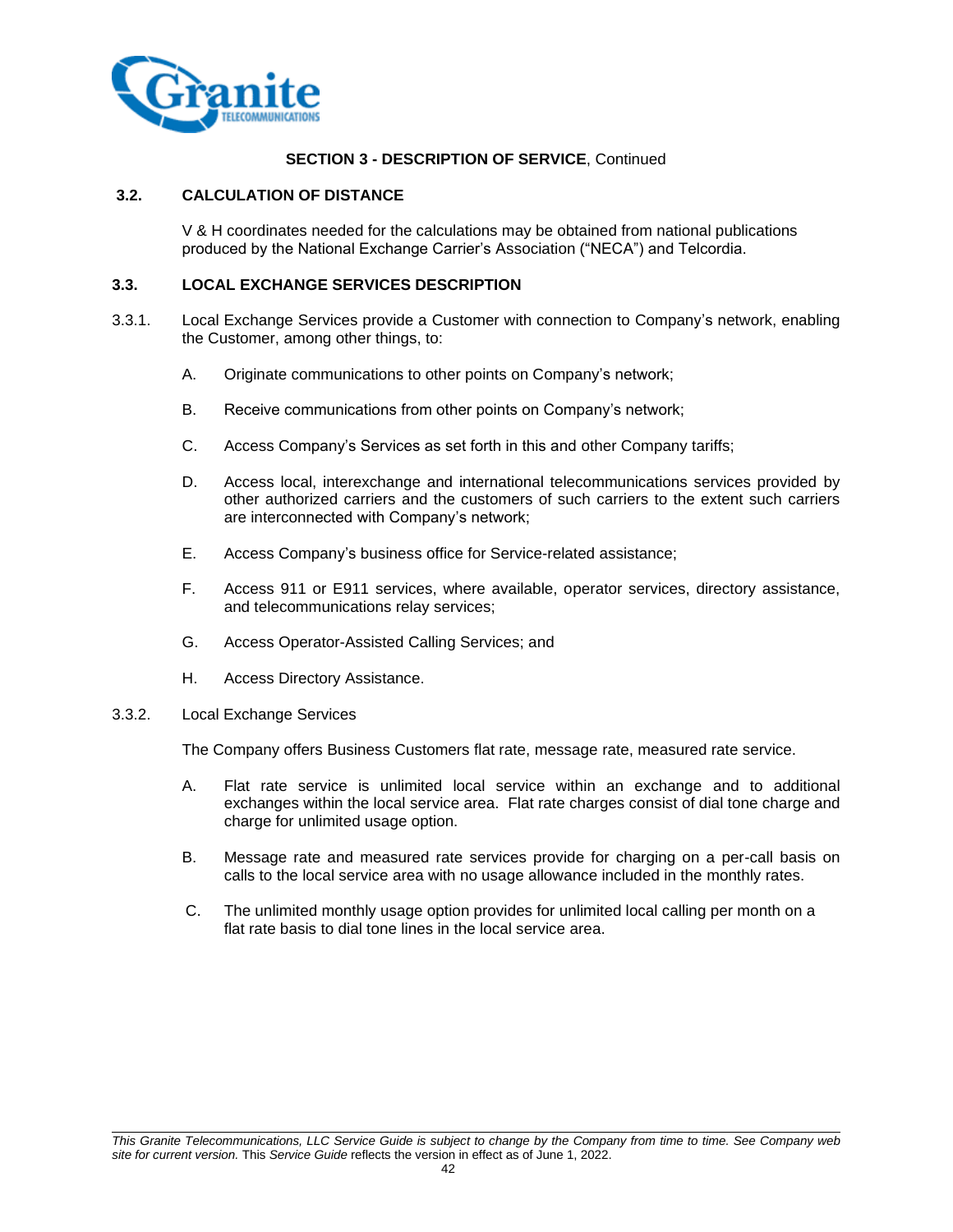

# **3.3. LOCAL EXCHANGE SERVICES DESCRIPTION**, Continued

- 3.3.2. Business Local Exchange Services, Continued
	- D. Extended Area Calling provides for calling on a measured rate or message rate usage basis to specified exchanges and zones located outside of a customer's Local Exchange Service local service area. Charges for calls to extended calling areas are as specified in Section 4.5 of this Service Guide.
	- E. Business DID Service provides for inward dialing from the telecommunications network directly to lines associated with switching equipment located on the customer's premises.
	- F. Business IOD service provides the user with an itemized statement of usage on directly dialed calls.
	- G. Custom Calling Features/Supplemental Services: The features and supplemental services set forth in this section are made available on an individual basis. Features may also be made available as part of a multiple feature package. All features and supplemental services are provided subject to availability and may not be available with all classes of service. The Company offers its business Customers a variety of optional feature packages to choose from.
	- H. CENTREX Service: A multi-station system offered to the business Customer with two (2) or more lines or trunks. It consists of digital switching equipment in the Company's switches connected to station lines on the Customer's premises. CENTREX Service enables the Customer to originate and receive local calls within its system at no additional charge. Service to points within the local calling area is included in the charge for CENTREX Service.
	- I. Integrated Services Digital Network (ISDN) Services: A completely digital telecommunications network for carrying voice, data, images, and video at high speed by sending digitally-encoded signals. ISDN provides end-to-end digital service and can work on copper wiring phone lines.
	- J. Private Line Services: Provide a line with or without access to the exchange system for telephone communication between stations or order equipment furnished by Company.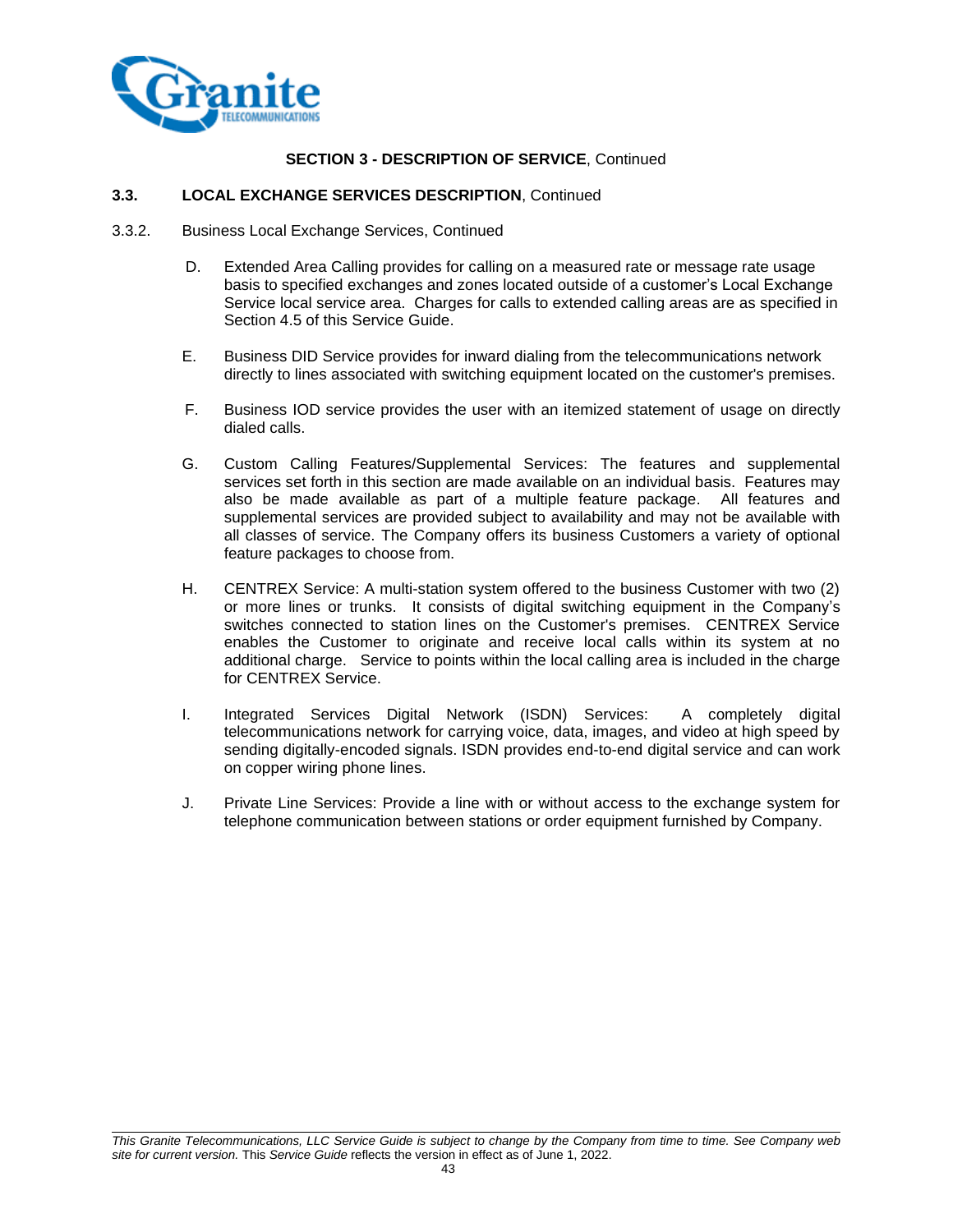

#### **3.3. LOCAL EXCHANGE SERVICES DESCRIPTION**, Continued

- 3.3.2. Business Local Exchange Services, Continued
	- K. PBX Trunk Service: Analog and/or digital PBX trunks are provided for connection of Customer-provided PBX terminal equipment. Analog trunks are delivered on a DS0 level and digital trunks are delivered at the DS1 level. All trunks are equipped with multi-line hunting. DID service allows callers to reach the called party without going through a PBX attendant. DOD service allows end users to dial outside of a PBX system without going through the PBX attendant to get access to an outside line. Digital trunks cannot be two-way trunks, but must be ordered as with either Direct Inward Dialing (DID) or Direct Outward Dialing (DOD).For DID configured PBX trunks additional charges apply for Direct Inward Dial Station numbers.
		- 1. Message Rate Analog PBX Trunks: Provide the Customer with a single, analog, voice grade telephonic communications channel which can be used to place or receive one call at a time. Local calls on two-way trunks and DOD trunks are billed on a message rate basis. DID trunks are arranged for one-way inward calling only.
		- 2. Digital PBX Trunk Services: Provide a Customer with connection to the Company switch via a DS1 digital fiber optic transmission facility operating at 1.544 Mbps and time division multiplexed into 24 analog voice grade telephonic communications channels. Digital PBX Trunks are provided for connection of Customer-provided PBX equipment or trunk capable key systems to the Company switch. Each Digital PBX Trunk has the following characteristics:
	- L. Off Premise Extension Service: "Extension Service" denotes the extension lines at locations in addition to the location of the main line. Off Premise Extension Service is connected to an individual, auxiliary two-party or four-party line for the same Customer and with the same telephone number.
	- M. Business Key Service: Provides the Customer with analog, voice-grade telephonic communications channel(s) which can be used to place or receive calls. Business Key Service is available as a flat or message rated service. Business Key Service is provided for connection of Customer-provided key system terminal equipment. All key system lines are equipped with touch tone and multi-line hunt. Calls to points within the local exchange area are charged on the basis of the number of completed calls originating from the Customer's service in addition to a base monthly charge
	- N. Foreign Exchange Service: Enables a Customer to obtain local exchange service in a central office other than the central office which normally serves the Customer's location.
	- O. IntraLATA Toll Service is furnished for communication between telephones in different local calling areas within a particular LATA in accordance with the regulations and schedules of charges specified in this Tariff. The toll usage charges specified in this section are in payment for all service furnished between the calling and called telephone, except as otherwise provided in this Tariff. IntraLATA toll calling includes the following types of calls: direct dialed, calling card, collect, third number billed, special toll billing, requests to notify of time and charges, person to person calling and other station to station calls.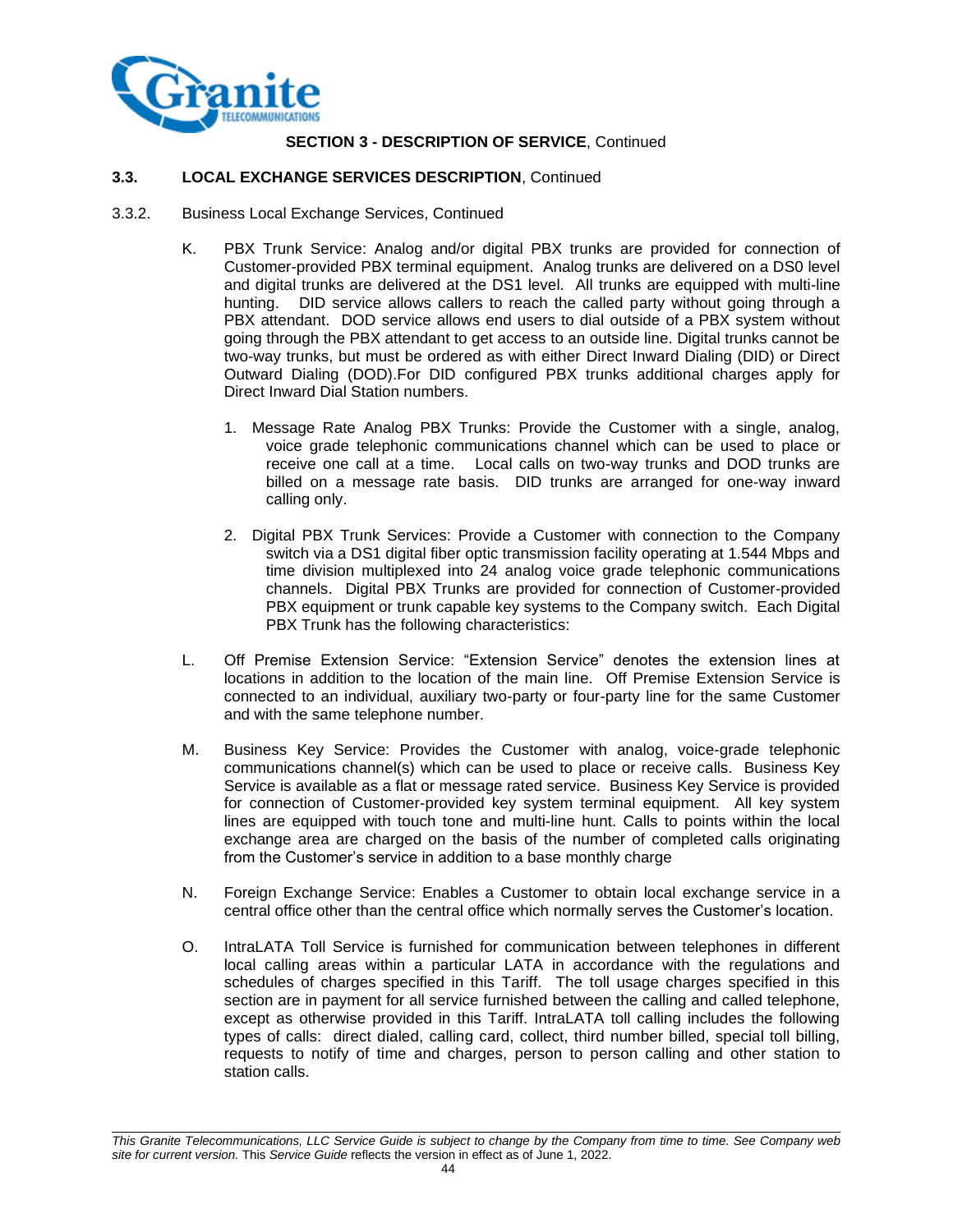

#### **3.3. LOCAL EXCHANGE SERVICES DESCRIPTION**, Continued

- 3.3.4. Local Exchange Services Customers will provide, either directly or through arrangements with other carriers, blocking of calls placed to numbers beginning with a 976 NPA upon Customer request. Customers will not be charged to initiate or remove 976 blocking service.
- 3.3.5. Directory Assistance Service

Company provides Directory Assistance as an ancillary service exclusively to its customers. Directory Assistance is accessible by dialing "411". No charge will be assessed customers for the first three calls made, per line, per month. Callers may request two telephone numbers per call.

The rates specified following apply when customers request assistance in determining telephone numbers of customers who are located in the same local service area or who are not located in the same local service area but who are located within the same NPA.

- 3.3.6. Directory Listing Service
	- A. Company does not publish a directory or other similar listing of its Customers. However, Company will arrange for Customers, other than Customers requesting non-published and non-listed service, to be listed in the directories and directory assistance records of the applicable incumbent local exchange carrier in accordance with the incumbent's listing service tariff schedule, subject to availability of such listing service to Company's Customers. Local Exchange Services Customers receive one listing per assigned telephone number in the local White Pages Directory and receive a copy of the White Pages Directory at no additional charge.
	- B. Listing must conform to the Company's specifications with respect to directories. The Company reserves the right to limit the length of any listing in the directory by the use of abbreviations when, in its judgment, the clearness of the listing or identification of the customer is not impaired thereby. When more than one line is required to properly list the customer, no additional charge is made.
	- C. The Company may refuse a listing which is known not to constitute a legally authorized or adopted name, or any listing which, in the caution of the Company, is likely to mislead or deceive calling persons as to the identity of the listed party, or is a contrived name used for advertising purposes or to secure a preferential position in the directory or is more elaborate than is reasonably necessary to identify the listed party. The Company, upon notification to the customer, will withdraw any listing which is found to be in violation of its rules with respect thereto.
	- D. One listing, termed the primary listing, is provided without additional charge in connection with each Customer's service. When the service is contracted for by one party for the use of a second party, the primary listing may be the name of the second party. The primary listing for business service is ordinarily the name of the Customer or the name under which a business is regularly conducted.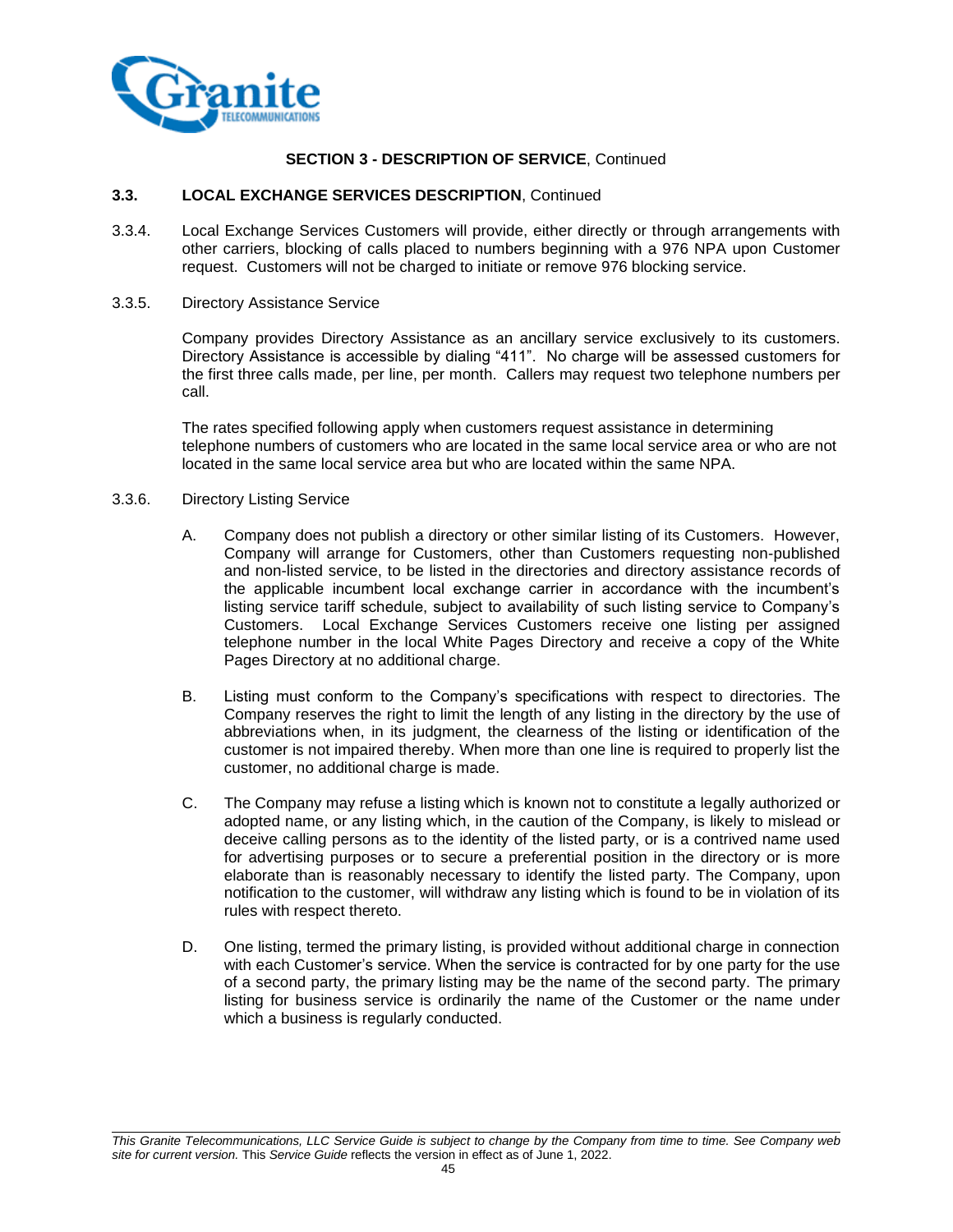

#### **3.3. LOCAL EXCHANGE SERVICES DESCRIPTION**, Continued

- 3.3.6. Directory Listing Service, Continued
	- E. A residential dual name primary listing is comprised of a surname, two first names, address and telephone number. A residence dual name primary listing may be provided for two persons who share the same surname and reside at the same address, or for a person known by two first names.
	- F. In connection with business and residence service, regular additional listings are available only in the names of authorized users of the Customer's service.
	- G. Business additional listings are not permitted in connection with residence service.
	- H. Residence additional listings are also permitted in connection with business service which is located in a residence and for permanent or season guests residing in a hotel or club.
	- I. Where identical listings of the same name involve telephone numbers for different areas of the metropolitan area, such duplicate listings may appear in each alphabetical list in which any one of the listings would normally be listed, at no additional charge.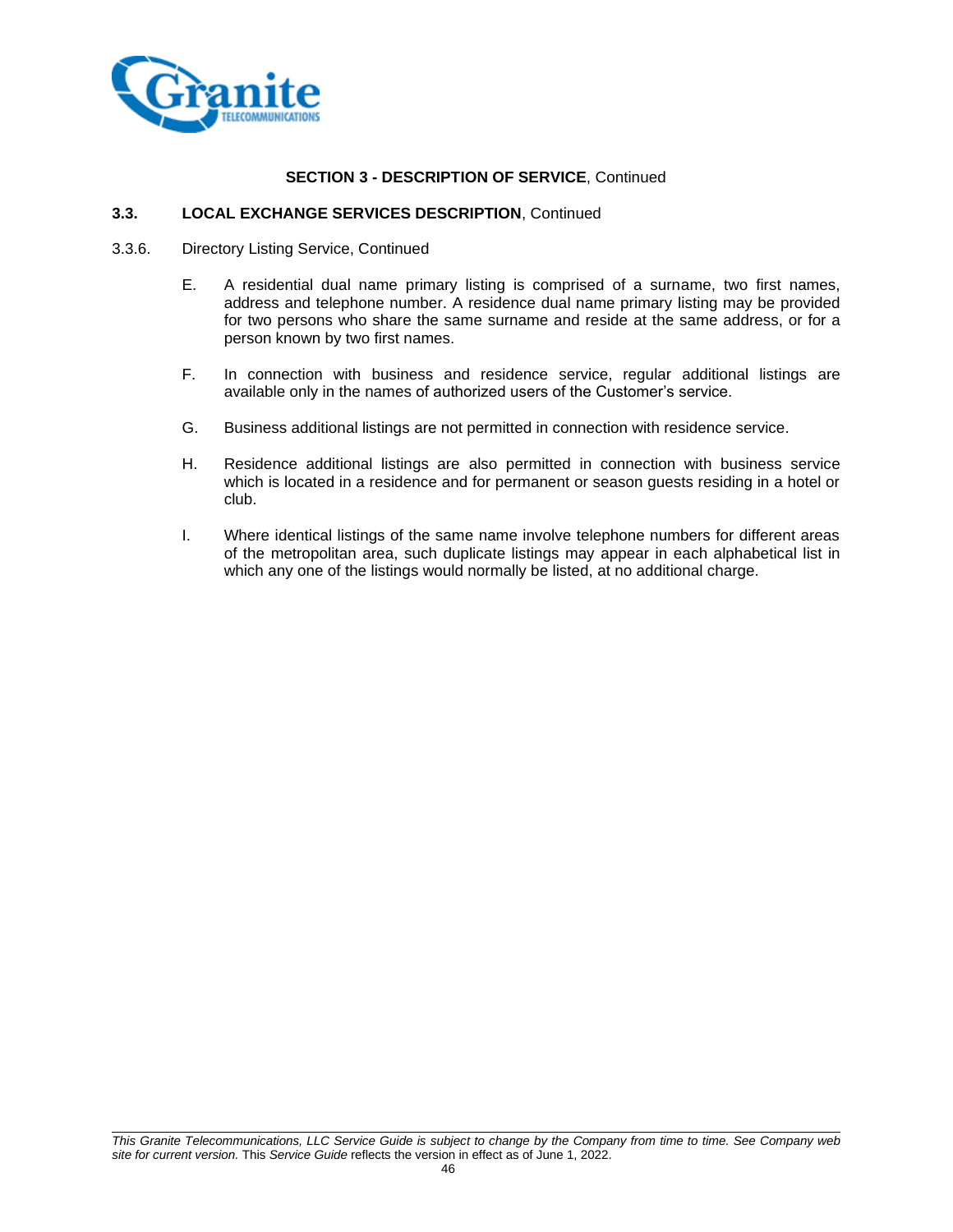

### **3.3. LOCAL EXCHANGE SERVICES DESCRIPTION**, Continued

- 3.3.7. Non-listed and Nonpublished Telephone Service
	- A. Non-listed telephone service will be furnished, at the Customer's request, providing for the omission or deletion of the customer's telephone listing from the applicable incumbent local exchange carrier's telephone directory. Such listings will be carried in the applicable incumbent local exchange carrier's directory assistance and other records and will be given to any calling party.
	- B. Nonpublished Telephone Service

Nonpublished telephone service will be furnished, at the Customer's request providing for the omission or deletion of the customer's telephone listing from the applicable incumbent local exchange carrier's telephone directory and, in addition, the customer's telephone listing will be omitted or deleted from directory assistance records. However, such information, along with call forwarding information from such numbers, will be released in response to legal process or to certain authorized governmental agencies

C. Nonlisted and Nonpublished charges, as specified in Section 4 of this Service Guide, are not applicable to Service furnished to a customer for data service where there is no voice use contemplated.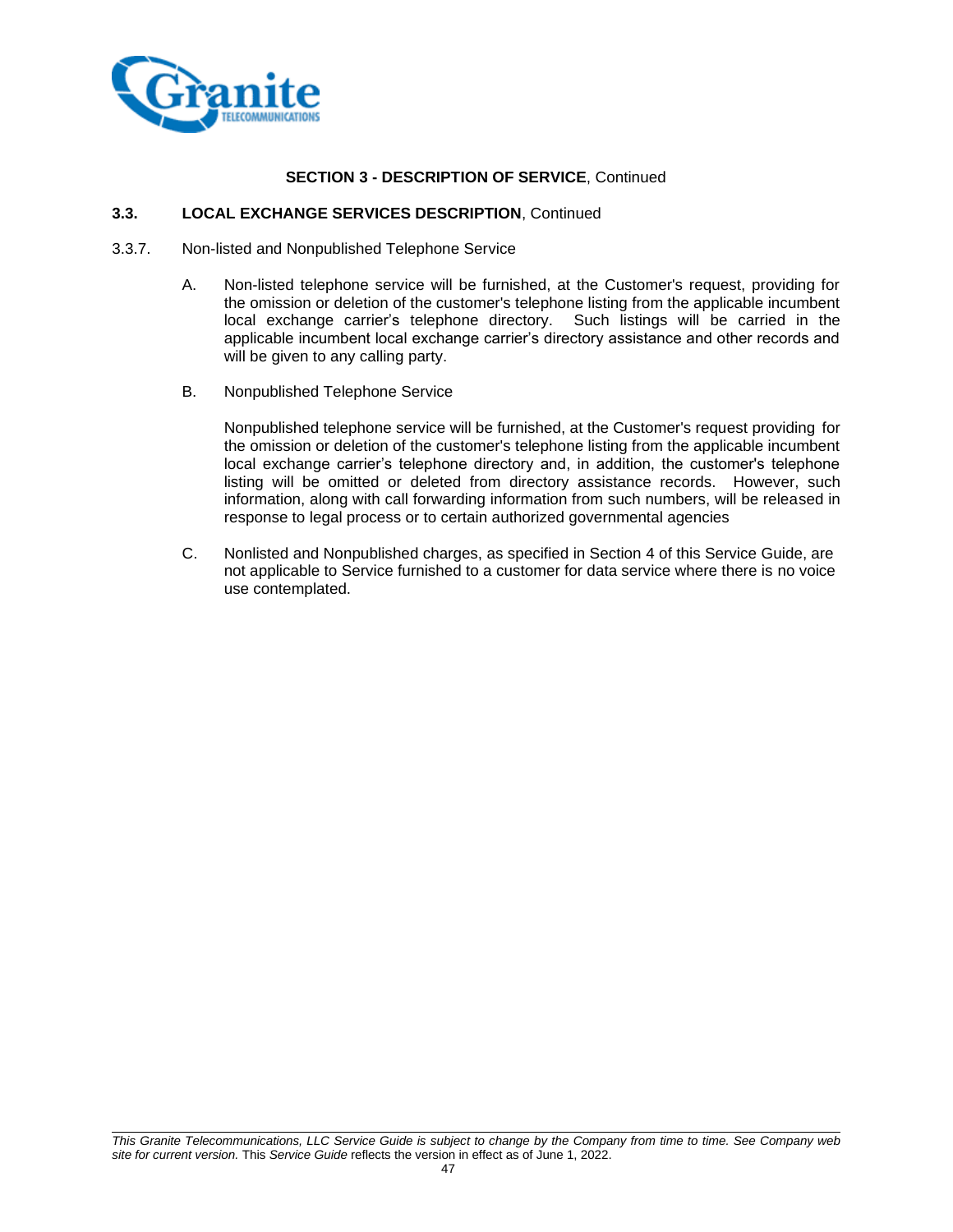

#### **3.3. LOCAL EXCHANGE SERVICES DESCRIPTION**, Continued

#### 3.3.8. Operator Assistance Service

A Customer may obtain the assistance of an operator to complete calls in the following manner. Surcharges will be applied on a per call basis for the following operator assisted services:

- A. Third Number Billing provides the Customer with the capability to charge a call to a third number which is different from the called or calling party. The party answering at the third number has the option to refuse acceptance of the charges in advance or when queried by the operator.
- B. Collect Calls provides the Customer with the capability to charge a call to the called party. On the operator announcement of a collect call, the called party has the option to refuse acceptance of charges in advance or when queried by the operator.
- C. Person-to-Person provides the Customer with the capability to place calls completed with the assistance of an operator to a particular station and person specified by the caller. The call may be billed to the called party.
- D. Operator Dialed provides the Customer with the capability to place calls completed with the assistance of an operator to a particular station. The call may be billed to the called party.
- E. Busy Verification and Interrupt Service is a service that, upon request of a calling party, the Company will verify a busy condition on a called line. An operator will determine if the line is clear or in use and report to the calling party. In addition, the operator will intercept an existing call on the called line if the calling party indicates an emergency and requests interruption.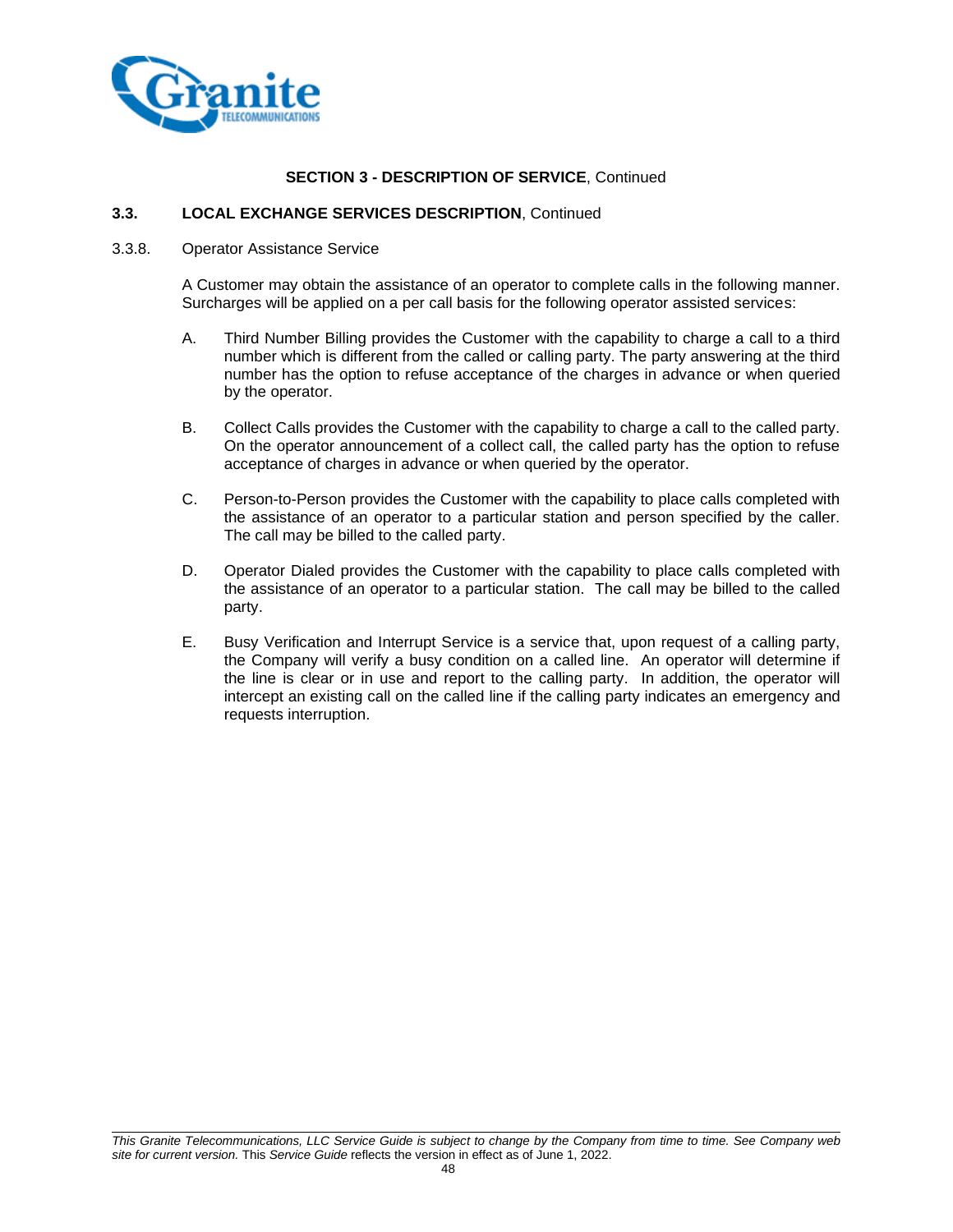

# **3.3. LOCAL EXCHANGE SERVICES DESCRIPTION**, Continued

- 3.3.9. Specialized Operator Services
	- A. Upon request, subject to technical limitations, the Company will provide Customers with access to an operator who will verify that a conversation exists on a line (Busy Line Verification) and who will interrupt a communication in progress to announce that someone is trying to call (Line Service Interrupt).
	- B. Busy Line Verification with Interrupt provides the Customer with the option to request operator verification of whether a specific line is busy or inoperative.
	- C. Line Service Interrupt provides the Customer with the option to request operator interruption of a line that is in use, primarily for emergency situations.
	- D. Charges may be billed to a Calling Card number, to a Third Number or Sent Paid. Requests may not be designated Person-to-Person or billed as Collect Calls.
	- E. No charge will apply if, during the line verification, such verification indicates that a trouble condition exists necessitating repair of Company equipment or facilities.
	- F. Charges for Specialized Operator Services are not applicable to calls to the operator from official public emergency agencies when the request is received on the agency's line from agency personnel.
	- G. Charges for Specialized Operator Services are not applicable to calls to the operator from individuals who identify that the request is to an official public emergency agency, an emergency medical service, or a privately endowed and operated alcohol, drug, run-away or suicide crisis reporting center.
	- H. Charges for specialized operator services may be waived by the operator for calls from individuals who have an emergency where life and/or property are in danger.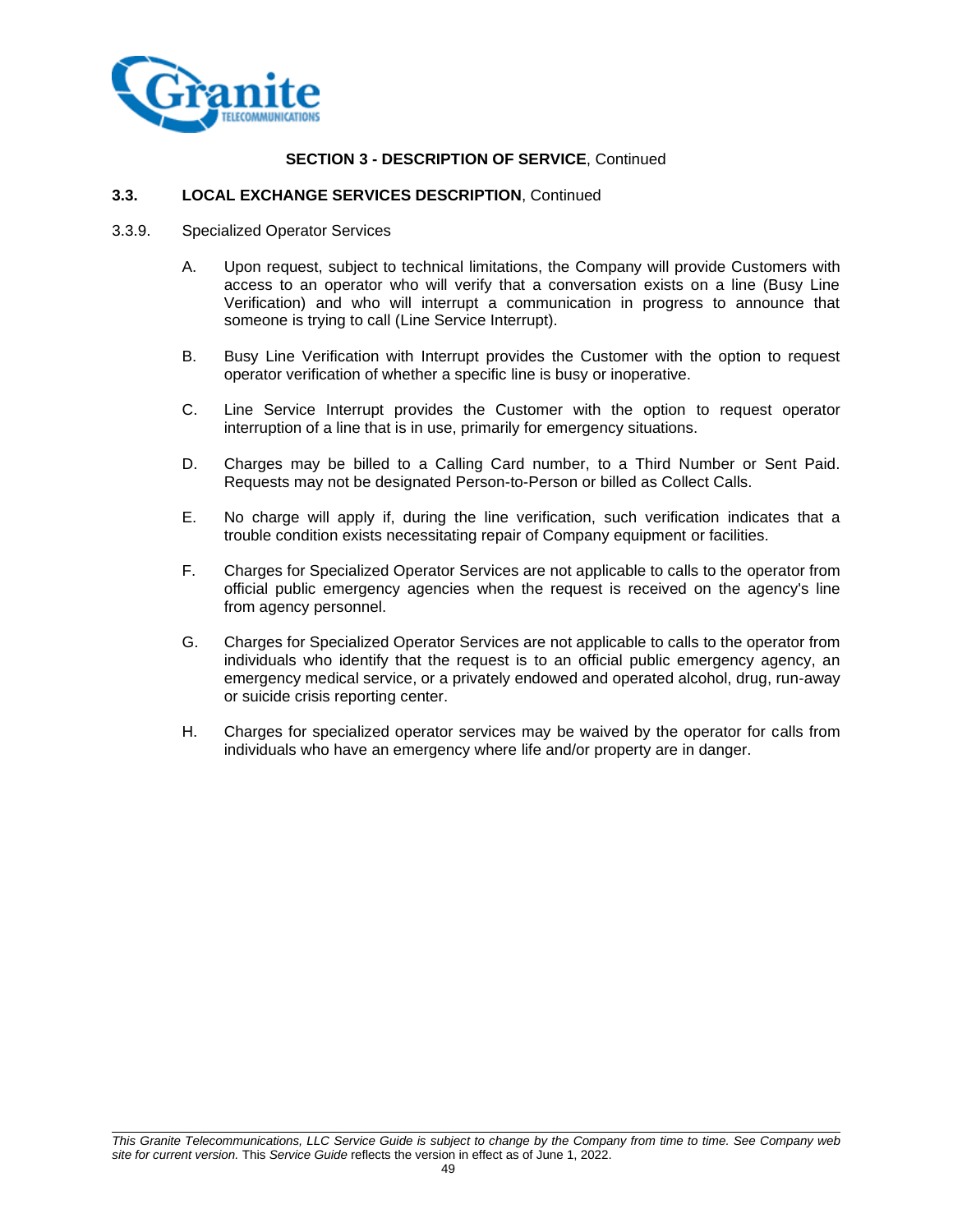

# **SECTION 4 - RATES AND CHARGES**

# **4.1. VERIZON NEW YORK, INC. CONNECTICUT SERVICE AREA - SERVICE CHARGES**

# 4.1.1. Business Local Exchange Service

A. Non-Recurring Charges

|    | New Installation<br>1 to 3 Local Lines<br>4-10 Local Lines<br>More than 10 Lines<br>Record Change Charge | \$120.00<br>\$260.00<br>\$500.00<br>\$29.00 |
|----|----------------------------------------------------------------------------------------------------------|---------------------------------------------|
|    | <b>Restoral of Service</b><br>Service Order Charge<br>PIC & LPIC Change<br>PIC or LPIC Change            | \$31.00<br>\$49.00<br>\$10.00<br>\$5.00     |
| В. | <b>Recurring Charges</b>                                                                                 | Monthly                                     |
|    | <b>Business Message Rate Line</b><br><b>Additional Line</b>                                              | \$24.68<br>\$24.68                          |
| C. | Mileage Charge                                                                                           | Monthly                                     |
|    | Loop Charge<br>Mileage Charge                                                                            | \$8.88<br>\$1.60                            |
| D. | <b>Remote Call Forwarding</b>                                                                            | <b>Monthly</b>                              |
|    | <b>Remote Call Forwarding</b><br>Remote Call Forwarding Additional Path                                  | \$32.55<br>\$32.55                          |
| Е. | Foreign Exchange Service                                                                                 | Monthly                                     |
|    | Foreign Exchange Service<br>Foreign Exchange Line<br>Foreign Exchange Line Mileage, per mile             | \$0.00<br>\$0.00<br>\$26.81                 |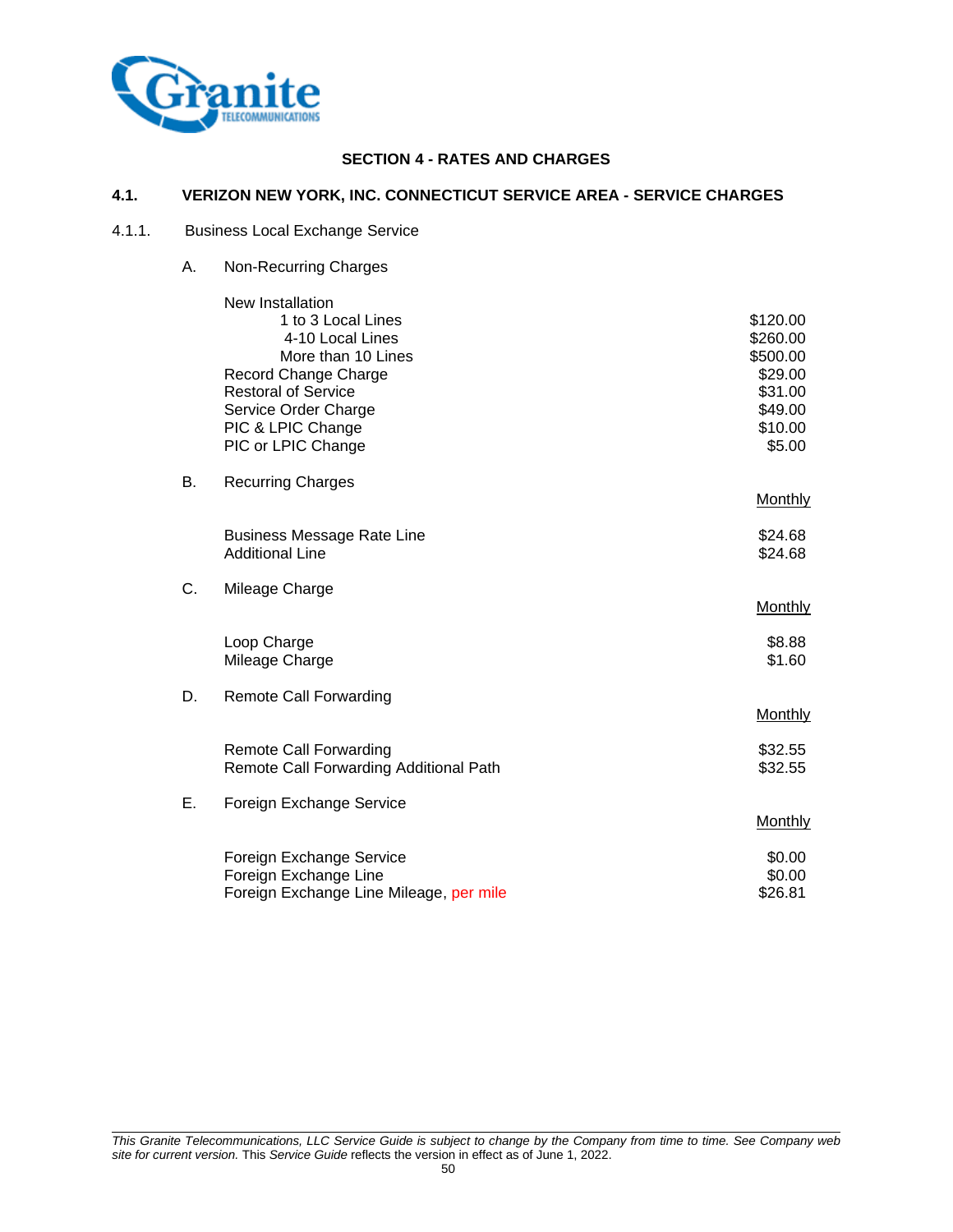

#### **4.1. VERIZON NEW YORK, INC. CONNECTICUT AREA - SERVICE CHARGES**, Continued

### 4.1.2. Custom Calling Features

**Monthly** \*69 Denial (Deny Return Call) \$0.79 <br>1010XXX Block \$0.00  $1010XXX$  Block 900 Blocking Option  $$0.00$ Alarm Circuit Termination Address **\$0.00**  $$0.00$ Anonymous Call Rejection with Caller ID  $$0.06$ Blocking Service **\$0.00** Call Forwarding Busy \$7.51 Call Forwarding Busy Line/Do not Answer \$9.98 Call Forwarding Variable  $$10.24$ Call Trace Blocking  $\sim$  80.79 Call Waiting \$14.18 Caller ID Number Only **\$14.18** Caller ID with Name and Number  $$18.38$ Custom Calling Package- Call Forwarding/Call Waiting \$12.08 DA Call Completion/Connect Request Block \$0.00 Hunting \$0.00 Off-Premises Extension  $$0.00$ Outbound Call Block - Intercom Only **\$0.00** \$0.00 Repeat Dialing Denial  $$0.79$ Speed Calling - 30 code \$9.45<br>
Three Way Call Blocking \$9.45 Three Way Call Blocking Three-Way Calling **\$9.71** Three-way Calling/Call Forwarding  $$7.70$ Touch Tone Business **\$.98** S.98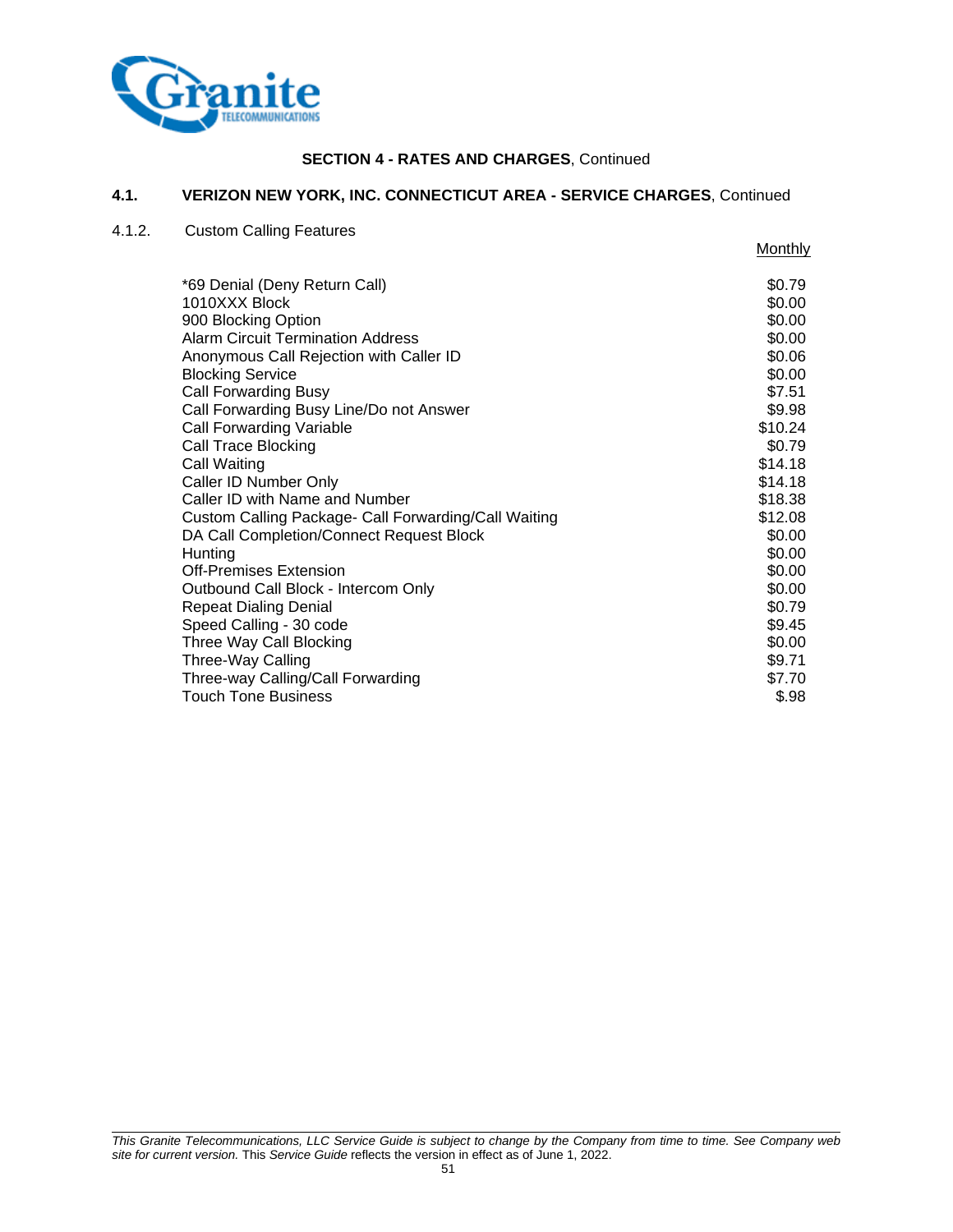

# **4.1. VERIZON NEW YORK, INC. CONNECTICUT AREA - SERVICE CHARGES**, Continued

#### 4.1.3. Directory Services

A. Directory Listings

|    | <b>Additional Listing</b><br><b>Duplicate Listing</b><br>Non-Published Service | \$4.73<br>\$3.94<br>\$4.99 |
|----|--------------------------------------------------------------------------------|----------------------------|
| В. | <b>Directory Assistance</b>                                                    |                            |
|    | Local<br>Regional<br>Call Completion, excluding usage                          | \$6.99<br>\$6.99<br>\$1.50 |

Operator Assistance, excluding usage \$6.99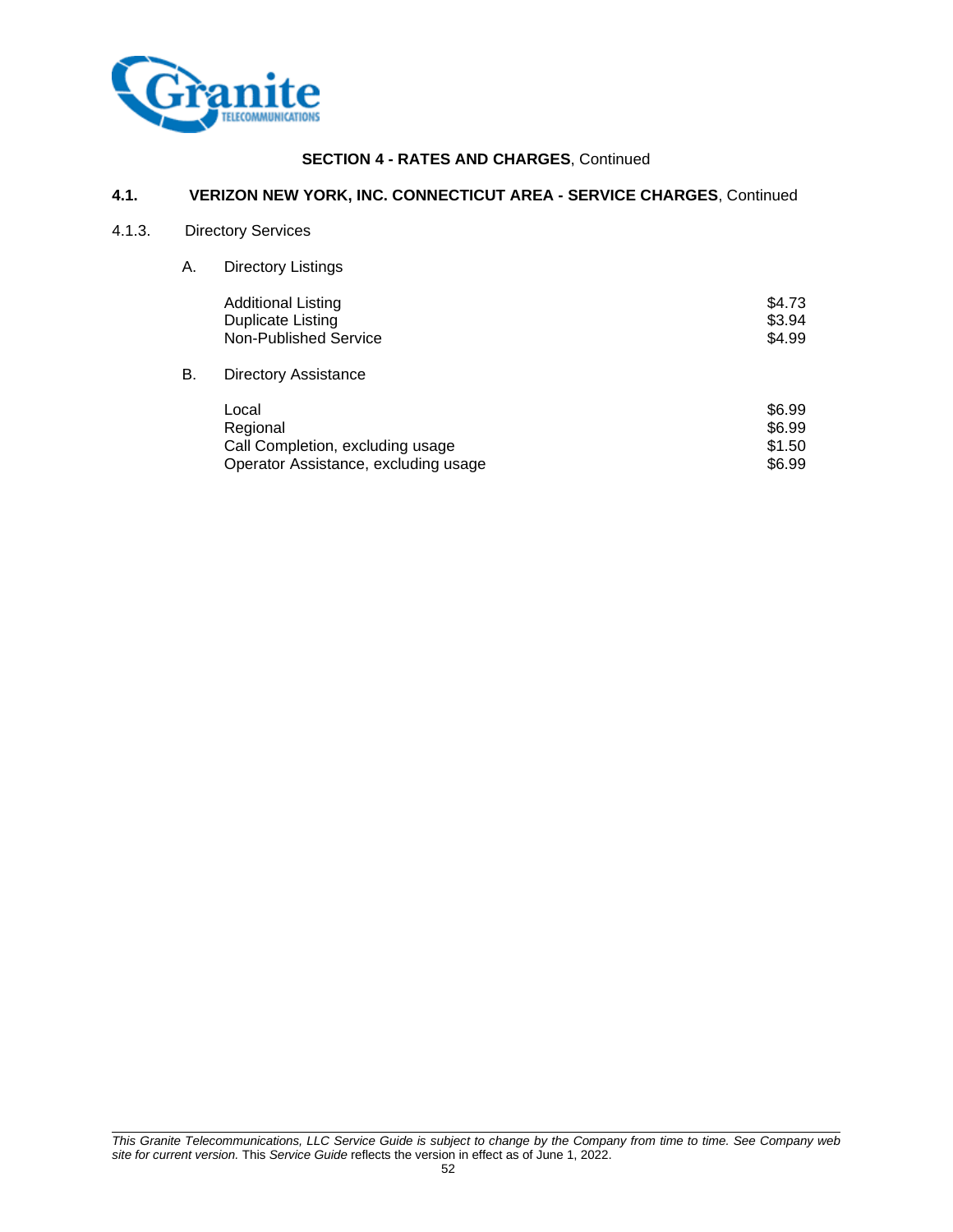

# **4.1. VERIZON NEW YORK, INC. CONNECTICUT AREA - SERVICE CHARGES**, Continued

# 4.1.4. Centrex Service

A. Service Charges

|                                                                                          | Monthly                      |
|------------------------------------------------------------------------------------------|------------------------------|
| <b>Centrex Main Station Line</b><br>Centrex Line - COS (Assume dial 9)<br>NonAD9 Centrex | \$38.06<br>\$38.06<br>\$0.00 |
| <b>Feature Charges</b>                                                                   |                              |
|                                                                                          | <b>Monthly</b>               |
| Call Waiting ID With Name                                                                | \$9.98                       |
| Caller ID with Name                                                                      | \$11.29                      |
| Centrex - Automatic Callback                                                             | \$0.35                       |
| Centrex Call Pickup Group                                                                | \$0.00                       |
| Centrex - Call Waiting                                                                   | \$0.00                       |
| Centrex - Touch Tone                                                                     | \$0.00                       |
| Centrex Automatic Call Back                                                              | \$0.00                       |
| Centrex Call Forward Do Not Answer                                                       | \$0.00                       |
| Centrex Call Forwarding                                                                  | \$0.00                       |
| <b>Centrex Call Forwarding Busy</b>                                                      | \$0.00                       |
| <b>Centrex Call Forwarding Dont Answer</b>                                               | \$0.00                       |
| <b>Centrex Call Hold</b>                                                                 | \$0.00                       |
|                                                                                          |                              |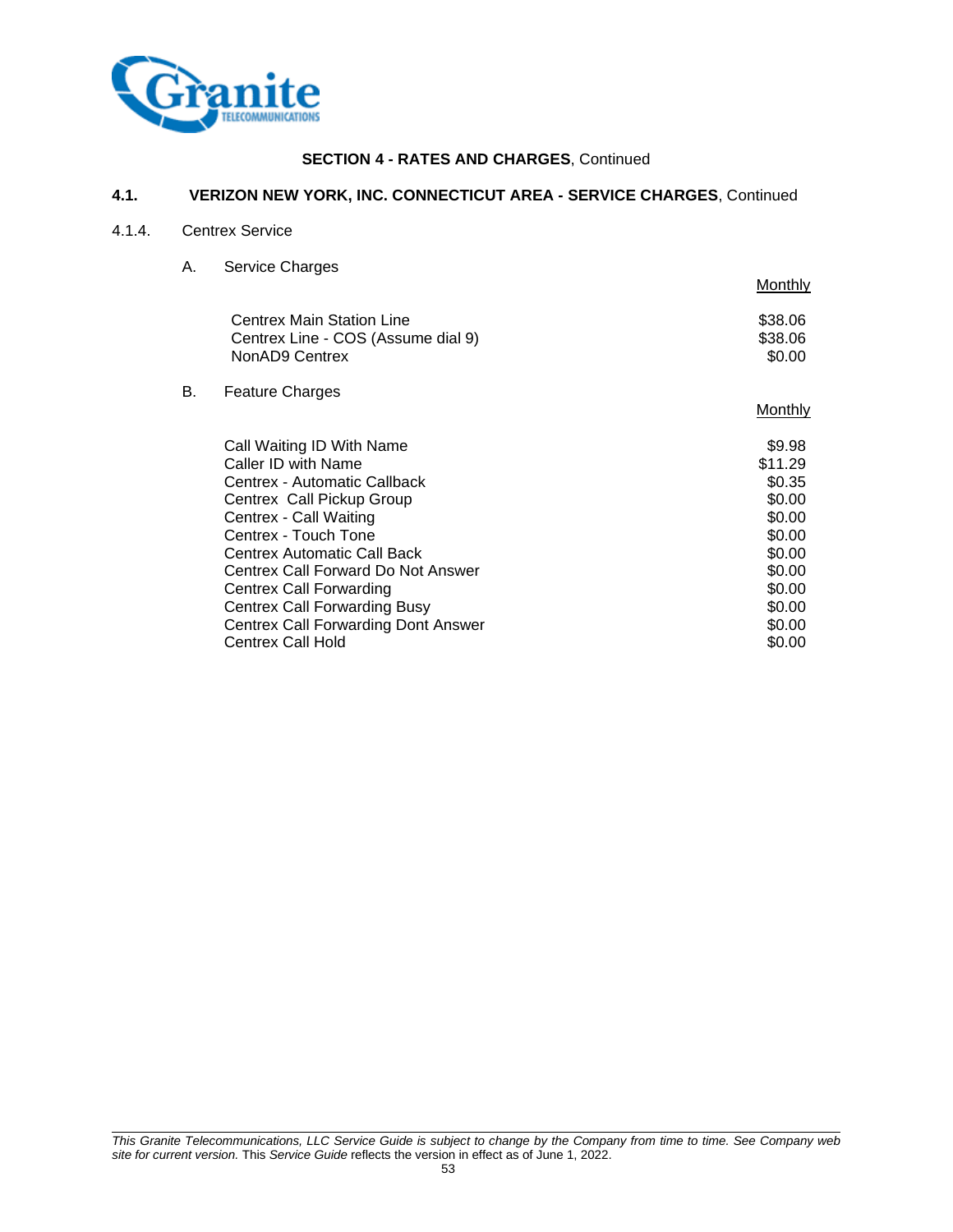

# **4.1. VERIZON NEW YORK, INC. CONNECTICUT AREA - SERVICE CHARGES**, Continued

4.1.5. ISDN Services

**ISDN Basic Link Facility** ISDN-PRI 23B+D Port \$624.75

Monthly<br>\$0.00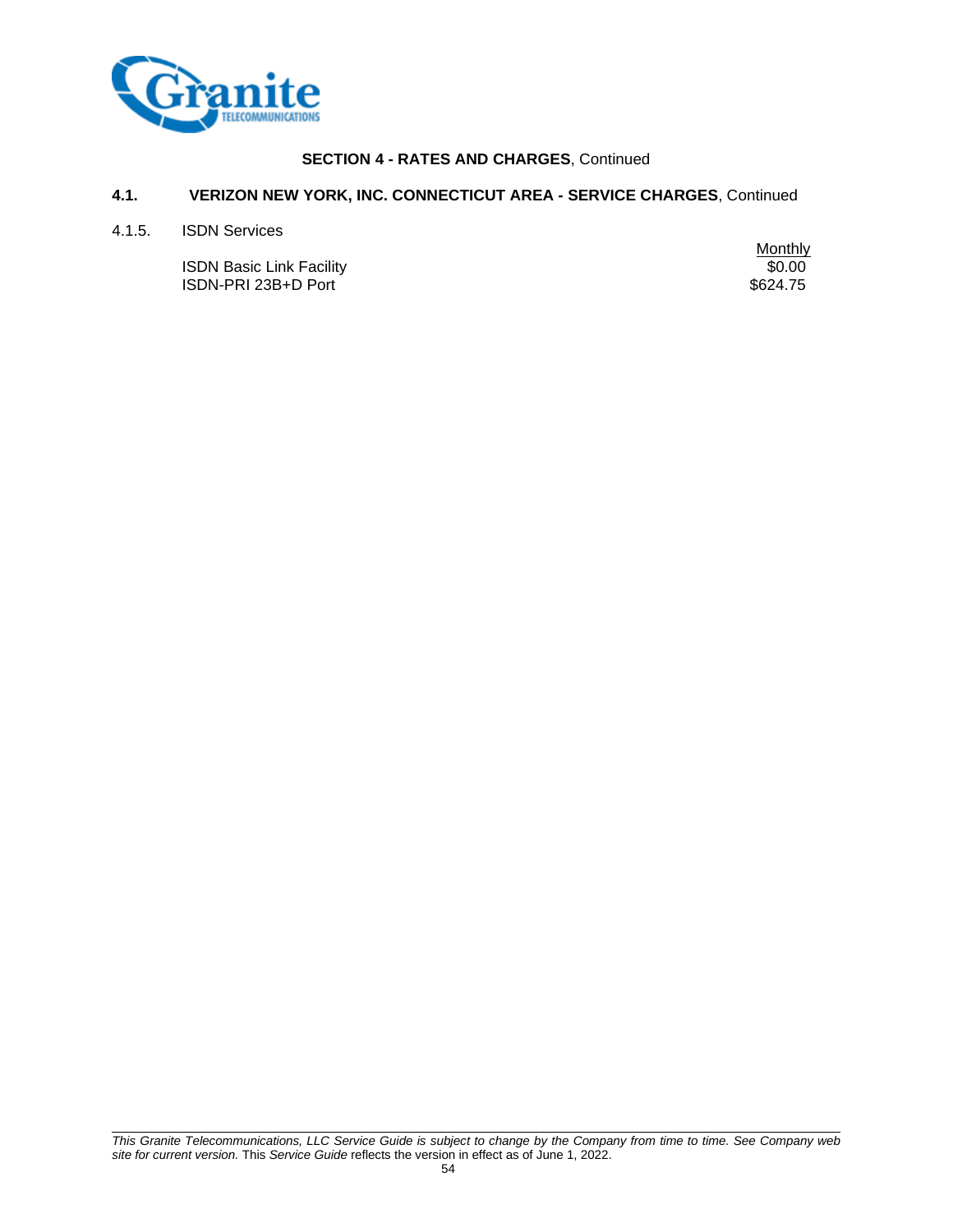

## **4.1. VERIZON NEW YORK, INC. CONNECTICUT AREA - SERVICE CHARGES**, Continued

#### 4.1.6. PBX Services

**Monthly** Two-Way Trunk \$23.63 PBX Trunk – Message Service  $$23.63$ Trunk-1 way out- Additional **\$23.63** and \$23.63 Direct Inward Dialing Working Telephone Number \$0.00 Direct Inward Dialing Service – CO – First Group of Direct Inward Dialing Station Numbers \$0.00 Direct Inward Dialing Station Number<br>
Direct Inward Dialing-1ST group 100<br>
\$80.23 Direct Inward Dialing-1ST group 100 Touch Tone Central Office Trunk  $$1.98$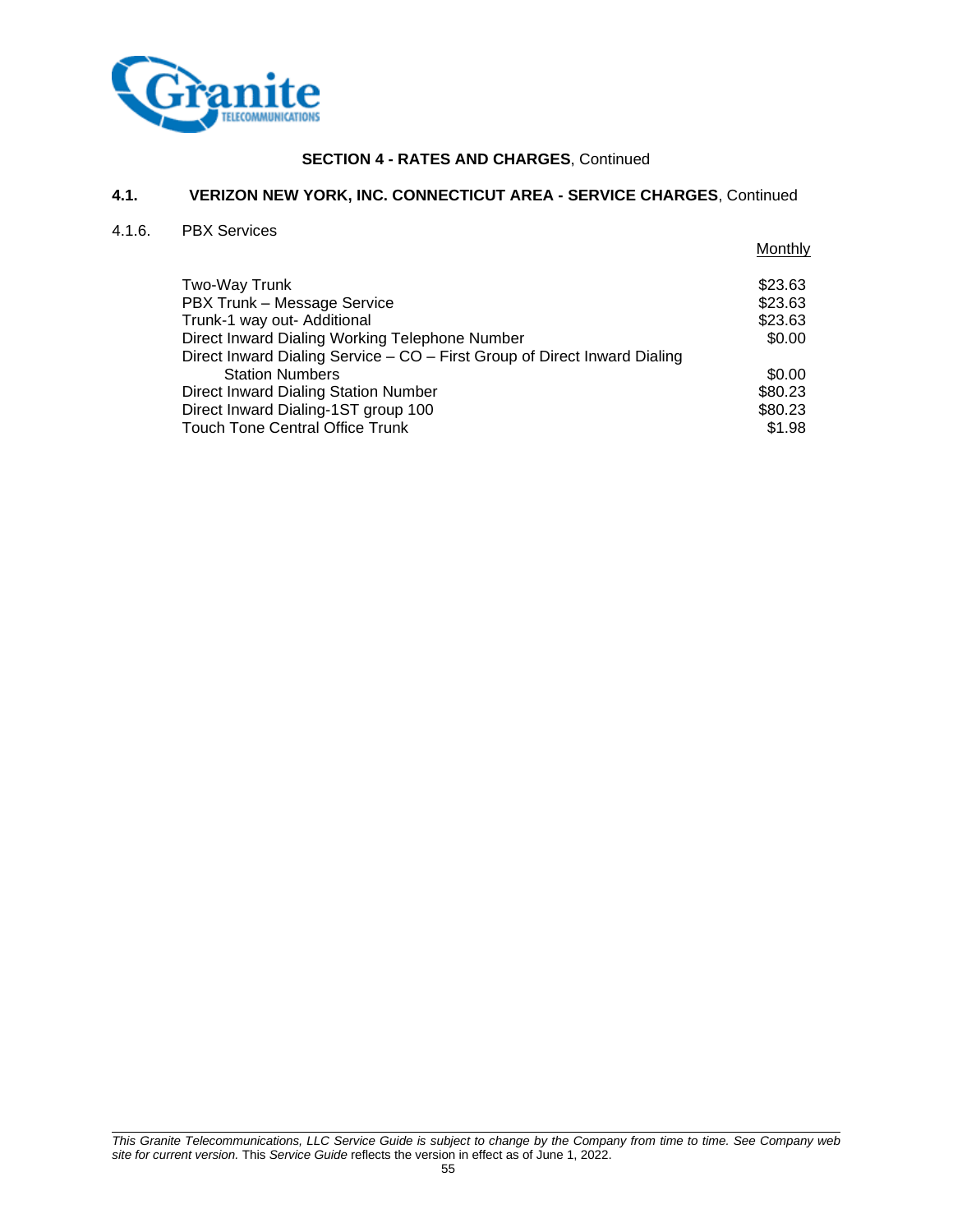

# **4.1. VERIZON NEW YORK, INC. CONNECTICUT AREA - SERVICE CHARGES**, Continued

# 4.1.7. Business Data Services

|    |                                                                                                                                                                                                                                                 | Monthly                                                     |
|----|-------------------------------------------------------------------------------------------------------------------------------------------------------------------------------------------------------------------------------------------------|-------------------------------------------------------------|
| А. | <b>Service Charges</b>                                                                                                                                                                                                                          |                                                             |
|    | Digital Transport Facility, first 1/2 mile<br><b>ISDN Basic Exch Circuit Switched Voice &amp; Data</b><br><b>ISDN Basic Exchange Service Line</b><br>ISDN Circuit Switch Data (B Chan - 64 KPS)<br><b>ISDN Data Line</b><br><b>ISDN Display</b> | \$348.87<br>\$2.00<br>\$12.60<br>\$8.00<br>\$0.00<br>\$3.00 |
| В. | <b>Feature Charges</b>                                                                                                                                                                                                                          | Monthly                                                     |
|    | Different Draming Addens                                                                                                                                                                                                                        | ድስ ሰሰ                                                       |

| Different Premise Addess         | \$0.00 |
|----------------------------------|--------|
| Foreign Exchange Terminal Charge | \$0.00 |
| <b>Private Line Facilities</b>   | \$0.00 |
| <b>Private Line Termination</b>  | \$0.00 |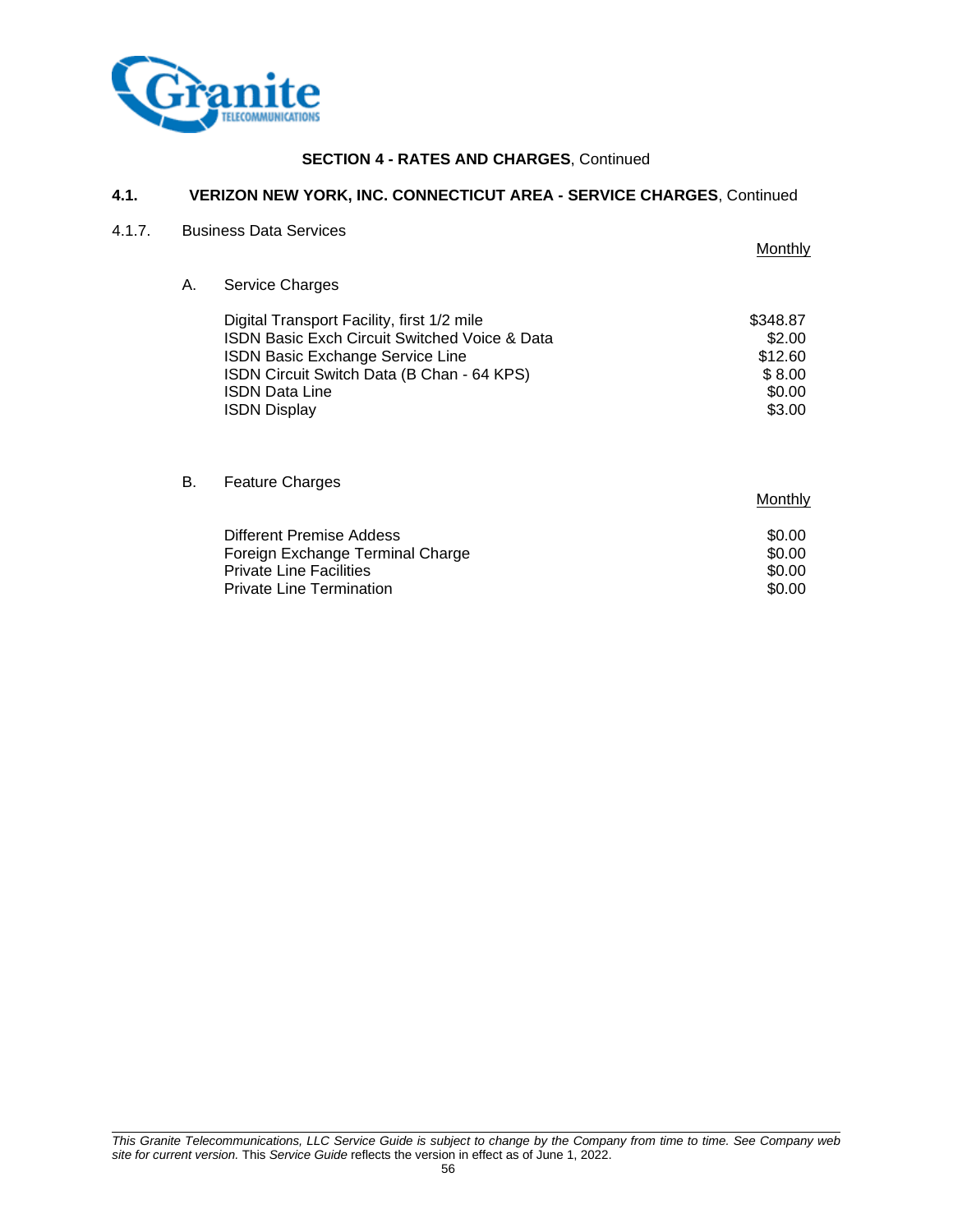

# **4.1. VERIZON NEW YORK, INC. CONNECTICUT AREA - SERVICE CHARGES**, Continued

4.1.8. Local Usage Charges

|         |                                                             | Charge           |
|---------|-------------------------------------------------------------|------------------|
|         | <b>First Three Minutes</b><br><b>Each Additional Minute</b> | \$0.07<br>\$0.01 |
| 4.1.10. | IntraLATA Toll Rates                                        | Charge           |
|         | Per Minute                                                  | \$0.135          |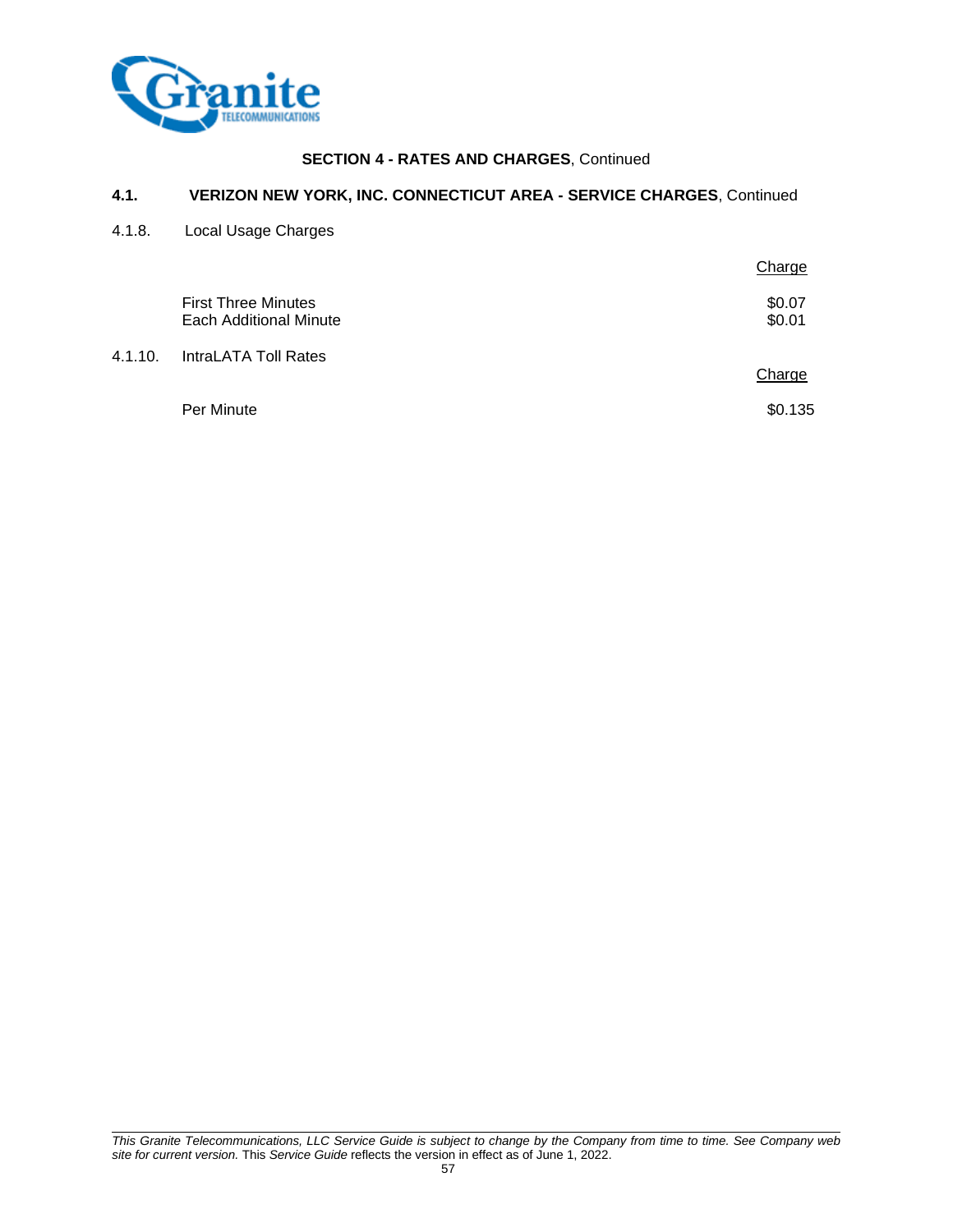

# **4.2. SOUTHERN NEW ENGLAND TELCO DBA FRONTIER COMMUNICATIONS OF CONNECTICUT AREA - SERVICE CHARGES**

### 4.2.1. Business Local Exchange Service

A. Non-Recurring Charges

|    | New Installation                                                         |                |
|----|--------------------------------------------------------------------------|----------------|
|    | 1 to 3 Local Lines                                                       | \$95.00        |
|    | 4-10 Local Lines                                                         | \$195.00       |
|    | More than 10 Lines                                                       | \$295.00       |
|    | Record Change Charge                                                     | \$18.00        |
|    | <b>Restoral of Service</b>                                               | \$35.00        |
|    | Service Order Charge                                                     | \$29.00        |
|    | PIC & LPIC Change                                                        | \$10.00        |
|    | PIC or LPIC Change                                                       | \$5.00         |
| В. | <b>Recurring Charges</b>                                                 |                |
|    |                                                                          | <b>Monthly</b> |
|    | Access Line - Flat                                                       | \$83.43        |
|    | <b>Business Message Line</b>                                             | \$70.04        |
|    | <b>Business One Party Line</b>                                           | \$50.47        |
|    | <b>Flat Business Line</b>                                                | \$83.43        |
|    | Individual Per Call Business Line                                        | \$50.47        |
|    | <b>Off Premises Extension</b>                                            | \$23.43        |
| C. | <b>Remote Call Forwarding</b>                                            |                |
|    |                                                                          | Monthly        |
|    | <b>Remote Call Forwarding Line</b>                                       | \$16.48        |
|    | Remote Call Forwarding First Path Business                               | \$16.48        |
|    | Remote Call Forwarding Additional Path                                   | \$16.48        |
| D. | Foreign Exchange Service                                                 |                |
|    |                                                                          | Monthly        |
|    | Foreign Exchange Service Additrional Line, Per Minute, Per Business Line | \$50.47        |
|    | Foreign Exchange Service, Per Minute, Per Business Line                  | \$58.71        |
| E. | Mileage Charges                                                          |                |
|    |                                                                          | Monthly        |
|    | Data Inter Channel Toll Two Wire, per mile                               | \$18.95        |
|    | Foreign Exchange Channel Mileage, per mile                               | \$4.00         |
|    | Private Mobile Radio Inrterexchange Toll, per mile                       | \$3.09         |
|    | Signal Interexchange Toll Two Wire, per mile                             | \$16.48        |
|    | Voice Grade Channel - Interexchange Intrastate Channel                   | \$18.95        |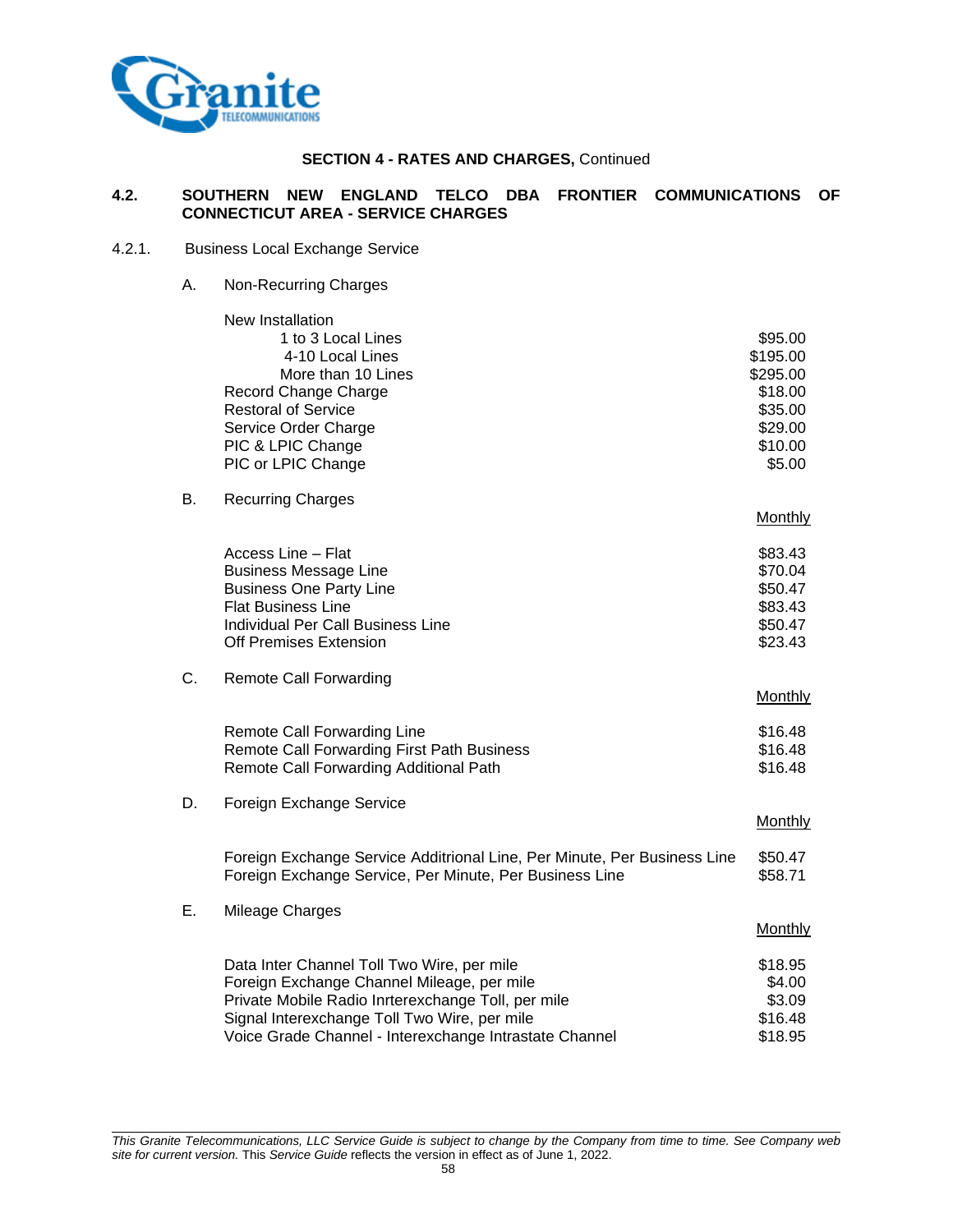

# **4.2. SOUTHERN NEW ENGLAND TELCO DBA FRONTIER COMMUNICATIONS OF CONNECTICUT AREA - SERVICE CHARGES,** Continued

# 4.2.2. Custom Calling Features

|                                                                   | Monthly |
|-------------------------------------------------------------------|---------|
| 3rd Party Blocking                                                | \$0.00  |
| 3-Way Calling                                                     | \$0.00  |
| 900 Blocking                                                      | \$0.00  |
| 900 Service Blocking                                              | \$0.00  |
| Addl Call Forward - Bus                                           | \$8.76  |
| Additional Clar Alternative Rtng Plan                             | \$72.10 |
| <b>Automatic Call Trace Blocking</b>                              | \$0.00  |
| Automatic Recall - Business                                       | \$6.70  |
| <b>Automatic Recall Blocking</b>                                  | \$0.00  |
| <b>Billed Number Screening</b>                                    | \$0.00  |
| <b>Block All Service Providers</b>                                | \$0.00  |
| <b>Block Collect or Third-Party Calls</b>                         | \$2.58  |
| <b>Block DA Call Connection</b>                                   | \$0.00  |
| <b>Block PIC Change - IntraLATA</b>                               | \$0.00  |
| Call Again                                                        | \$6.70  |
| Call Again Blocking                                               | \$0.00  |
| <b>Call Blocking</b>                                              | \$6.70  |
| Call Blocking-Toll restriction per line & international           | \$9.79  |
| Call Forward Busy                                                 | \$8.76  |
| Call Forward No Answer                                            | \$8.24  |
| <b>Call Forwarding</b>                                            | \$8.76  |
| Call Forwarding Busy/No Answer                                    | \$8.76  |
| Call Forwarding Variable - 3 Way Call - Speed Dial - Call Waiting | \$11.53 |
| Call ID w/Anon Call Block- B                                      | \$12.36 |
| Call Return *69                                                   | \$6.70  |
| <b>Call Routing Disastr Recv</b>                                  | \$20.60 |
| Call Trace Business *57                                           | \$6.70  |
| <b>Call Tracing Block</b>                                         | \$0.00  |
| Call Waiting                                                      | \$9.27  |
| Call Waiting / Cancel Call Waiting                                | \$9.27  |
| Call Waiting ID                                                   | \$0.00  |
| Caller ID - Name & Number                                         | \$17.36 |
| Caller ID - Number Only                                           | \$12.36 |
| Caller ID Block Per Line                                          | \$2.06  |
| Caller ID Deluxe - Bus                                            | \$17.36 |
| Caller ID w/ Name & Number, Call Waiting, ACR                     | \$17.36 |
| Caller ID w/o Anonymous Call Block                                | \$12.36 |
| Caller ID with Name                                               | \$17.36 |
| <b>Central Office Line Hunting</b>                                | \$2.93  |
| <b>Collect and Third Number Blocking</b>                          | \$9.79  |
| <b>Collect Call Blocking</b>                                      | \$2.58  |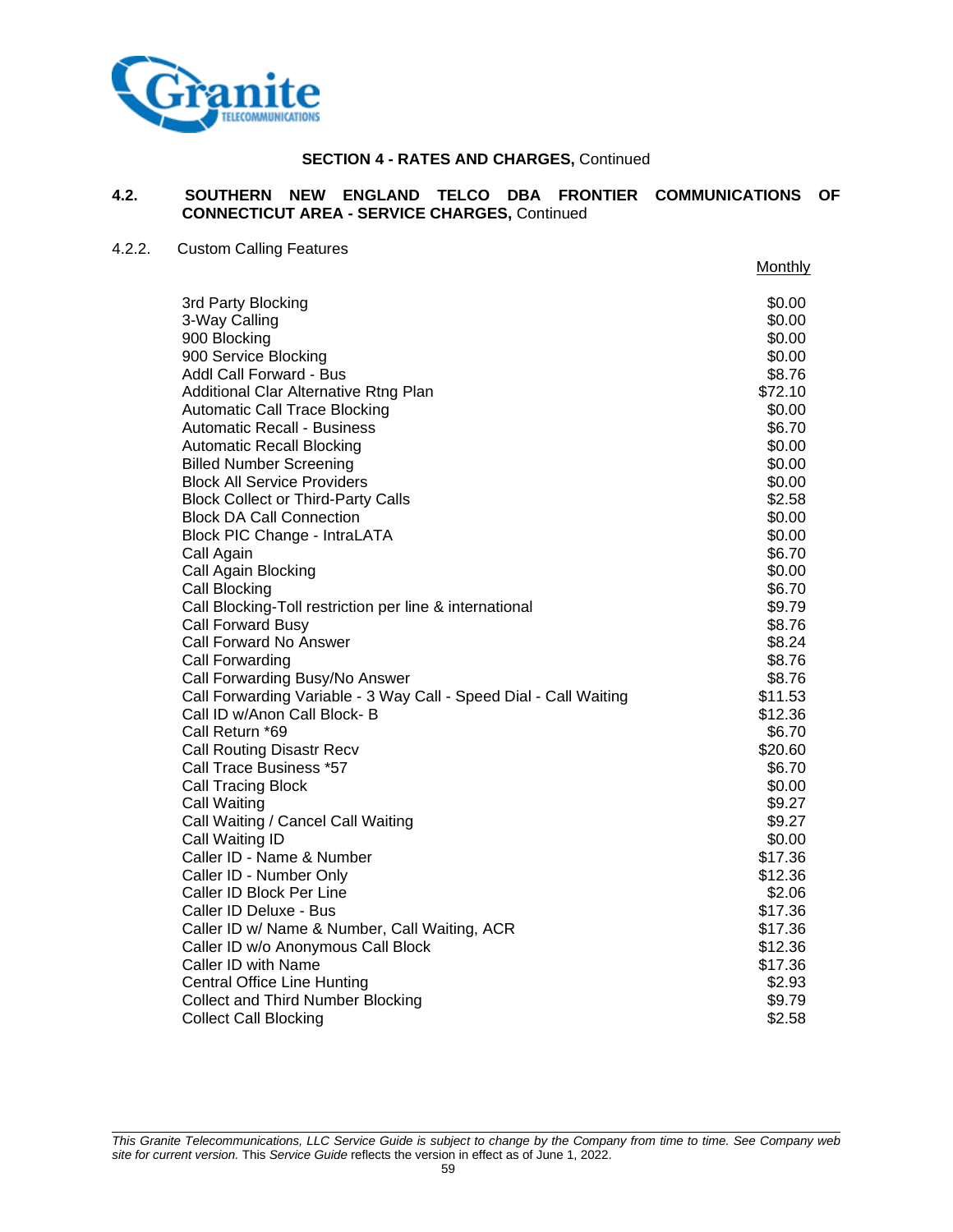

## **4.2. SOUTHERN NEW ENGLAND TELCO DBA FRONTIER COMMUNICATIONS OF CONNECTICUT AREA - SERVICE CHARGES,** Continued

# 4.2.2. Custom Calling Features**,** Continued

|                                                 | Monthly |
|-------------------------------------------------|---------|
| DA Call Blocking                                | \$0.00  |
| DA Call Completion/Connect Request Block        | \$0.00  |
| <b>Group Hunting</b>                            | \$2.93  |
| <b>Hunting Service Per Line</b>                 | \$2.93  |
| <b>International Call Restriction Block</b>     | \$0.00  |
| International Direct Dial Blocking              | \$0.00  |
| Missed Call Dialing                             | \$6.70  |
| <b>Missed Call Dialing Block</b>                | \$0.00  |
| Multiple Simultaneous Call Forward              | \$11.33 |
| No 900 (Over 5 lines)                           | \$0.00  |
| No Collect Billing                              | \$2.58  |
| No Third Party                                  | \$0.00  |
| No Third Party Billing                          | \$0.00  |
| NPA Block 1+900 Calls                           | \$0.00  |
| Off Premises Extension                          | \$26.01 |
| Originating Line Screening                      | \$5.15  |
| <b>Outgoing Call Blocking</b>                   | \$5.15  |
| <b>Outgoing Call Control</b>                    | \$5.15  |
| Per Line Blocking                               | \$2.06  |
| Prevent 10XXX Dialing                           | \$9.79  |
| <b>Priority Call Forwarding</b>                 | \$8.76  |
| <b>Privacy Manager Service</b>                  | \$20.09 |
| Prsnl Ring # - Bus                              | \$6.70  |
| <b>Repeat Dialing - Bus</b>                     | \$6.70  |
| Reserv Tel Nmbrs Block of Two                   | \$0.82  |
| Reserve Tel Number                              | \$1.03  |
| <b>Rntl Toll Restrict Feature 1</b>             | \$9.79  |
| Selective Call Forwarding                       | \$7.20  |
| Selective Call Rejection                        | \$7.20  |
| Selective Call Rejection                        | \$7.20  |
| Speed Dialing 30 - Business                     | \$6.70  |
| Three Way Call Blocking                         | \$0.00  |
| Three Way Calling                               | \$9.01  |
| Toll Restirction and Blocking including 900/976 | \$9.79  |
| Toll Restriction - Bus                          | \$9.79  |
| <b>Touch Tone Business</b>                      | \$0.00  |
| <b>Voluntary Toll Restriction</b>               | \$9.79  |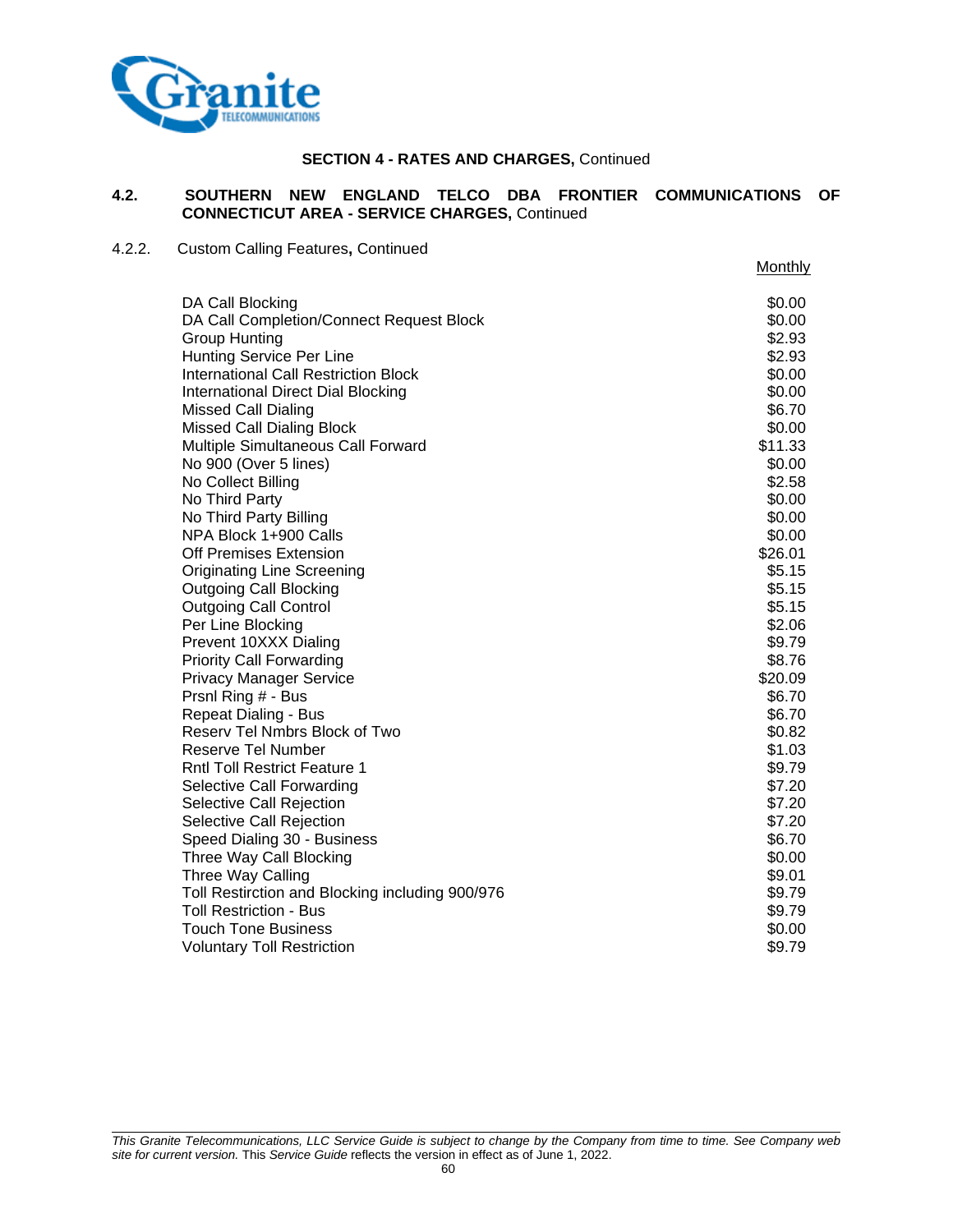

# **4.2. SOUTHERN NEW ENGLAND TELCO DBA FRONTIER COMMUNICATIONS OF CONNECTICUT AREA - SERVICE CHARGES,** Continued

#### 4.2.3. Directory Services

# A. Directory Listings

|    |                                               | Monthly |
|----|-----------------------------------------------|---------|
|    | Additional Listing                            | \$6.18  |
|    | <b>Directory Listing Extra Lines Business</b> | \$6.18  |
|    | 800 Service Foreign Listing                   | \$6.18  |
|    | Foreign Listing                               | \$6.70  |
|    | Foreign Listing - Additional                  | \$6.70  |
|    | Non-Listed Listing                            | \$6.18  |
|    | Non-Published Listing                         | \$6.70  |
| В. | <b>Directory Assistance</b>                   |         |
|    |                                               | Monthly |
|    | Local                                         | \$6.99  |
|    | Regional                                      | \$6.99  |
|    | Call Completion, excluding usage              | \$1.50  |
|    | Operator Assistance, excluding usage          | \$6.99  |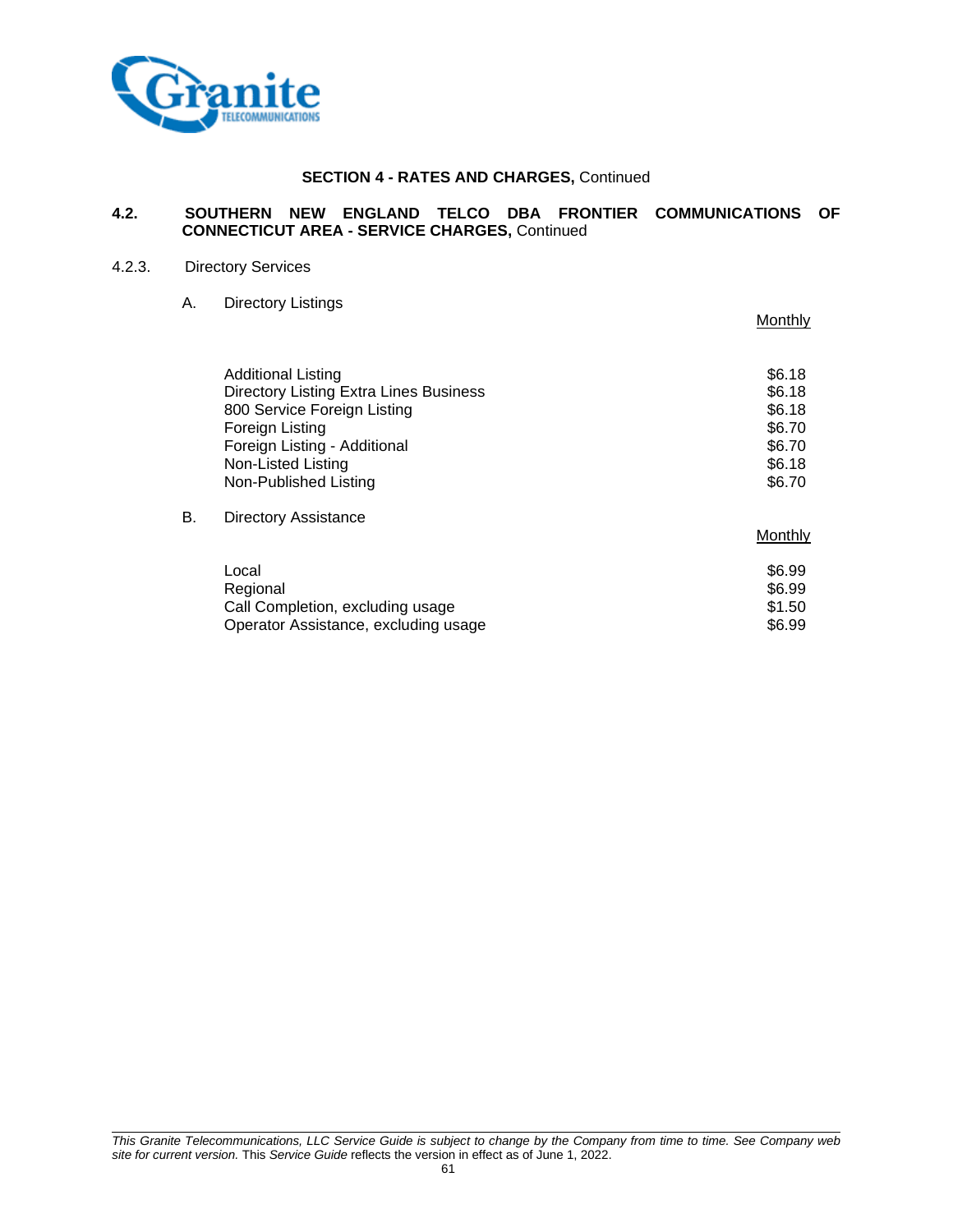

### **4.2. SOUTHERN NEW ENGLAND TELCO DBA FRONTIER COMMUNICATIONS OF CONNECTICUT AREA - SERVICE CHARGES,** Continued

#### 4.2.4. Centrex Service

A. Service Charges Monthly Bridged Station LineDiff  $$0.00$ Business Access Line Flat Rate Group 1 \$80.60 Rate Group 2  $$82.66$ <br>Rate Group 3  $$84.72$ Rate Group 3 Rate Group 4 \$87.81 Rate Group 5 \$90.90 Centralink 3100 Bd Sta Ln \$5.15 Centrex Business Line<br>Class I  $\textsf{Class I}$  \$80.60  $\textsf{Class II}$   $\textsf{82.66}$  $\textsf{Class III} \quad \textsf{S}82.66$ Class IV \$87.81  $\textsf{Class IV} \quad \textsf{S}87.81$  $\textsf{Class V} \quad \textsf{V} \quad \textsf{S}$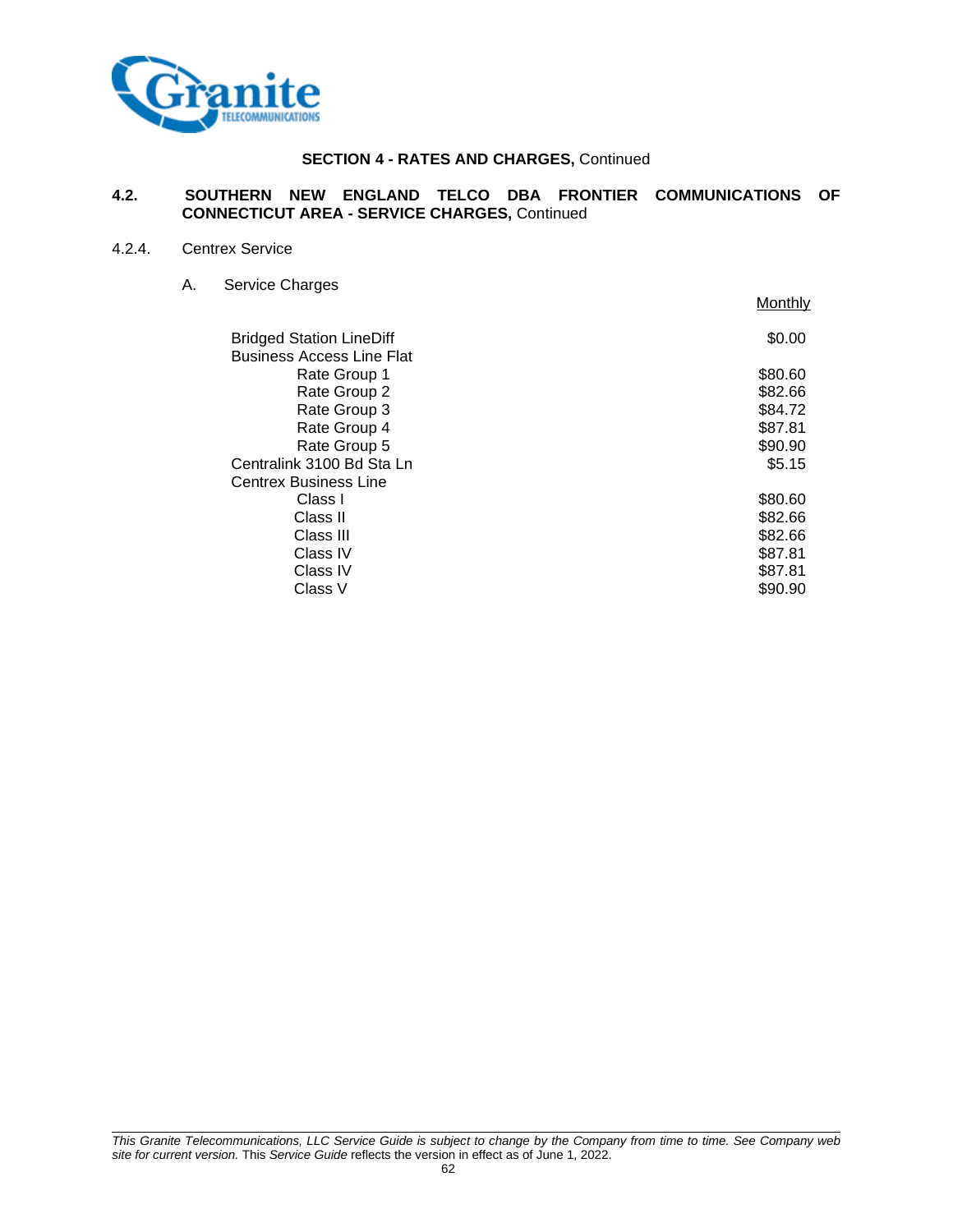

# **4.2. SOUTHERN NEW ENGLAND TELCO DBA FRONTIER COMMUNICATIONS OF CONNECTICUT AREA - SERVICE CHARGES** Continued

Monthly

## 4.2.4. Centrex Service, Continued

B. Service Features

| 0001-2 Reserved TN-Per Nm                           | \$15.70 |
|-----------------------------------------------------|---------|
| 0004E-Caller ID Block                               | \$2.06  |
| 900 Service Blocking per centrex account            | \$0.00  |
| <b>Bridging Arrangement Co Voice Grade</b>          | \$69.11 |
| Call Again Block Announcement Only                  | \$0.00  |
| Call Again Pay Per Use Block                        | \$0.00  |
| Call Return *69                                     | \$6.70  |
| <b>Call Waiting Additional Feature</b>              | \$9.27  |
| Caller ID Blocking                                  | \$0.00  |
| Caller ID w/ Name                                   | \$17.36 |
| CentraLink - Call Waiting - Term - Intrgroup        | \$0.00  |
| CentraLink 1100 Call Forwarding Feature Package CFV | \$0.00  |
| CentraLink 1100 Coimmon Block                       | \$15.45 |
| CentraLink 1100 Common Equipment                    | \$15.45 |
| CentraLink 2100 Initial Coimmon Block               | \$51.50 |
| Centralink 2100 Com Equipl                          | \$51.50 |
| Centralink 3100 Number Reservation                  | \$1.03  |
| <b>Centrex Call Forward Variable</b>                | \$0.00  |
| <b>Centrex Call Forwarding Busy</b>                 | \$0.48  |
| Centrex Call Foward Do Not Answer                   | \$0.48  |
| <b>Centrex Caller ID</b>                            | \$12.36 |
| <b>Centrex Common Equipment</b>                     | \$15.45 |
| <b>Connection Equipment</b>                         | \$5.97  |
| <b>CSF Toll Rest Station Line</b>                   | \$9.79  |
| CSF1 Common Eqpt                                    | \$15.45 |
| CSF2 Fixed Phone No Forward                         | \$5.77  |
| <b>CSF3 Tel Nmbr Resvr Per</b>                      | \$1.03  |
| <b>CSF3 Toll Rest Station Line</b>                  | \$9.79  |
| International Call Restriction (Direct Dial Block)  | \$0.00  |
| Missed Call Dialing Pay Per Use Block               | \$0.00  |
| <b>Number Reservation per Number</b>                | \$1.03  |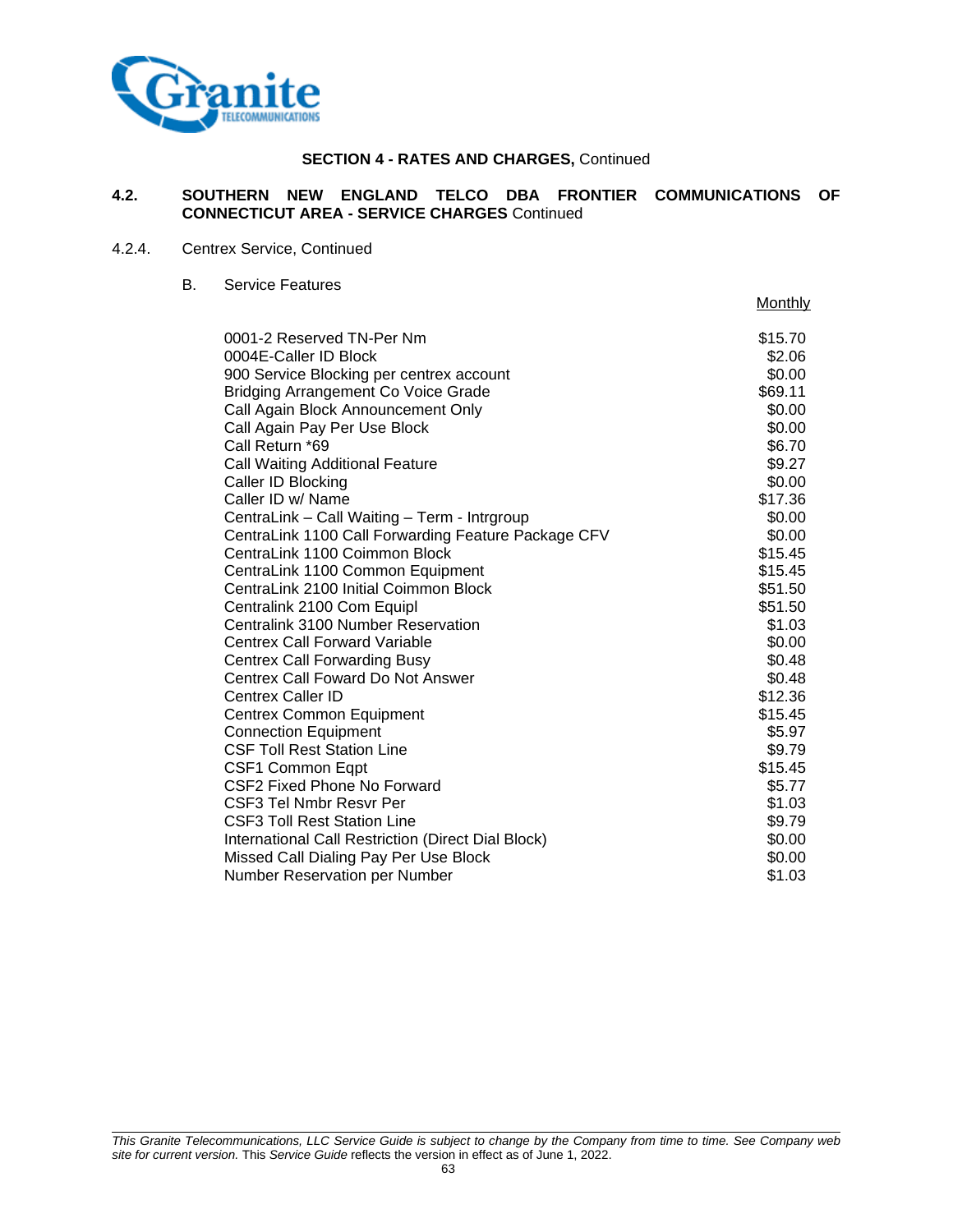

#### **4.2. SOUTHERN NEW ENGLAND TELCO DBA FRONTIER COMMUNICATIONS OF CONNECTICUT AREA - SERVICE CHARGES,** Continued

#### 4.2.5. ISDN Services

#### A. Service Charges

|    |                                                                                                                                                                                                                                                         | Monthly                                                                    |
|----|---------------------------------------------------------------------------------------------------------------------------------------------------------------------------------------------------------------------------------------------------------|----------------------------------------------------------------------------|
|    | ISDB Basic Month to Month<br><b>ISDN Individual Flat Business Line</b><br><b>ISDN Additional Flat Business Line</b><br>ISDN Digital Enhancer-Additional Flat Business Line<br><b>ISDN Line Sharing - Additional Device</b><br>ISDN Rndg Extnder Frng CO | \$105.06<br>\$105.06<br>\$105.06<br>\$105.06<br>7.73<br>\$.<br>77.25<br>S. |
| В. | <b>Service Features</b>                                                                                                                                                                                                                                 | Monthly                                                                    |
|    | Caller ID Name & Number                                                                                                                                                                                                                                 | \$0.00                                                                     |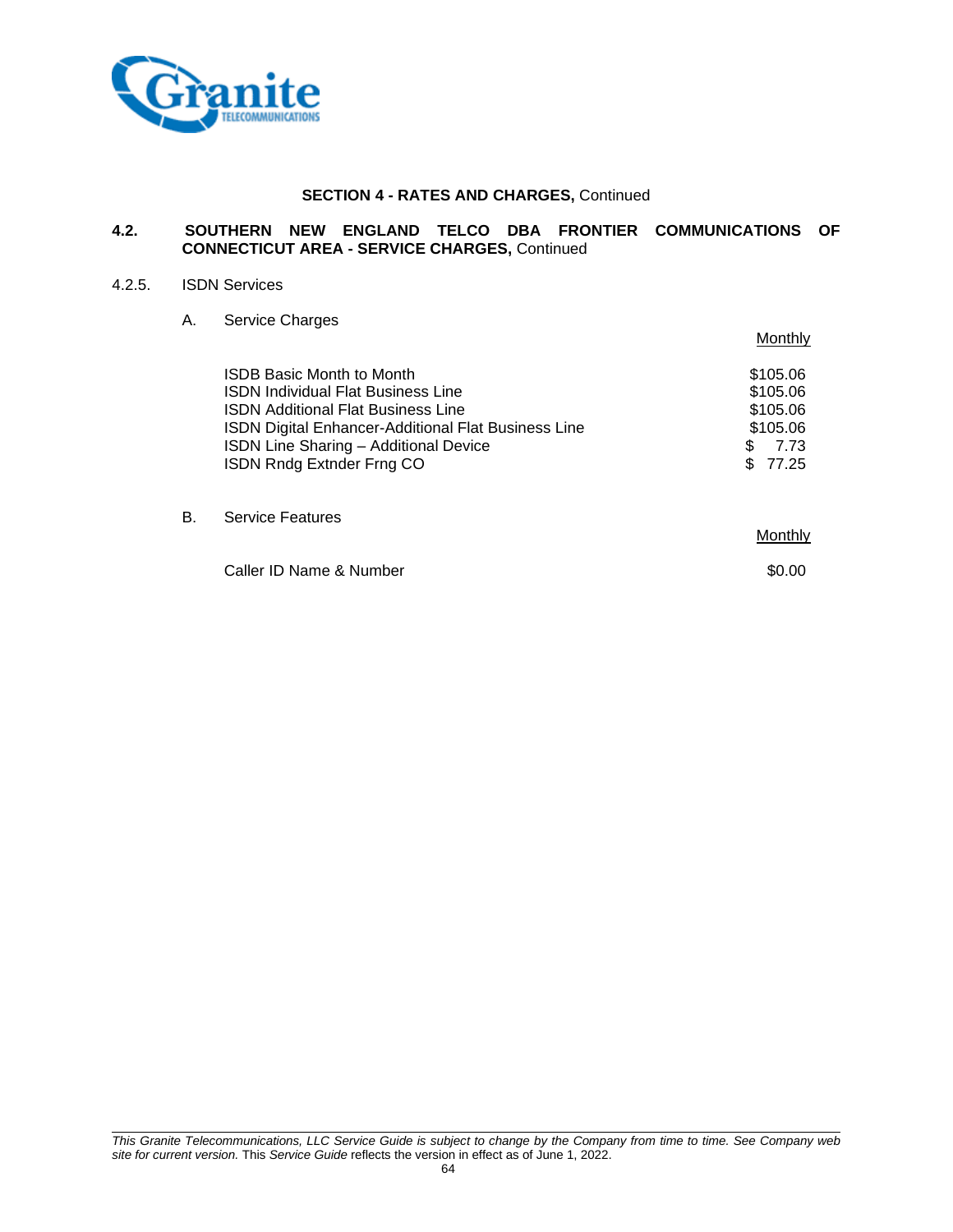

#### **4.2. SOUTHERN NEW ENGLAND TELCO DBA FRONTIER COMMUNICATIONS OF CONNECTICUT AREA - SERVICE CHARGES,** Continued

### 4.2.6. PBX Services

A. Service Charges

|    |                                                                 | Monthly |
|----|-----------------------------------------------------------------|---------|
|    | Basic Trunk - Flat Rate                                         | \$83.43 |
|    | <b>Flat Business Trunk</b>                                      | \$84.43 |
|    | Centralink 1100 Flat Rate Outward Trunk                         |         |
|    | Rate Group 1                                                    | \$80.60 |
|    | Rate Group 2                                                    | \$82.66 |
|    | Rate Group 3                                                    | \$84.72 |
|    | Rate Group 4                                                    | \$87.81 |
|    | Rate Group 5                                                    | \$90.90 |
|    | PBX 2 Wire Analog Direct Inward Dial Trunk                      | \$83.43 |
|    | <b>PBX Direct Inward Dial</b>                                   | \$15.45 |
|    | PBX Direct Inward Dialing CO Switching EQ 1ST Trunk             | \$15.45 |
|    | PBX Direct Inward Dialing CO Switching EQ Each Additional Trunk | \$15.45 |
|    | PBX Measured Rate Trunk - Incoming                              | \$50.47 |
|    | PBX Measured Rate Trunk (Per Minute Trunk - Two Way)            | \$50.47 |
|    | <b>PBX Station Line Local</b>                                   | \$83.43 |
|    | <b>PBX Trunk Flat Rate Line</b>                                 | \$83.43 |
|    | <b>Per Call Biusiness Combination Trunk</b>                     | \$50.47 |
| В. | <b>Service Features</b>                                         |         |
|    |                                                                 | Monthly |

| Block Of 20 Numbers                                   | \$16.48 |
|-------------------------------------------------------|---------|
| Telephone Number PBX Direct Inward Dial Station Block | \$0.80  |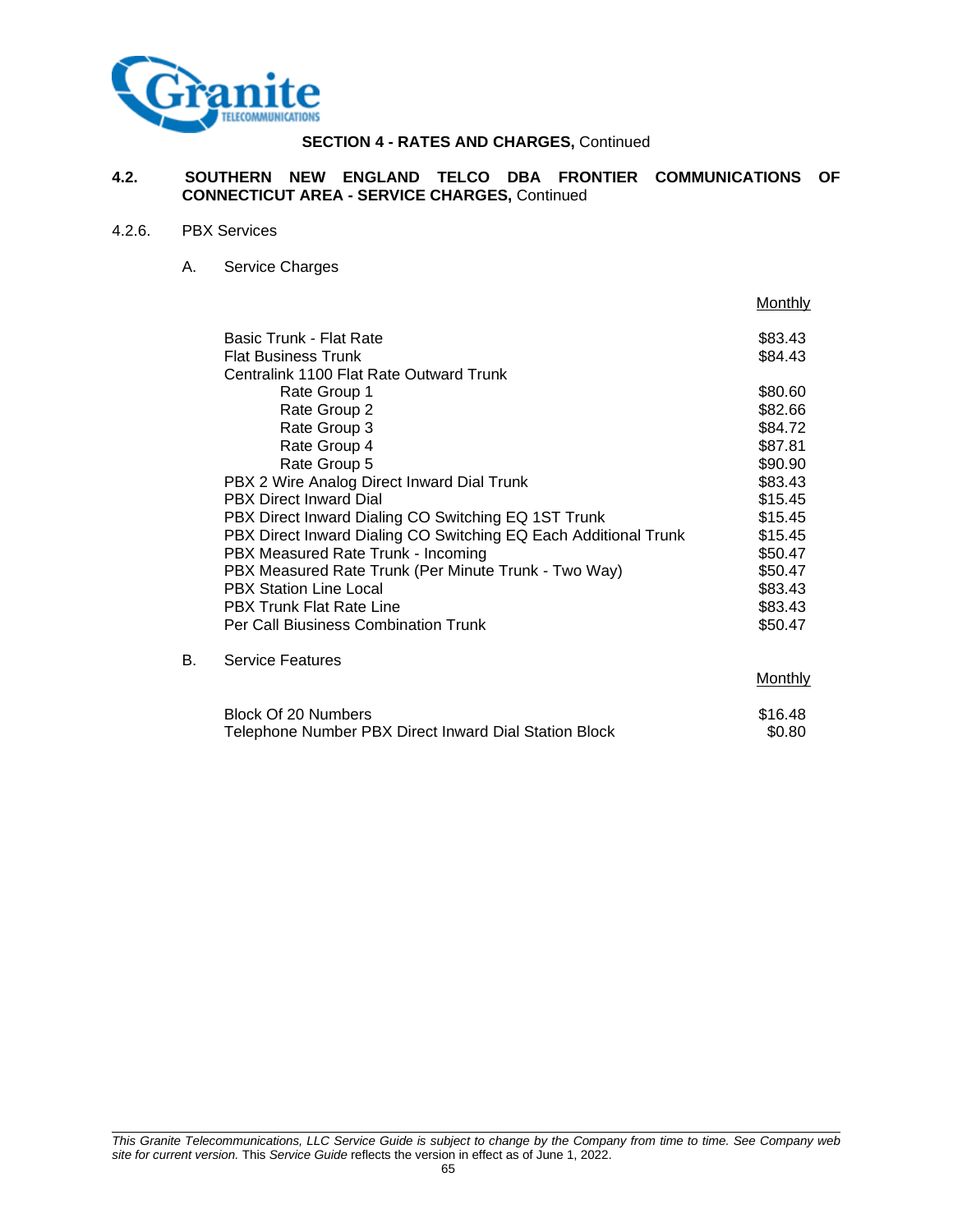

# **4.2. SOUTHERN NEW ENGLAND TELCO DBA FRONTIER COMMUNICATIONS OF CONNECTICUT AREA - SERVICE CHARGES,** Continued

Monthly

#### 4.2.7. Business Data Services

A. Service Charges

|    | Data Local Channel - Bridging Arrangements full duplex<br>Data- Local Channel – Two Wire<br>Data Local Channel Four Wire<br>Data Inter Channel Toll Four Wire<br>Data- Local Channel - Four Wire Voice Grade VG-6<br>Foreign Exchange Pr CII Line - Business<br>Four wire voice grade Channel Termination, per point of termination<br>Interoffice Channel Four Wire<br>Interoffice Extender<br>Interwire Center Digital Channel<br>PBX station line channel<br>Private Line Channel Terminal Interechange Voice Grade<br>Private Line Signaling Off Premises Station Type B (200-899 OHMS)<br>Signal Local Channel Two Wire<br><b>Teletype Channel Same Building</b>                                           | \$34.56<br>\$39.09<br>\$17.00<br>\$29.18<br>\$342.70<br>\$50.47<br>\$352.98<br>\$29.18<br>\$77.25<br>\$36.05<br>\$4.89<br>\$21.68<br>\$4.28<br>\$151.62<br>\$0.00                           |
|----|-----------------------------------------------------------------------------------------------------------------------------------------------------------------------------------------------------------------------------------------------------------------------------------------------------------------------------------------------------------------------------------------------------------------------------------------------------------------------------------------------------------------------------------------------------------------------------------------------------------------------------------------------------------------------------------------------------------------|---------------------------------------------------------------------------------------------------------------------------------------------------------------------------------------------|
|    |                                                                                                                                                                                                                                                                                                                                                                                                                                                                                                                                                                                                                                                                                                                 |                                                                                                                                                                                             |
| В. | <b>Service Features</b>                                                                                                                                                                                                                                                                                                                                                                                                                                                                                                                                                                                                                                                                                         | Monthly                                                                                                                                                                                     |
|    | <b>Block Of 20 Numbers</b><br>Analog Private Line Signalng<br><b>Automatic Ringing</b><br><b>Circuit CS Foreign Exchange Business</b><br>Circuit CS Private Line Grade 2<br><b>Extension Line Channel Different Building</b><br>Foreign Exchange Channel Termination Interexchange<br>Improved Data Transmission<br>Interoffice Channel Two Wire<br>Off Premise Extension<br>Off Premise Private Line Signalling Type B<br>Private Line Channel Inter Voice<br>Private Line Channel Inter Voice PBX<br>Private Line Local Channel Additional<br>Private Line Ring Arragmt<br>-Private Line SignIng Off Premises<br>Private Line - Telephone Voice Grade 2 - IntraExchange<br>Private Signal Off Premises Type B | \$16.48<br>\$2.12<br>\$14.99<br>\$0.00<br>\$0.00<br>\$11.85<br>\$30.90<br>\$0.00<br>\$44.29<br>\$26.01<br>\$21.68<br>\$19.36<br>\$21.68<br>\$21.68<br>\$14.99<br>\$4.12<br>\$0.00<br>\$4.28 |
|    | Private Mobile Radio Loc Chnl<br><b>Remote Metering</b><br>Signal Local Channel Two Wire<br>Voice Grade Channel - Intraexchange Interoffice Channel                                                                                                                                                                                                                                                                                                                                                                                                                                                                                                                                                             | \$151.62<br>\$151.62<br>\$131.84<br>\$321.00                                                                                                                                                |
|    | Voice Grade Channel - Intraexchange Local Channel                                                                                                                                                                                                                                                                                                                                                                                                                                                                                                                                                                                                                                                               | \$151.62                                                                                                                                                                                    |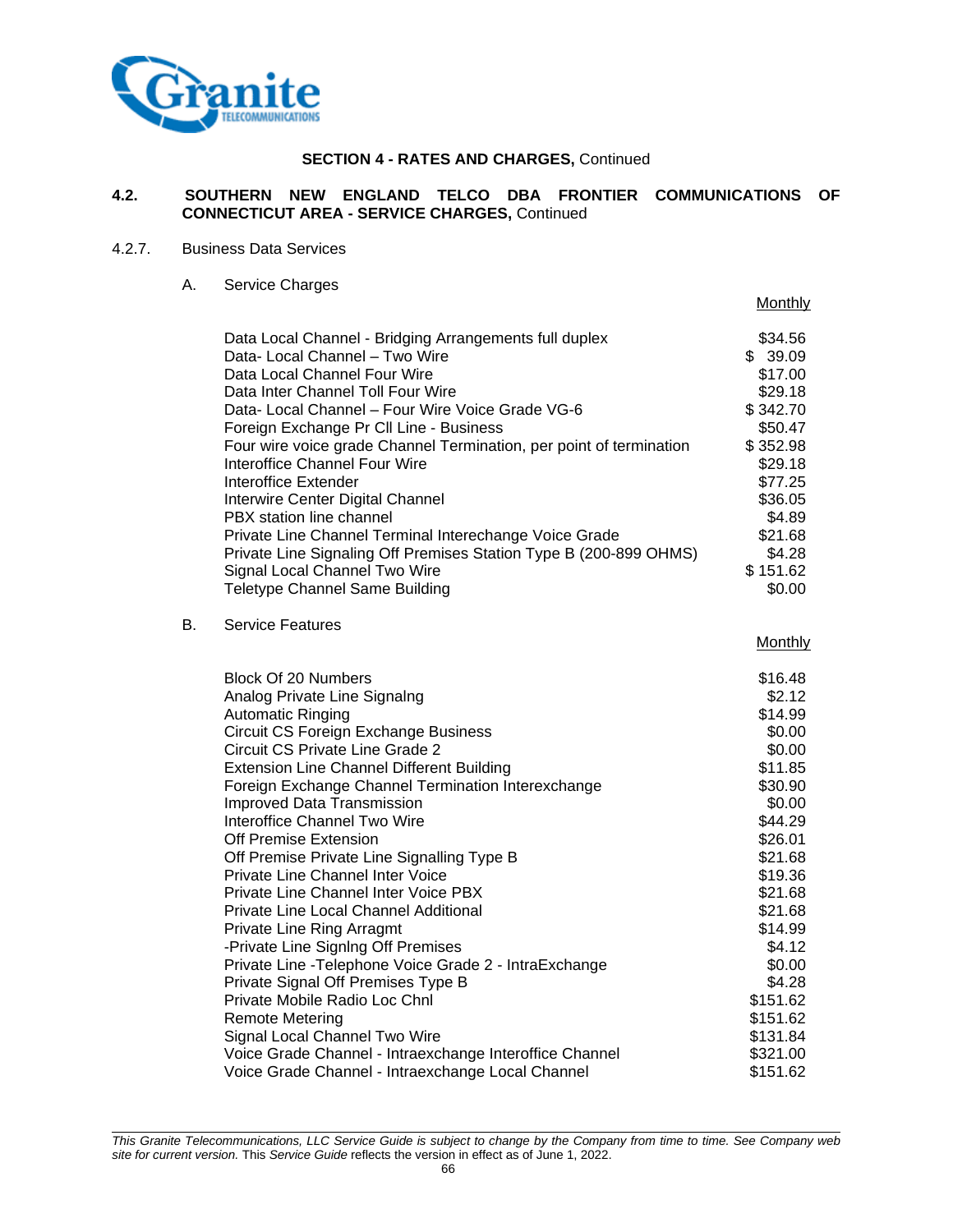

# **4.2. SOUTHERN NEW ENGLAND TELCO DBA FRONTIER COMMUNICATIONS OF CONNECTICUT AREA - SERVICE CHARGES,** Continued

4.2.10. Local Charges

| Local call, per minute            | \$0.035 |
|-----------------------------------|---------|
| 4.2.11. IntraLATA Toll Charges    |         |
| IntraLATA Toll Charge, per minute | \$0.042 |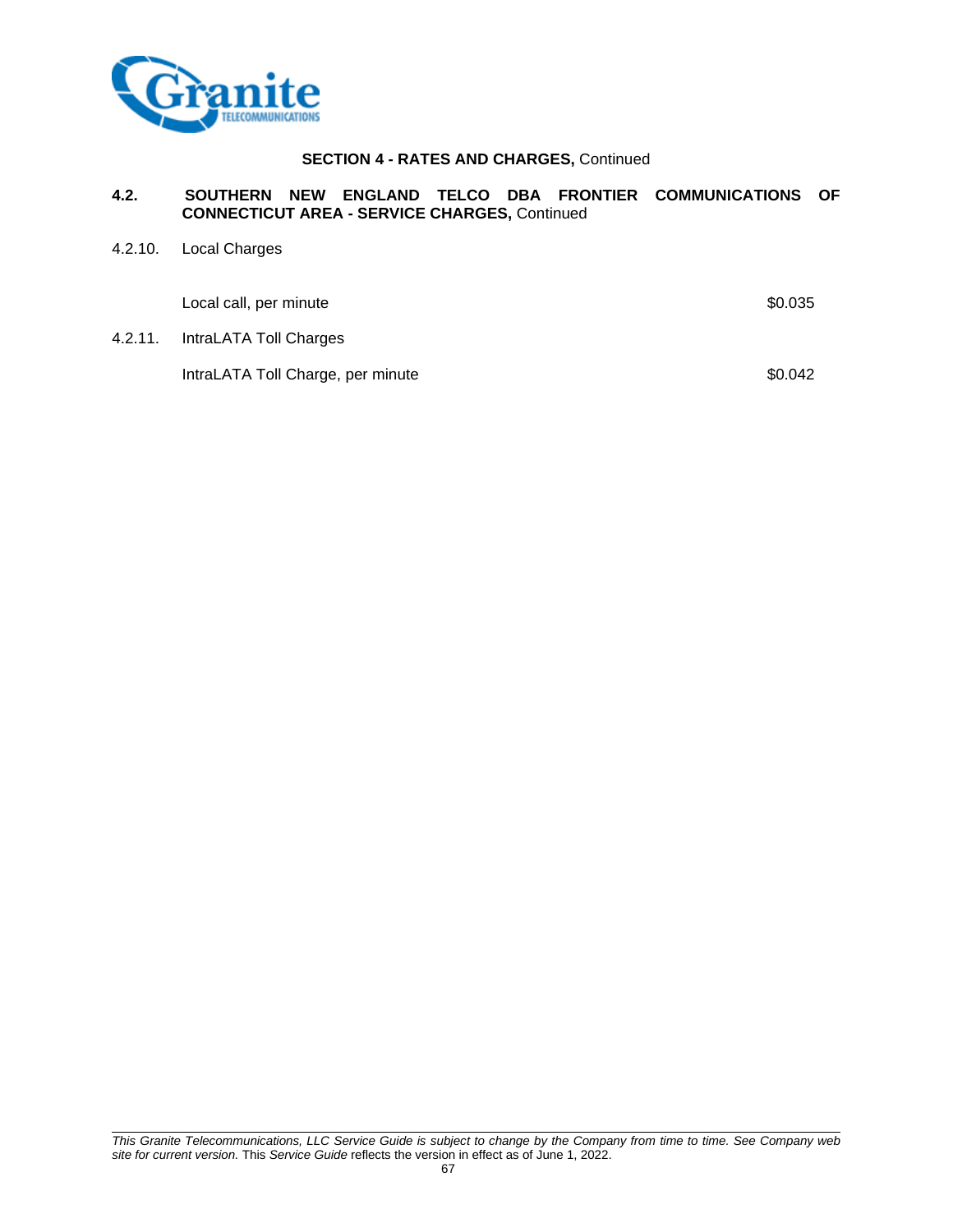

# **SECTION 5 – SERVICE AREAS**

### **5.1 VERIZON NEW YORK, INC. CONNECTICUT LOCAL CALLING AREAS BY RATE GROUP**

Grenwich exchange.

#### **5.2. SOUTHERN NEW ENGLAND TELCO DBA FRONTIER COMMUNICATIONS OF CONNECTICUT LOCAL CALLING AREAS BY RATE GROUP**

| <b>RATE GROUP</b> | <b>EXCHANGES</b>                                    |
|-------------------|-----------------------------------------------------|
| <b>Null</b>       | <b>BRIDGEPORT, WINSTED</b>                          |
| $\mathbf 1$       | CANAAN, CORNWALL, DANIELSON, ESSEX, KENT, LAKEVILLE |
|                   | LEBANON, LITCHFIELD, NEW LONDON, NORFOLK,           |
|                   | NORTH THOM, NOTHOMPSON, OLD SAYBRK, OLD SAYBRO,     |
|                   | PUTNAM, SHARON, STAFFD SPG, STAFFORD S,             |
|                   | WASHINGTON, WINSTED, WOODSTOCK                      |
| 2                 | BROOKFIELD, CANTERBURY, COLCHESTER, DANBURY,        |
|                   | DEEP RIVER, GOSHEN, GROTON, HAMPTON, HARWINTON,     |
|                   | JEWETT CIT, JEWETTCITY, LEDYARD, LYME, MERIDEN,     |
|                   | MOODUS, MYSTIC, NEW FAIRFI, NEW HAVEN, NEW LONDON   |
|                   | NEW MILFOR, NEWMILFORD, NIANTIC, LD GREENW,         |
|                   | OLD SAYBRK, OLD SAYBRO, OLDGRNWICH, PLAINFIELD      |
|                   | PLAINVILLE, REDDING, RIDGEFIELD, STONINGTON         |
|                   | STORRS, THOMASTON, TORRINGTON, WATERBURY,           |
|                   | WATERTOWN, WESTBROOK, WESTPORT, WILLIMANTI          |
|                   | WILLIMNTIC, WILTON, WOODBURY                        |
| 3                 | BALTIC, BRIDGEPORT, DARIEN, FAIRFIELD, GEORGETOWN   |
|                   | GRANBY, GREENWICH, MADISON, MONTVILLE, NEW CANAAN   |
|                   | NEW HAVEN, NEW LONDON, NEWTOWN, NORWALK             |
|                   | NORWALK NO, NORWICH, SIMSBURY, SOUTHINGTN,          |
|                   | SOUTHINGTO, STAMFORD, STAMFORD N, STRATFORD,        |
|                   | WINDSOR, WOLCOTT                                    |
| 4                 | ANSONIA-DE, ANSONIDRBY, BRANFORD, BRANFORD N,       |
|                   | BRISTOL, CANTON, CHESHIRE, CLINTON, COLUMBIA        |
|                   | COVENTRY, ENFIELD, GLASTONBUR, GLASTONBY,           |
|                   | GRANBY, GUILFORD, HADDAM, MADISON, MADISON NO       |
|                   | MIDDLEBURY, NAUGATUCK, NEW LONDON, SIMSBURY         |
|                   | STAMFORD, TRUMBULL, WALLINGFD, WALLINGFOR,          |
|                   | WATERBURY, WINDSOR                                  |
| 5                 | ANSONIA-DE, ANSONIDRBY, BERLIN, BETHANY, BLOOMFIELD |
|                   | BRIDGEPORT, CROMWELL, DURHAM, E HAMPTON             |
|                   | EAST HAMPT, EAST HARTF, EAST HAVEN, FARMINGTON      |
|                   | HAMDEN, HARTFORD, HUNTINGTON, MANCHESTER,           |
|                   | MARLBOROUG, MERIDEN, MIDDLEBURY, MIDDLETOWN         |
|                   | MILFORD, NEW BRITAI, NEW HAVEN, NEW LONDON,         |
|                   | NEWBRITAIN, NEWINGTON, NORTH HAVE, ORANGE           |
|                   | PLAINVILLE, PORTLAND, PROSPECT, ROCKVILLE, SEYMOUR  |
|                   | SOUTH WIND, SUFFIELD, THOMASTON, UNIONVILLE,        |
|                   | WATERBURY, EST HARTF, WEST HAVEN, WESTVILLE         |
|                   | WETHERSFIE, WINDSOR, WINDSOR LO, WINDSORLKS         |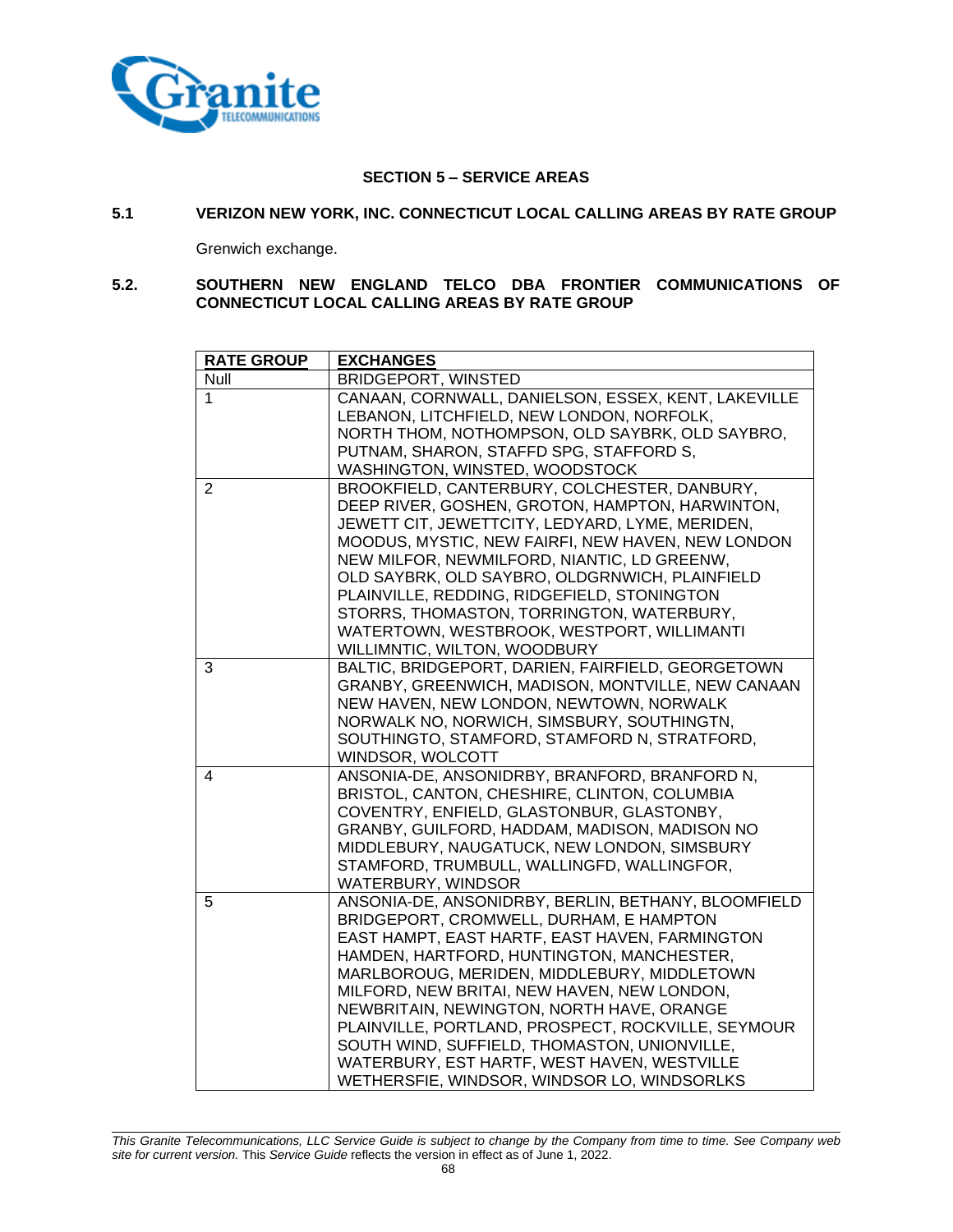

# **SECTION 6 - FEDERAL GOVERNMENT SERVICE AGREEMENTS**

### **6.1. GENERAL**

The Company may enter into contracts for the use of all authorized Federal agencies; authorized federal contractors; agency-sponsored universities and laboratories; and when authorized by law or regulation, state, local and tribal governments, and other organizations. All organizations listed in General Service Administration (GSA) Order ADM 4800.2E (as updated) are eligible.

#### **6.2. ENTERPRISE INFRASTRUCTURE SERVICES (EIS)**

In addition to services covered elsewhere in this Tariff, the Company may offer services pursuant to the EIS contractual agreement.

- A. Terms and Conditions
	- 1. EIS Services are only available pursuant to the EIS contractual agreement.
	- 2. The Company reserves the right to limit the locations where services will be offered.
- B. Rates and Charges
	- 1. The nonrecurring charge below applies for the installing, connecting or moving of EIS Services.
	- 2. If the Company continues to provide service after the expiration of the customer's term without a further agreement, the customer's monthly recurring term rate shall continue to apply until the customer enters into a new service agreement or the service is disconnected.
	- 3. The following maximum rates and charges apply.

|           |                                                   | <b>NONRECURRING</b><br><b>CHARGE</b> | <b>MONTHLY RATE</b> |
|-----------|---------------------------------------------------|--------------------------------------|---------------------|
| $\bullet$ | Commercial Analog<br><b>Business Lines (POTS)</b> | ICB                                  | <b>ICB</b>          |
| $\bullet$ | Analog PBX Trunks                                 | ICB                                  | <b>ICB</b>          |
| $\bullet$ | Digital PBX Trunks                                | <b>ICB</b>                           | <b>ICB</b>          |
| $\bullet$ | <b>ISDN Basic rate</b><br>Interface (BRI)         | <b>ICB</b>                           | <b>ICB</b>          |
| $\bullet$ | <b>ISDN Primary rate</b><br>Interface (PRI)       | ICB                                  | ICB                 |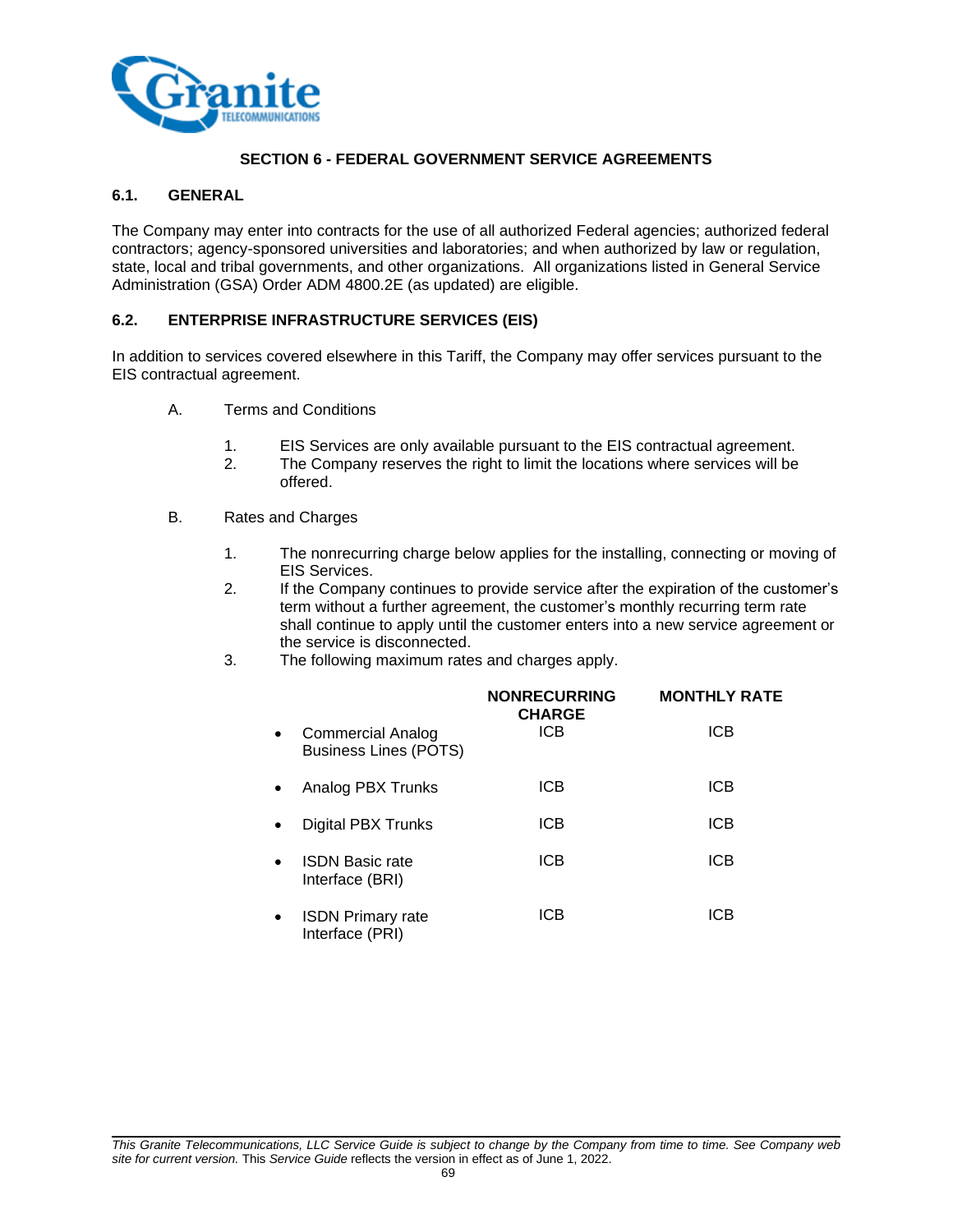

### **SECTION 7 - EMERGENCY/CRISIS/DISASTER/RESTORATION AND PROVISIONING – TELECOMMUNICATIONS SERVICE PRIORITY**

### **7.1. GENERAL**

The Telecommunications Service Priority (TSP) Program is a federal program used to identify and prioritize telecommunications services that support national security or emergency preparedness (NS/EP) missions.

NS/EP services are defined as those telecommunications services which are used to maintain a state of readiness or respond to and manage any event or crisis which causes or could cause injury or harm to the population, damage or loss to property, or degrades or threatens the NS/EP posture of the United States.

TSP restoration and/or provisioning shall be provided in accordance with Part 64, Appendix A of the Federal Communications Commission's Rules and Regulations (47 C.F.R.), and the "Service Vendor Handbook For The Telecommunications Service Priority (TSP) Program" and the "Service User Manual for the Telecommunications Service Priority (TSP) System" (NCS Manual 3-1-1) (Service User Manual) issued and updated as necessary by the Office of Priority Telecommunications (OPT) of the National Communications System. Any changes to or reissuance of these regulations or manuals supersede Service Guide language contained herein.

# **7.2. TSP PROGRAM COMPONENTS**

The TSP program has two components, restoration and provisioning.

- 1. A restoration priority is applied to new or existing telecommunications services to ensure restoration before any other services during a service outage. TSP restoration priorities must be requested and assigned before a service outage occurs.
- 2. A provisioning priority is obtained to facilitate priority installation of new telecommunications services during a service outage. Provisioning on a priority basis becomes necessary when an end-user has an urgent requirement for a new NS/EP service that must be installed immediately or by a specific due date that can be met only by a shorter than standard or expedited Company provisioning time frame. As a matter of general practice, existing TSP services will be restored before provisioning new TSP services.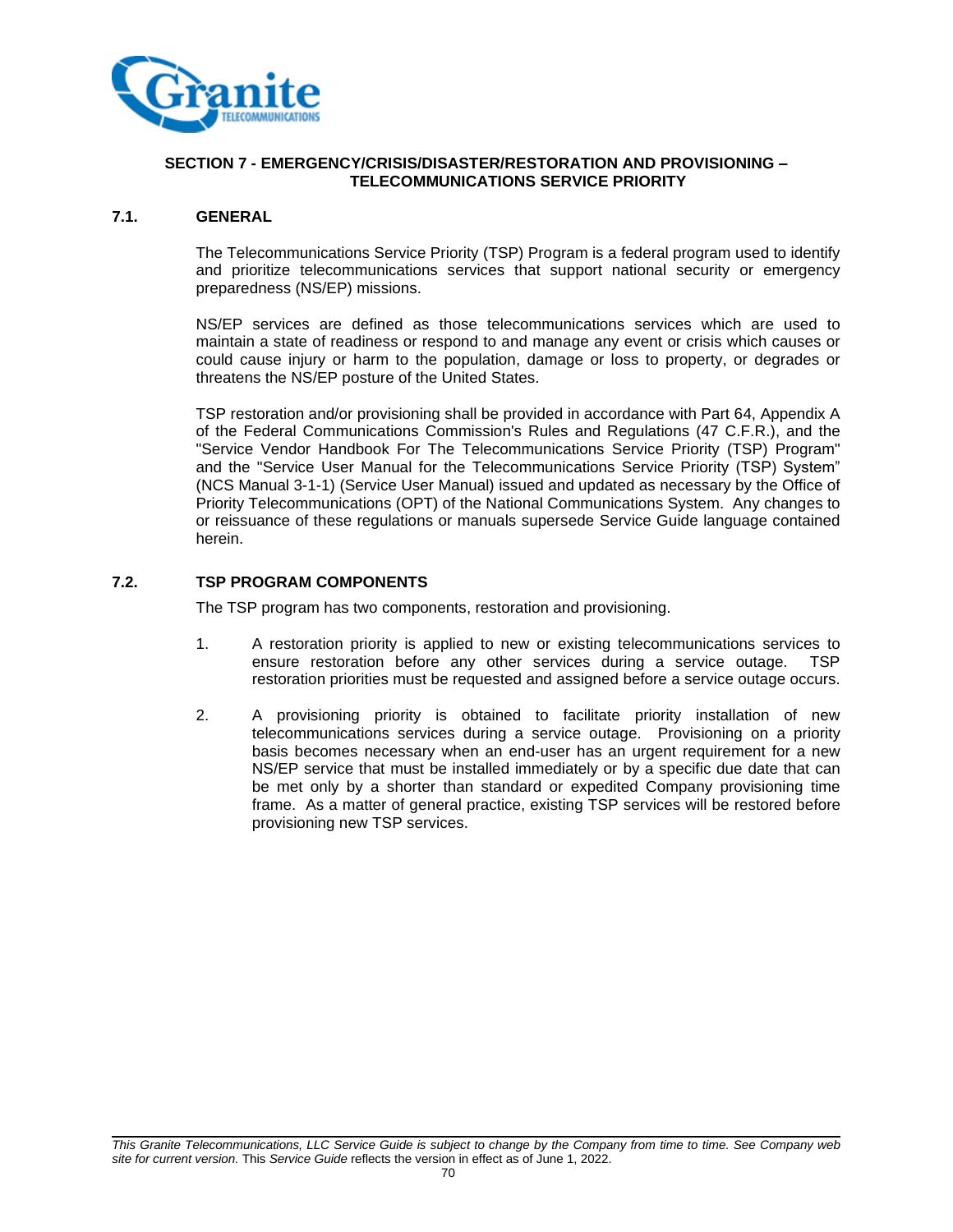

# **SECTION 7 - EMERGENCY/CRISIS/DISASTER/RESTORATION AND PROVISIONING – TELECOMMUNICATIONS SERVICE PRIORITY**, Continued

### **7.3. TSP REQUEST PROCESS – RESTORATION**

To request a TSP restoration priority assignment, a prospective TSP user must:

- 1. determine that the user's telecommunications service supports an NS/EP function under one of the following TSP categories.
	- a. National Security Leadership
		- 1. National Security Posture and U.S. Population Attack Warning
		- 2. Public Health, Safety, and Maintenance of Law and Order
		- 3. Public Welfare and Maintenance of National Economic Posture.
- 2. identify the priority level to be requested for the telecommunications service. The priority level is determined by the end-user's TSP category and service profile. The service profile defines the user's level of support to the portion of the telecommunications service that the user owns and operates, such as Customer Premises Equipment or wiring. The five levels of priority and seven element groups that define the service profile are contained in the Service User Manual.
- 3. Complete the TSP Request for Service Users form (SF 315) available on the National Communications System (NCS) website (http://tsp.ncs.gov/).
- 4. For non-federal users, have their TSP requests approved by a federal agency sponsor. Non-federal users should contact the OPT, at the NCS website (http://tsp.ncs.gov/), for information on identifying a sponsor for TSP requests.
- 5. Submit the SF 315 to the OPT.
- 6. Upon receipt of the TSP Authorization Code from the OPT, notify the Company, and include the TSP Authorization Code in any service order to the Company requesting restoration of NS/EP services.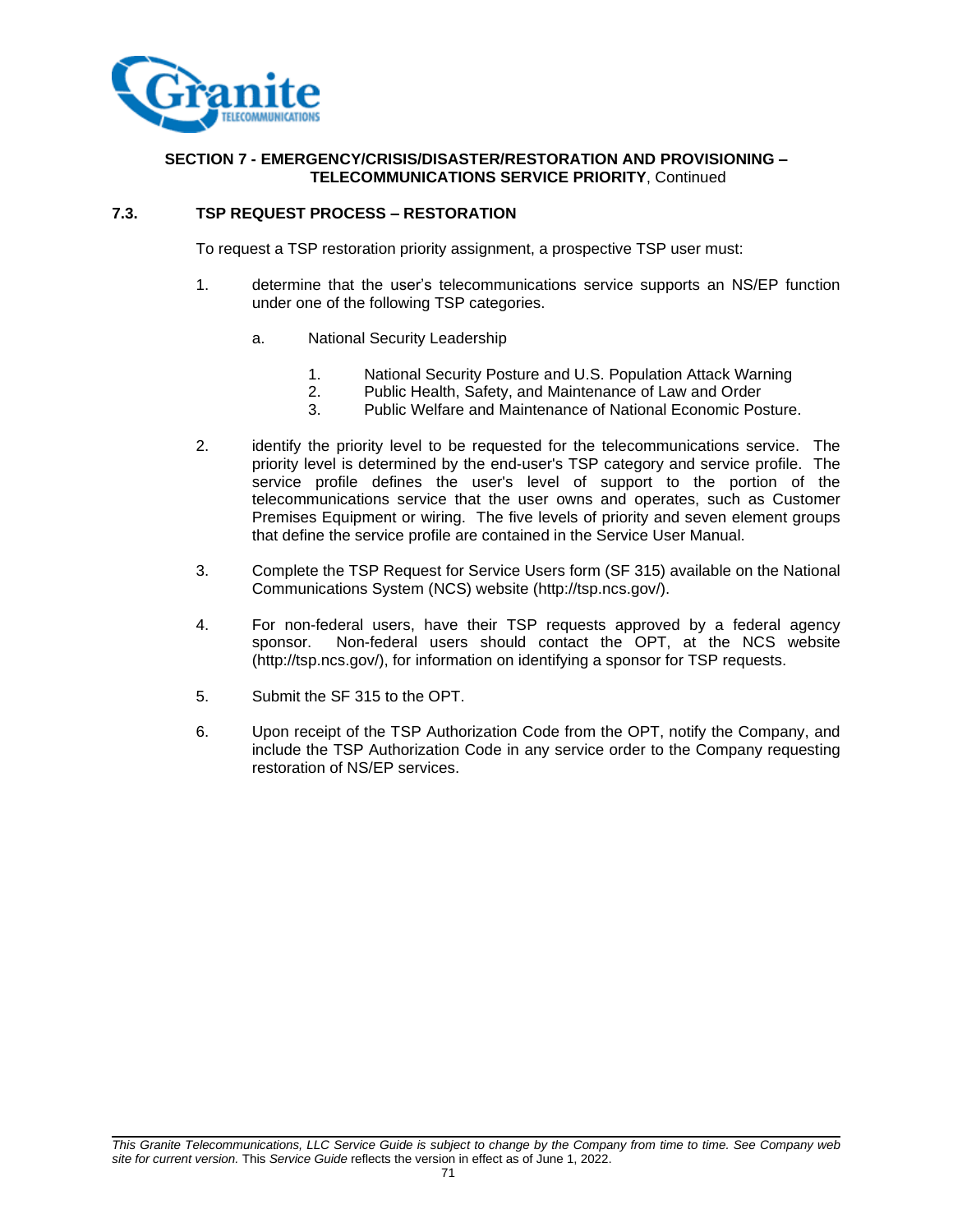

# **SECTION 7 - EMERGENCY/CRISIS/DISASTER/RESTORATION AND PROVISIONING – TELECOMMUNICATIONS SERVICE PRIORITY**, Continued

#### **7.4. TSP REQUEST PROCESS – PROVISIONING**

To request a TSP provisioning priority assignment, a prospective TSP user must follow the same steps listed above for restoration priority assignment except for the following differences. The user should:

- 1. certify that its telecommunications service is an Emergency service. Emergency services are those that support one of the NS/EP functions listed above and are so critical that they must be provisioned at the earliest possible time, without regard to cost to the user.
- 2. verify that the Company cannot meet the service due date without a TSP assignment.
- 3. obtain approval from the end-user's invocation official to request a provisioning priority. Invocation officials are designated individuals with the authority to request TSP provisioning for a telecommunications service, and include the head or director of a federal agency, commander of a unified/specified military command, chief of a military service, commander of a major military command, or state governor.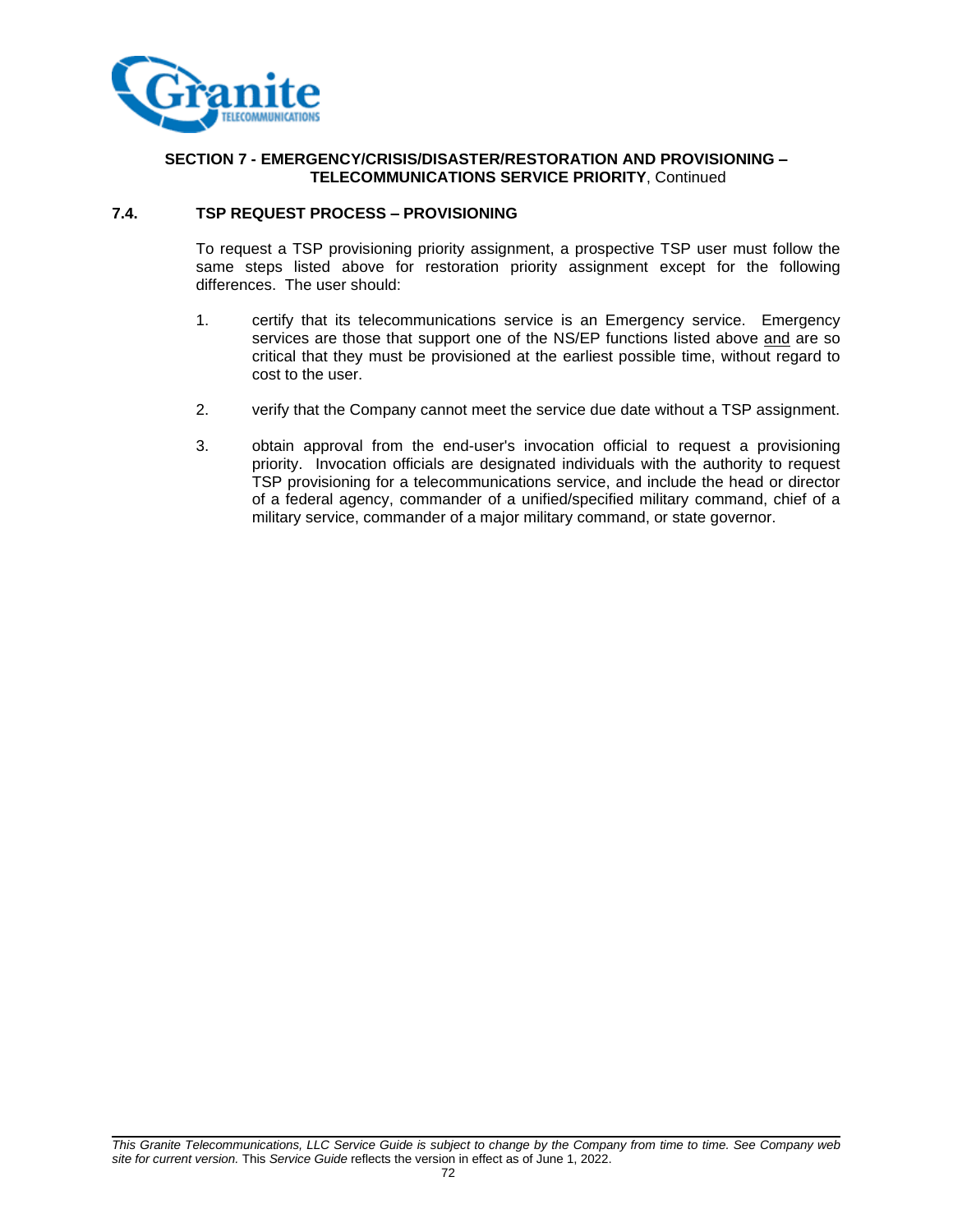

# **SECTION 7 - EMERGENCY/CRISIS/DISASTER/RESTORATION AND PROVISIONING – TELECOMMUNICATIONS SERVICE PRIORITY**, Continued

## **7.5. RESPONSIBILITIES OF THE END USER**

End-users or entities acting on their behalf must perform the following:

- 1. Identify telecommunications services requiring priority.
- 2. Request, justify, and revalidate all priority level assignments. Revalidation must be completed every 2 years, and must be done before expiration of the end-user's TSP Authorization Code(s).
- 3. Accept TSP services by the service due dates.
- 4. Have Customer Premises Equipment (CPE) and Customer Premises Wiring (CPW) available by the requested service due date and ensure (through contractual means or otherwise) priority treatment for CPE and CPW necessary for end-to-end service continuity.
- 5. Pay the Company any authorized costs associated with priority services.
- 6. Report to the Company any failed or unusable services with priority levels.
- 7. Designate a 24-hour point of contact for each TSP request and apprise the OPT.
- 8. Cooperate with the OPT during reconciliation (comparison of NS/EP service information and resolution of any identified discrepancies) and revalidation.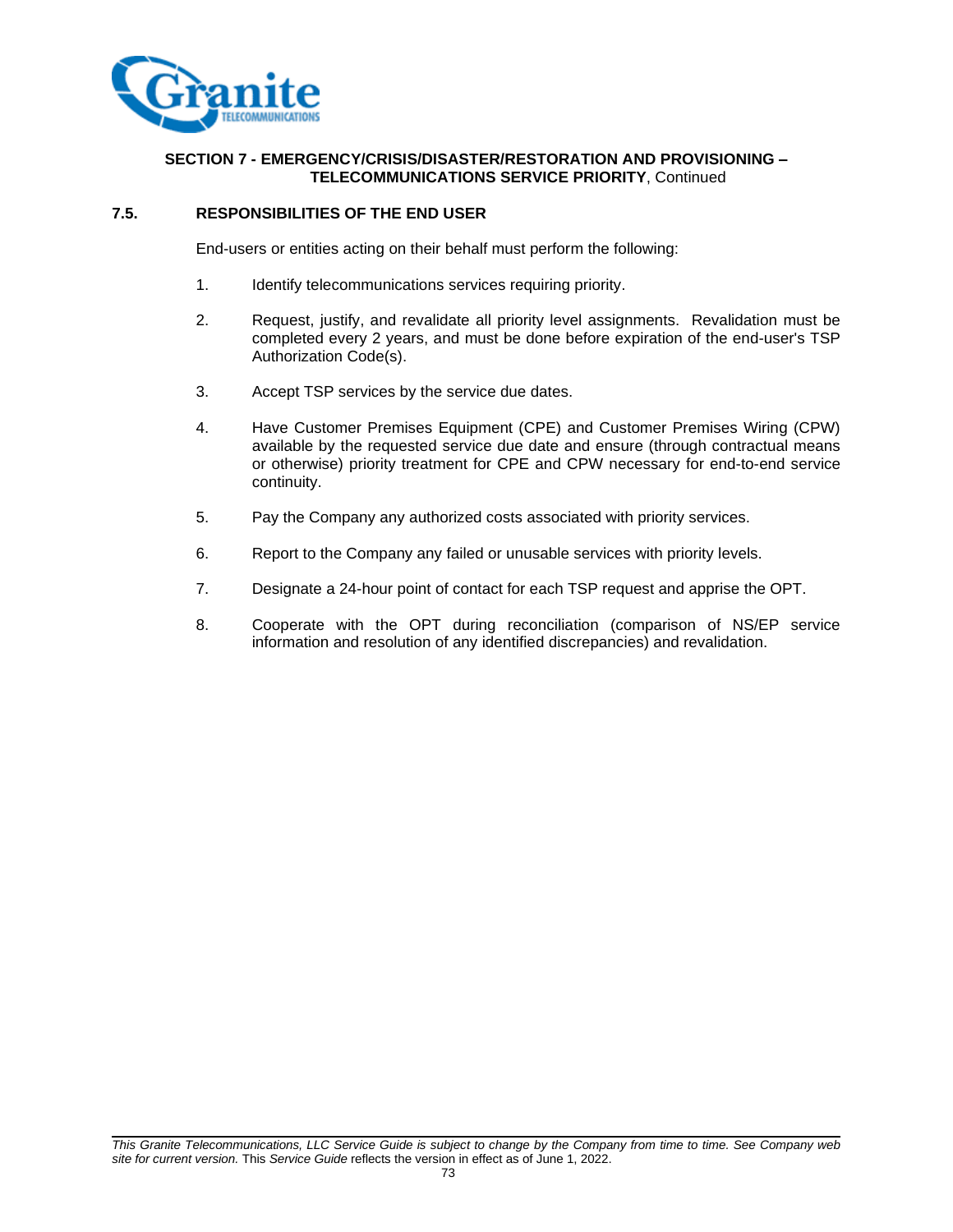

## **SECTION 7 - EMERGENCY/CRISIS/DISASTER/RESTORATION AND PROVISIONING – TELECOMMUNICATIONS SERVICE PRIORITY**, Continued

## **7.6. RESPONSIBILITIES OF THE COMPANY**

The Company will perform the following:

- 1. Provide TSP service only after receipt of a TSP authorization code.
- 2. Revoke TSP services at the direction of the end-user or OPT.
- 3. Ensure that TSP Program priorities supersede any other telecommunications priority that may be provided (other than control services and order wires).
- 4. Designate a 24-hour point of contact to receive reports of TSP service outages from TSP service users.
- 5. Designate a 24-hour point of contact to coordinate TSP processes with the OPT.
- 6. Confirm completion of TSP service order activity to the OPT.
- 7. Participate in reconciliation of TSP information at the request of the OPT.
- 8. Ensure that all subcontractors complete reconciliation of TSP information with the service vendor.
- 9. Ensure that other carriers supplying underlying facilities are provided information necessary to implement priority treatment of facilities that support NS/EP services.
- 10. Assist in ensuring that priority level assignments of NS/EP services are accurately identified "end-to-end" by providing to subcontractors and interconnecting carriers the restoration priority level assigned to a service.
- 11. Disclose content of the NS/EP TSP database only as may be required by law.
- 12. Comply with regulations and procedures supplemental to and consistent with guidelines issued by the OPT.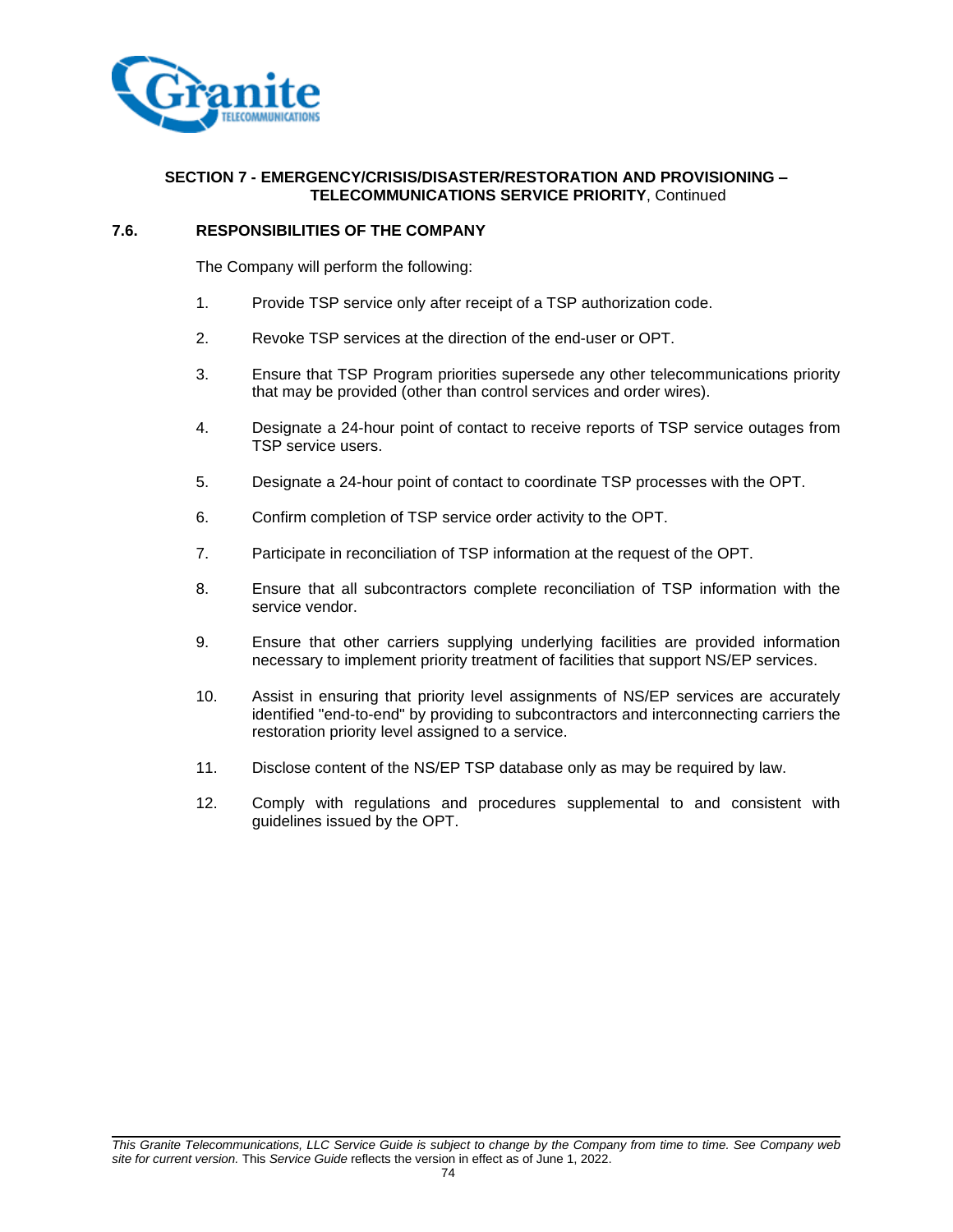

# **SECTION 7 - EMERGENCY/CRISIS/DISASTER/RESTORATION AND PROVISIONING – TELECOMMUNICATIONS SERVICE PRIORITY**, Continued

## **7.7. PREEMPTION**

When spare facilities are not available, it may be necessary for the Company to preempt the facilities required to provision or restore a TSP service. When preemption is necessary, non-TSP services may be preempted based on the Company's best judgment. If no suitable spare or non-TSP services are available, the Company may preempt an existing TSP service to restore a TSP service with a higher restoration priority assignment. When preemption is necessary, prior consent of the service user whose service will be preempted is not required; however, the Company will make every reasonable effort to notify the preempted Customer of the action to be taken.

*This Granite Telecommunications, LLC Service Guide is subject to change by the Company from time to time. See Company web site for current version.* This *Service Guide* reflects the version in effect as of June 1, 2022.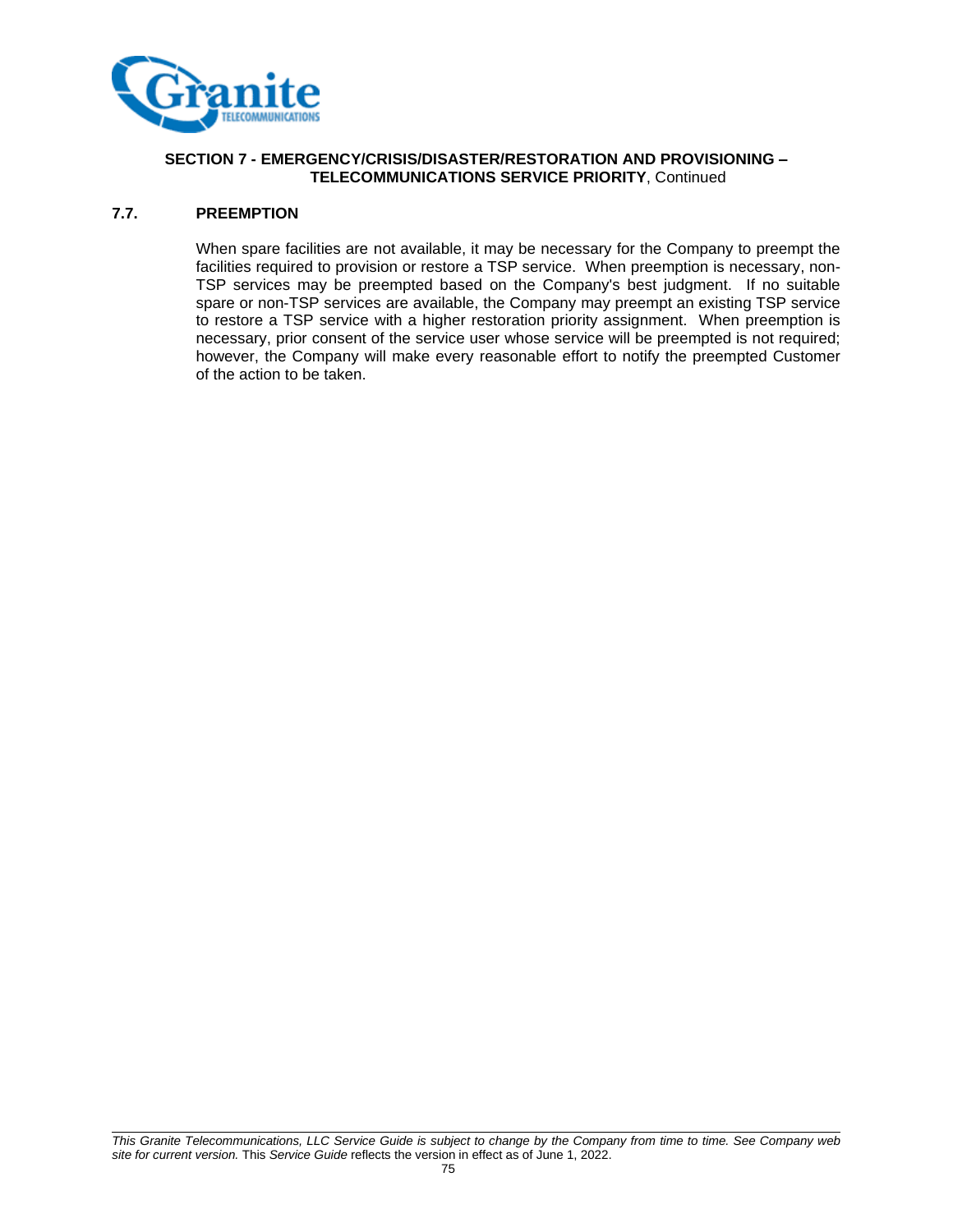

# **SECTION 8 – CRITICAL FACILITIES ADMINISTRATION SERVICE**

#### **8.1. PROGRAM OVERVIEW**

Facilities-based carriers are responsible to provide data on the physical path of qualified circuits to customers who request such information. Such carriers are required to maintain facilities associated with qualified circuits in such a manner as to ensure that notification of a change in the physical routing of a qualifying circuit is communicated quickly to the affected customer, and the physical path data promptly updated. Such carriers will maintain the data and establish appropriate methods of identification and authentication to secure the data and restrict access by each customer to information relative to that customer's qualifying circuits.

Customers are required to demonstrate for each qualifying circuit that the circuit has been registered under the federal Telecommunications Service Priority program in order to participate.

#### **8.2. CUSTOMER RESPONSIBILITIES**

Customers participating under the Critical Facilities Administration program will be required to:

- 8.2.1. Identify critical facilities by enrolling circuits in the federal Telecommunications Service Priority program, and demonstrating the sponsorship of a federal agency supporting the designation of those circuits as qualifying under the federal Telecommunications Service Priority program. Such circuits will be referred to as "qualifying circuits."
- 8.2.2. Subscribe to the Critical Facilities Administration service offered by their carrier, and identify which qualifying circuits it wishes to enroll in the service. Such circuits will be referred to as "subscribed circuits."